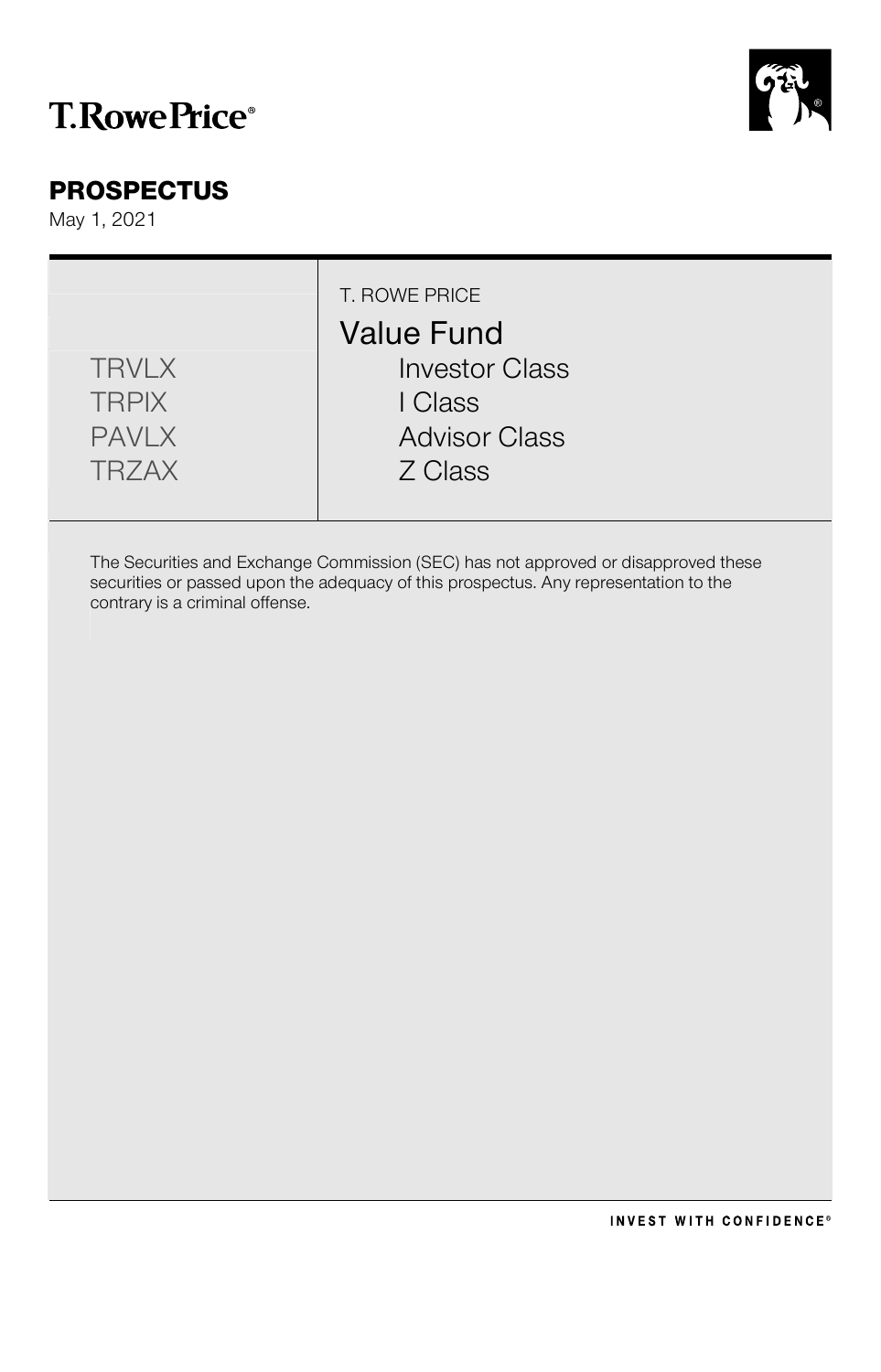# Table of Contents

| <b>SUMMARY</b>                                                                         |    |
|----------------------------------------------------------------------------------------|----|
| Value Fund                                                                             | 1  |
| <b>MORE ABOUT THE FUND</b>                                                             |    |
| Management of the Fund                                                                 | 8  |
| More Information About the Fund's<br>Investment Objective(s), Strategies,<br>and Risks | 10 |
| Portfolio Turnover                                                                     | 19 |
| <b>Financial Highlights</b>                                                            | 19 |
| Disclosure of Fund Portfolio Information                                               | 27 |
| <b>INFORMATION ABOUT ACCOUNTS</b><br>IN T. ROWE PRICE FUNDS                            |    |
| Investing with T. Rowe Price                                                           | 28 |
| <b>Available Share Classes</b>                                                         | 28 |
| Distribution and Shareholder<br>Servicing Fees                                         | 30 |
| <b>Account Service Fee</b>                                                             | 32 |
| Policies for Opening an Account                                                        | 33 |
| Pricing of Shares and Transactions                                                     | 34 |
| Investing Directly with T. Rowe Price                                                  | 36 |
| Investing Through a Financial<br>Intermediary                                          | 42 |
| General Policies Relating to Transactions 44                                           |    |
| Contacting T. Rowe Price                                                               | 51 |
| Information on Distributions and Taxes                                                 | 53 |
| Rights Reserved by the Funds                                                           | 61 |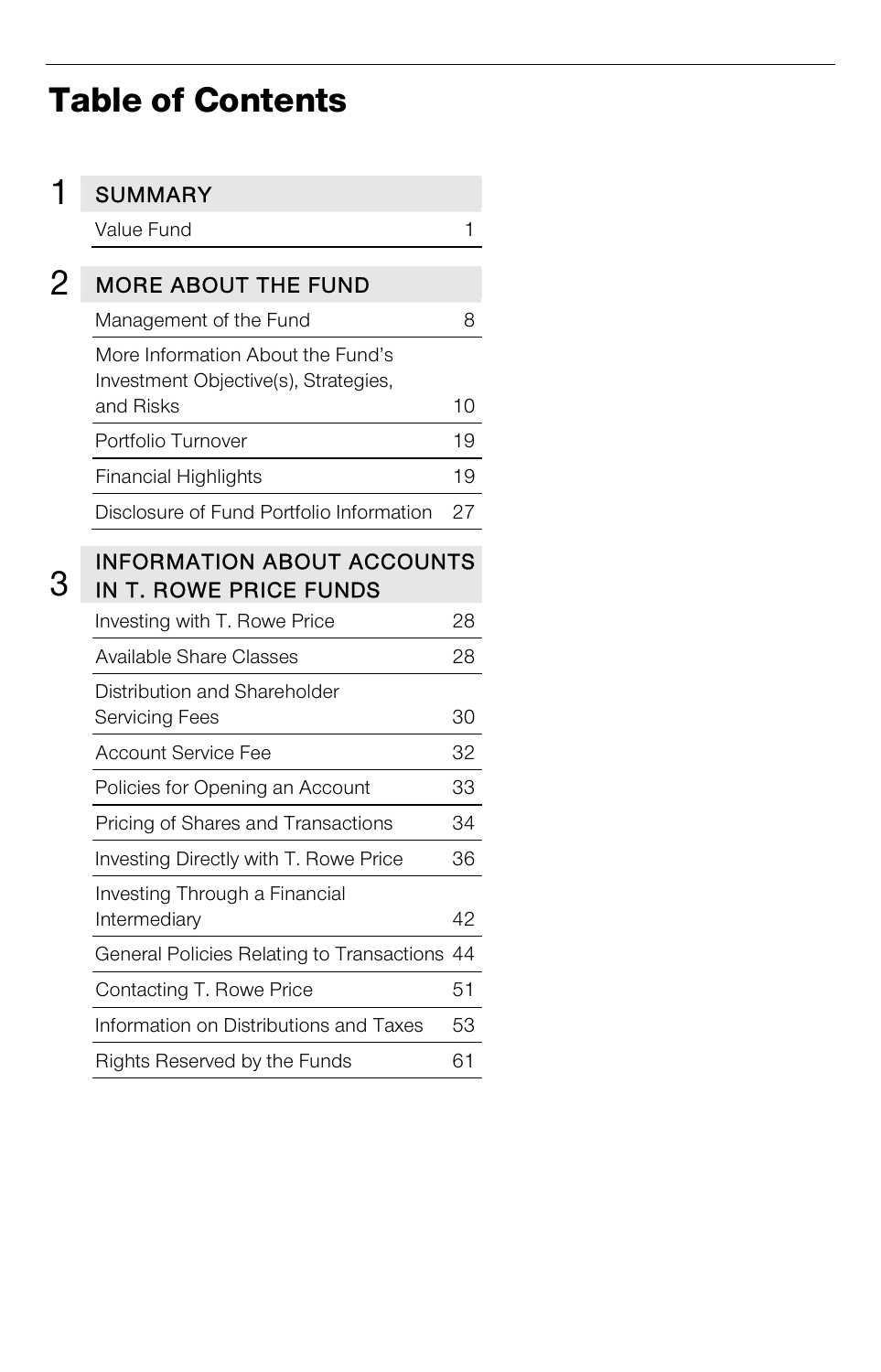#### Investment Objective(s)

The fund seeks to provide long-term capital appreciation by investing in common stocks believed to be undervalued. Income is a secondary objective.

#### Fees and Expenses

This table describes the fees and expenses that you may pay if you buy, hold, and sell shares of the fund. You may also incur brokerage commissions and other charges when buying or selling shares of the Investor Class or I Class, which are not reflected in the table.

|                                                                                                                        | <b>Investor</b><br><b>Class</b> | Class             | <b>Advisor</b><br><b>Class</b> | z<br>Class     |  |  |  |
|------------------------------------------------------------------------------------------------------------------------|---------------------------------|-------------------|--------------------------------|----------------|--|--|--|
| Shareholder fees (fees paid directly from your investment)                                                             |                                 |                   |                                |                |  |  |  |
| Maximum account fee                                                                                                    | \$20 <sup>a</sup>               |                   |                                |                |  |  |  |
| Annual fund operating expenses<br>(expenses that you pay each year as a<br>percentage of the value of your investment) |                                 |                   |                                |                |  |  |  |
| Management fees                                                                                                        | $0.64\%$                        | $0.64\%$          | $0.64\%$                       | $0.64\%$       |  |  |  |
| Distribution and service (12b-1) fees                                                                                  |                                 |                   | 0.25                           |                |  |  |  |
| Other expenses                                                                                                         | 0.14                            |                   | 0.15                           |                |  |  |  |
| Total annual fund operating expenses                                                                                   | 0.78                            | 0.64              | 1.04                           | 0.64           |  |  |  |
| Fee waiver/expense reimbursement                                                                                       | $(0.01)^{b}$                    | $(0.01)^{b}$      | $(0.01)^{b}$                   | $(0.64)^{b,c}$ |  |  |  |
| <b>Total annual fund operating</b>                                                                                     |                                 |                   |                                |                |  |  |  |
| expenses after fee waiver/expense<br>reimbursement                                                                     | 0.77 <sup>b</sup>               | 0.63 <sup>b</sup> | 1.03 <sup>b</sup>              | $0.00^{b,c}$   |  |  |  |

Fees and Expenses of the Fund

<sup>a</sup> Subject to certain exceptions, accounts with a balance of less than \$10,000 are charged an annual \$20 fee.

<sup>b</sup> T. Rowe Price Associates, Inc., has contractually agreed (at least through April 30, 2022) to waive a portion of the fund's management fees so that an individual fund fee of 0.2975% is applied to the fund's average daily net assets that are equal to or greater than \$20 billion. Thereafter, this agreement will automatically renew for one-year terms unless terminated by the fund's Board of Directors. Any fees waived under this agreement are not subject to reimbursement to T. Rowe Price Associates, Inc., by the fund.

c T. Rowe Price Associates, Inc., has contractually agreed to waive and/or bear all the Z Class' expenses (excluding interest; expenses related to borrowings, taxes, and brokerage; nonrecurring, extraordinary expenses; and acquired fund fees and expenses) in their entirety. T. Rowe Price Associates, Inc., expects this fee waiver and/or expense reimbursement arrangement to remain in place indefinitely, and the agreement may only be amended or terminated with approval by the fund's Board of Directors.

**Example** This example is intended to help you compare the cost of investing in the fund with the cost of investing in other mutual funds. The example assumes that you invest \$10,000 in the fund for the time periods indicated and then redeem all of your shares at the end of those periods, that your investment has a 5% return each year, and that the fund's operating expenses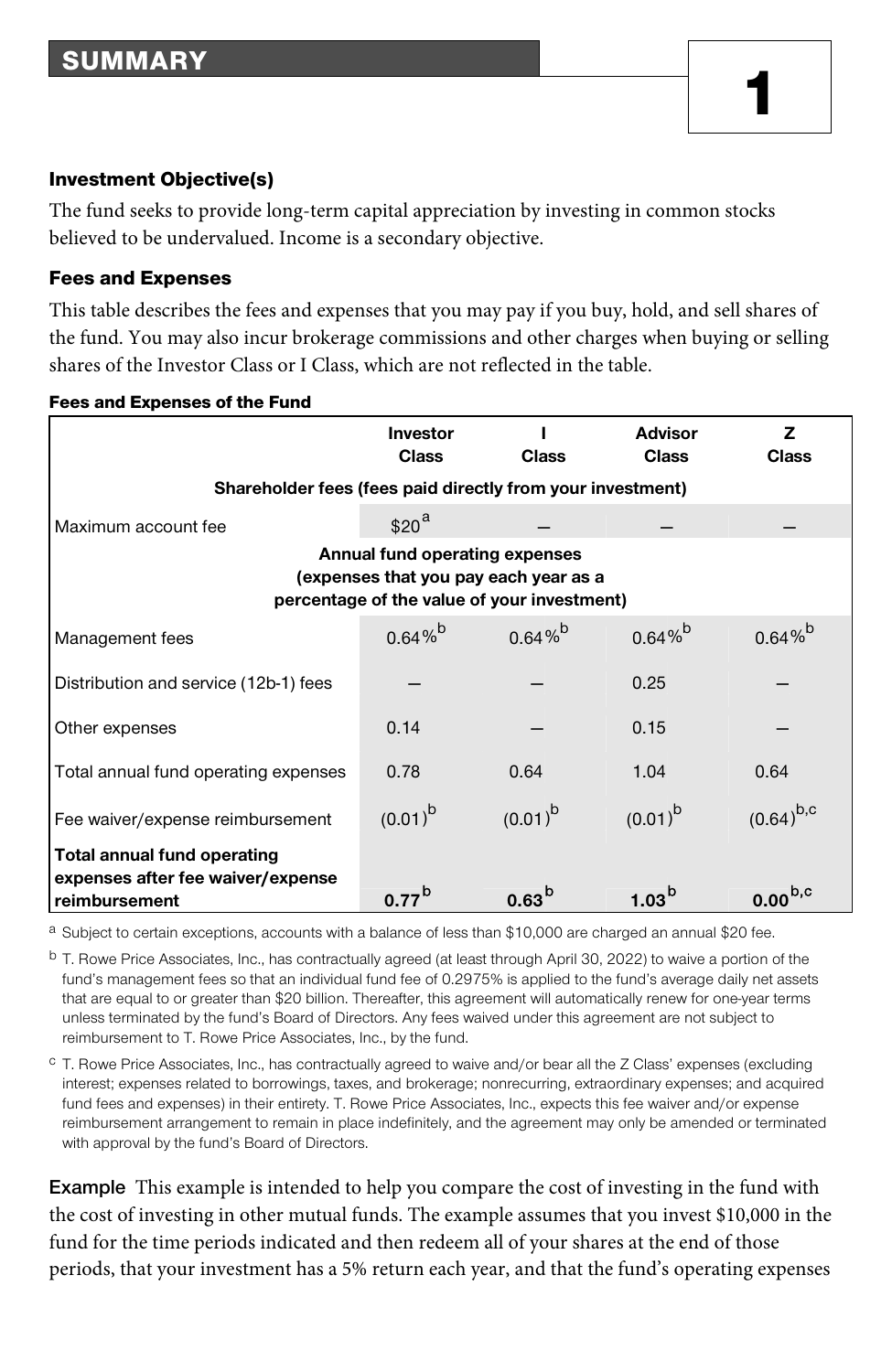remain the same. The example also assumes that any current expense limitation arrangement remains in place for the period noted in the table above; therefore, the figures have been adjusted to reflect fee waivers or expense reimbursements only in the periods for which the expense limitation arrangement is expected to continue. Although your actual costs may be higher or lower, based on these assumptions your costs would be:

|                       | 1 year | 3 years | 5 years | 10 years |
|-----------------------|--------|---------|---------|----------|
| <b>Investor Class</b> | \$79   | \$248   | \$432   | \$965    |
| Class                 | 64     | 204     | 356     | 797      |
| <b>Advisor Class</b>  | 105    | 330     | 573     | 1.270    |
| Z Class               |        |         |         |          |

**Portfolio Turnover** The fund pays transaction costs, such as commissions, when it buys and sells securities (or "turns over" its portfolio). A higher portfolio turnover rate may indicate higher transaction costs and may result in higher taxes when the fund's shares are held in a taxable account. These costs, which are not reflected in annual fund operating expenses or in the example, affect the fund's performance. During the most recent fiscal year, the fund's portfolio turnover rate was 114.6% of the average value of its portfolio.

## Investments, Risks, and Performance

### Principal Investment Strategies

At least 65% of the fund's total assets will normally be invested in common stocks that the portfolio manager regards as undervalued. The fund may purchase stocks issued by companies of any size, but typically focuses its investments on large-cap stocks.

In taking a value approach to investment selection, our in-house research team seeks to identify companies that appear to be undervalued by various measures, and may be temporarily out of favor, but have good prospects for capital appreciation. In selecting investments, we generally look for one or more of the following:

- low price/earnings, price/book value, price/sales, or price/cash flow ratios relative to the broader equity market, a company's peers, or a company's own historical norm;
- low stock price relative to a company's underlying asset values;
- companies that may benefit from restructuring activity; and/or
- a sound balance sheet and other positive financial characteristics.

While most assets will typically be invested in U.S. common stocks, the fund may invest in foreign stocks in keeping with its objective(s).

### Principal Risks

As with any fund, there is no guarantee that the fund will achieve its objective(s). The fund's share price fluctuates, which means you could lose money by investing in the fund. The principal risks of investing in this fund, which may be even greater during periods of market disruption or volatility, are summarized as follows:

**Value investing** The fund's value approach to investing could cause it to underperform other stock funds that employ a different investment style. The intrinsic value of a stock with value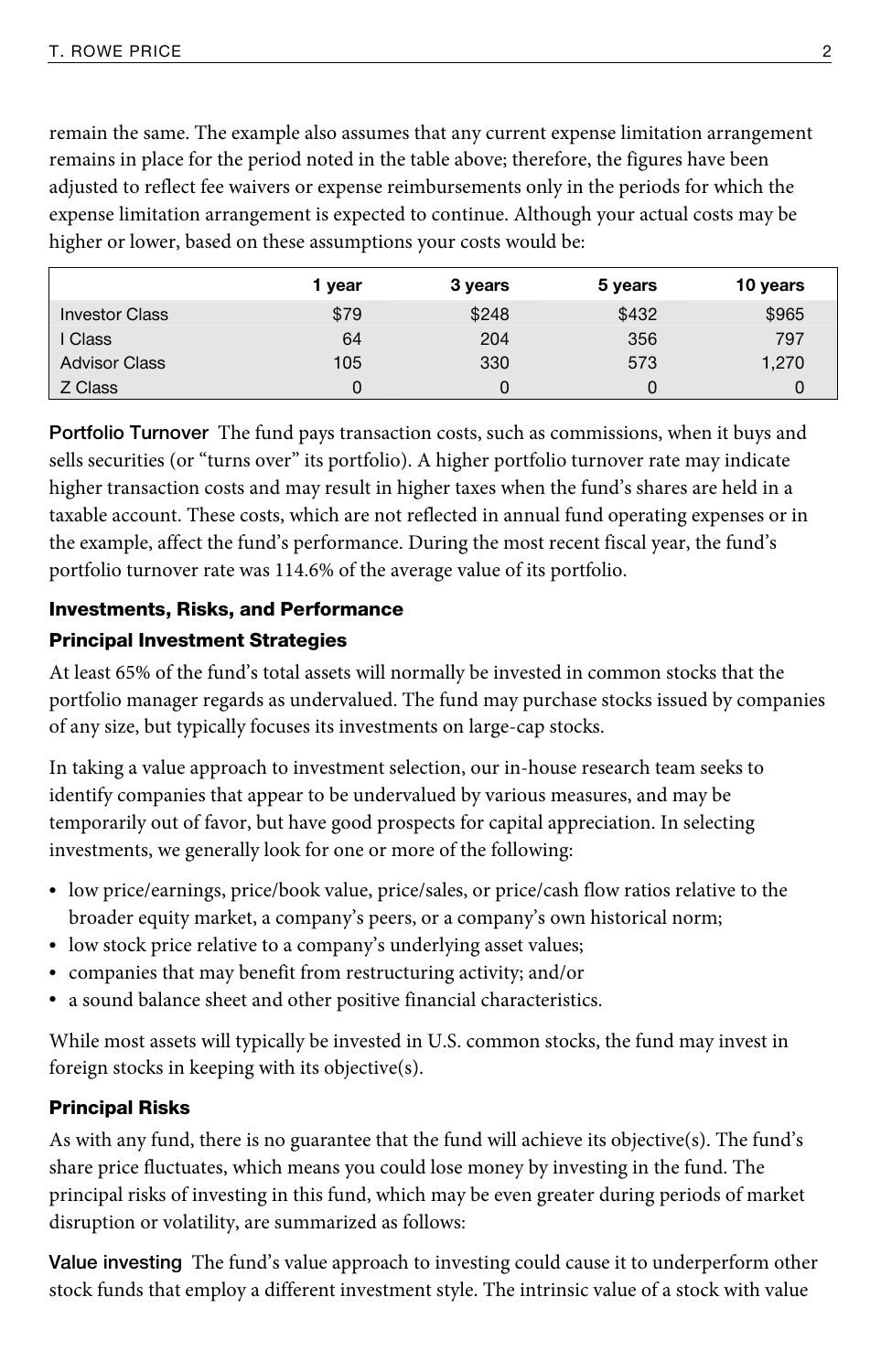characteristics may not be fully recognized by the market for a long time or a stock judged to be undervalued may be appropriately priced at a low level. Value stocks may fail to appreciate for long periods and may never reach what the adviser believes are their full market values.

**Large-cap stocks** Securities issued by large-cap companies tend to be less volatile than securities issued by smaller companies. However, larger companies may not be able to attain the high growth rates of successful smaller companies, especially during strong economic periods, and may be unable to respond as quickly to competitive challenges.

**Market conditions** The value of the fund's investments may decrease, sometimes rapidly or unexpectedly, due to factors affecting an issuer held by the fund, particular industries, or the overall securities markets. A variety of factors can increase the volatility of the fund's holdings and markets generally, including political or regulatory developments, recessions, inflation, rapid interest rate changes, war or acts of terrorism, natural disasters, and outbreaks of infectious illnesses or other widespread public health issues such as the coronavirus pandemic and related governmental and public responses. Certain events may cause instability across global markets, including reduced liquidity and disruptions in trading markets, while some events may affect certain geographic regions, countries, sectors, and industries more significantly than others. Government intervention in markets may impact interest rates, market volatility, and security pricing. These adverse developments may cause broad declines in market value due to short-term market movements or for significantly longer periods during more prolonged market downturns.

**Stock investing** Stocks generally fluctuate in value more than bonds and may decline significantly over short time periods. There is a chance that stock prices overall will decline because stock markets tend to move in cycles, with periods of rising and falling prices. The value of stocks held by the fund may decline due to general weakness or volatility in the stock markets in which the fund invests or because of factors that affect a particular company or industry.

**Sector exposure** At times, the fund may have a significant portion of its assets invested in securities of issuers conducting business in a broadly related group of industries within the same economic sector. Issuers in the same economic sector may be similarly affected by economic or market events, making the fund more vulnerable to unfavorable developments in that economic sector than funds that invest more broadly. Investments in the financials sector are susceptible to adverse developments relating to regulatory changes, interest rate movements, the availability of capital and cost to borrow, and the rate of debt defaults.

**Foreign investing** Investments in the securities of non-U.S. issuers may be adversely affected by local, political, social, and economic conditions overseas, greater volatility, reduced liquidity, or decreases in foreign currency values relative to the U.S. dollar. The risks of investing outside the U.S. are heightened for any investments in emerging markets, which are susceptible to greater volatility than investments in developed markets.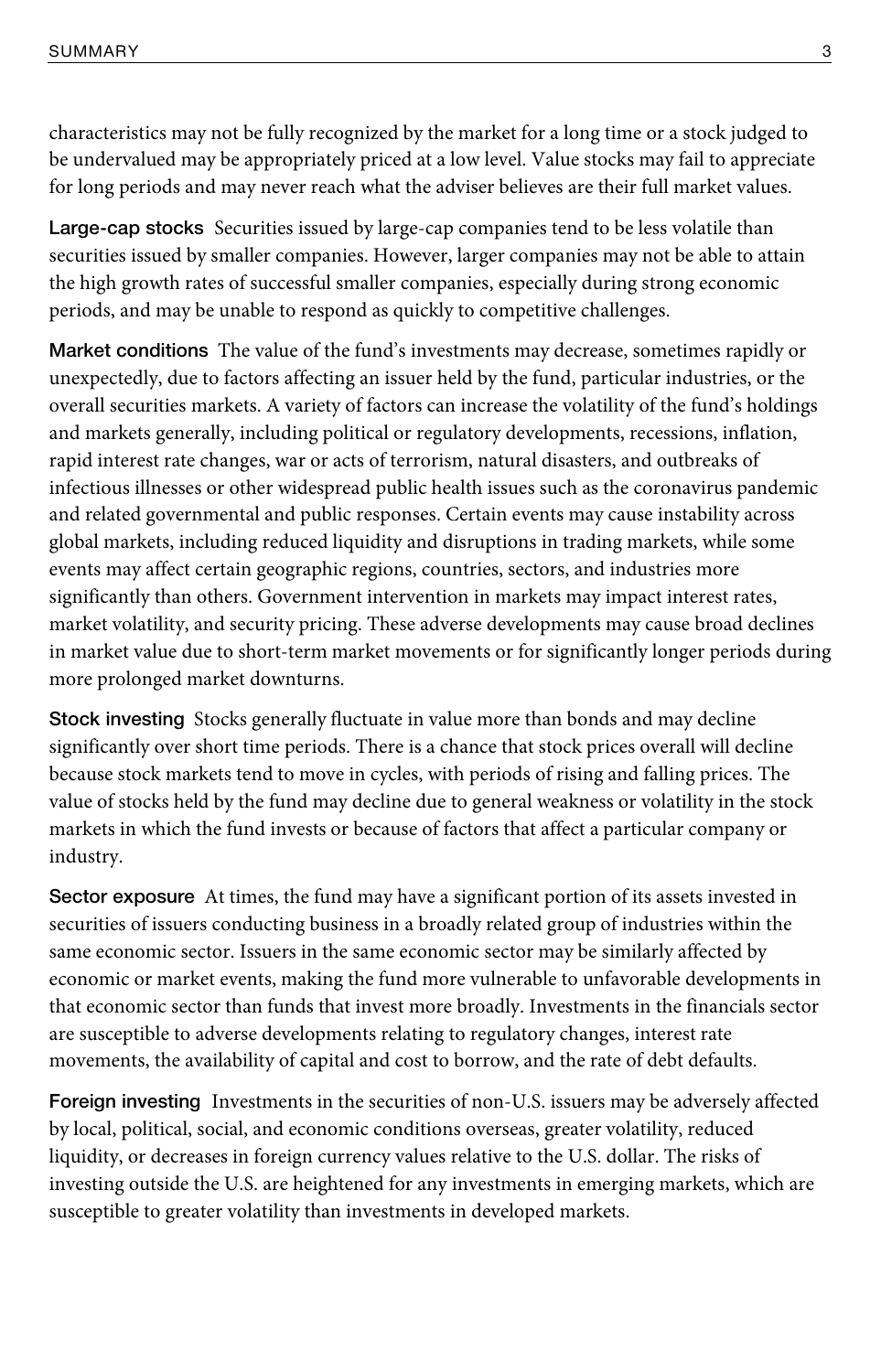**Active management** The fund's overall investment program and holdings selected by the fund's investment adviser may underperform the broad markets, relevant indices, or other funds with similar objectives and investment strategies.

**Portfolio turnover** High portfolio turnover may adversely affect the fund's performance and increase transaction costs, which could increase the fund's expenses. High portfolio turnover may also result in the distribution of higher capital gains when compared with a fund with less active trading policies, which could have an adverse tax impact if the fund's shares are held in a taxable account.

**Cybersecurity breaches** The fund could be harmed by intentional cyberattacks and other cybersecurity breaches, including unauthorized access to the fund's assets, customer data and confidential shareholder information, or other proprietary information. In addition, a cybersecurity breach could cause one of the fund's service providers or financial intermediaries to suffer unauthorized data access, data corruption, or loss of operational functionality.

### **Performance**

The following performance information provides some indication of the risks of investing in the fund. The fund's performance information represents only past performance (before and after taxes) and is not necessarily an indication of future results.

The following bar chart illustrates how much returns can differ from year to year by showing calendar year returns and the best and worst calendar quarter returns during those years for the fund's Investor Class. Returns for other share classes vary since they have different expenses.

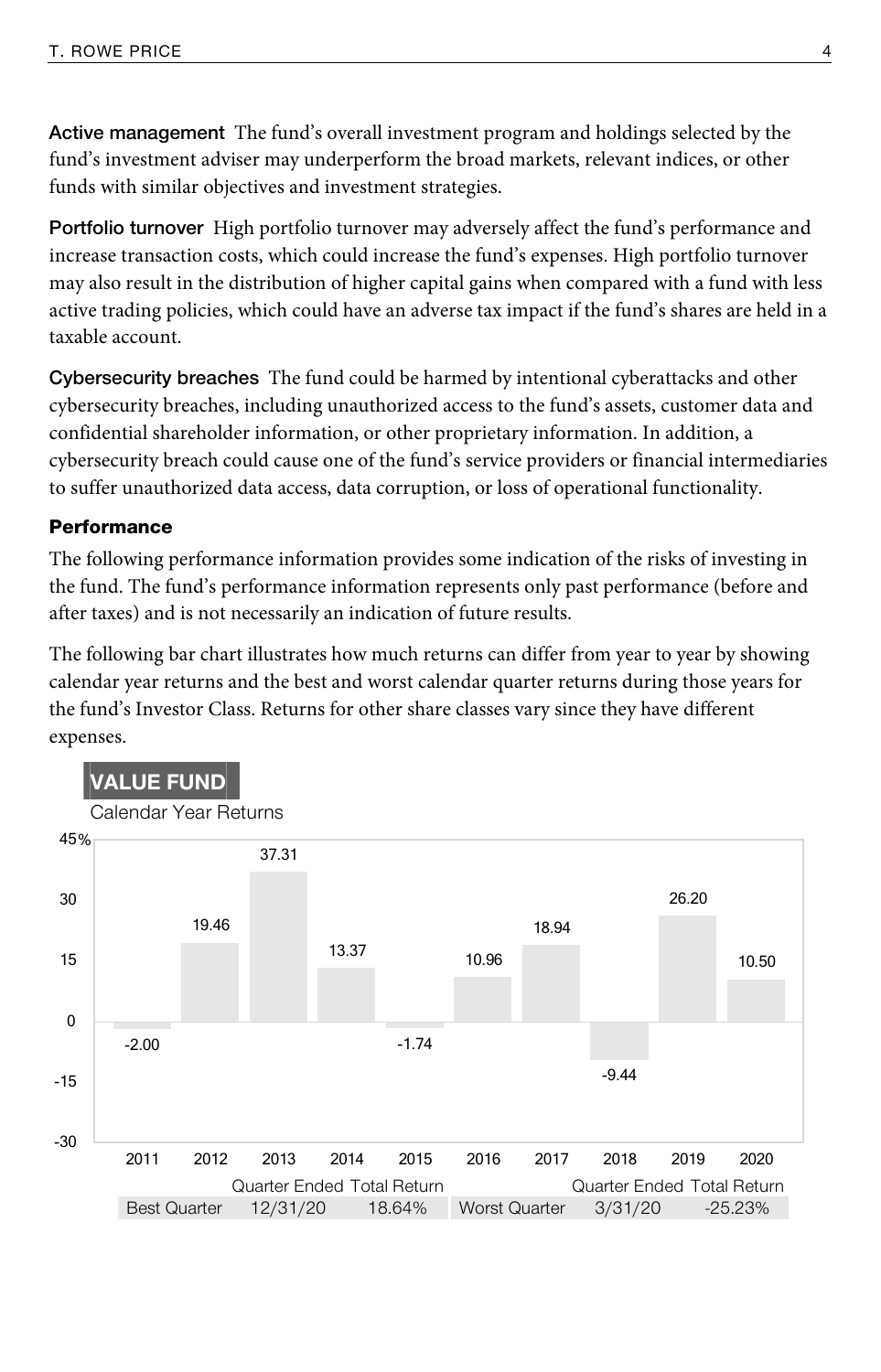The following table shows the average annual total returns for each class of the fund that has been in operation for at least one full calendar year, and also compares the returns with the returns of a relevant broad-based market index, as well as with the returns of one or more comparative indexes that have investment characteristics similar to those of the fund, if applicable.

In addition, the table shows hypothetical after-tax returns to demonstrate how taxes paid by a shareholder may influence returns. After-tax returns are calculated using the historical highest individual federal marginal income tax rates and do not reflect the impact of state and local taxes. Actual after-tax returns depend on an investor's tax situation and may differ from those shown. After-tax returns shown are not relevant to investors who hold their fund shares through tax-deferred arrangements, such as a 401(k) account or an IRA. After-tax returns are shown only for the Investor Class and will differ for other share classes.

| Average Annuar Total Neturns                                                               |         | Periods ended |                   |                    |            |  |  |  |  |  |
|--------------------------------------------------------------------------------------------|---------|---------------|-------------------|--------------------|------------|--|--|--|--|--|
|                                                                                            |         |               | December 31, 2020 |                    |            |  |  |  |  |  |
|                                                                                            |         |               |                   | <b>Since</b>       | Inception  |  |  |  |  |  |
|                                                                                            | 1 Year  | 5 Years       | 10 Years          | inception          | date       |  |  |  |  |  |
| <b>Investor Class</b>                                                                      |         |               |                   |                    | 09/30/1994 |  |  |  |  |  |
| Returns before taxes                                                                       | 10.50 % | 10.76 %       | 11.55 %           | $-$ %              |            |  |  |  |  |  |
| Returns after taxes on                                                                     |         |               |                   |                    |            |  |  |  |  |  |
| distributions                                                                              | 9.89    | 9.49          | 10.19             |                    |            |  |  |  |  |  |
| Returns after taxes on                                                                     |         |               |                   |                    |            |  |  |  |  |  |
| distributions                                                                              |         |               |                   |                    |            |  |  |  |  |  |
| and sale of fund shares                                                                    | 6.63    | 8.31          | 9.23              |                    |            |  |  |  |  |  |
| I Class                                                                                    |         |               |                   |                    | 08/28/2015 |  |  |  |  |  |
| Returns before taxes                                                                       | 10.65   | 10.92         |                   | 10.82              |            |  |  |  |  |  |
| <b>Advisor Class</b>                                                                       |         |               |                   |                    | 03/31/2000 |  |  |  |  |  |
| Returns before taxes                                                                       | 10.21   | 10.49         | 11.30             |                    |            |  |  |  |  |  |
| <b>Z Class</b>                                                                             |         |               |                   |                    | 03/16/2020 |  |  |  |  |  |
| Returns before taxes                                                                       |         |               |                   |                    |            |  |  |  |  |  |
|                                                                                            |         |               |                   |                    |            |  |  |  |  |  |
| Russell 1000 <sup>®</sup> Value Index (reflects no deduction for fees, expenses, or taxes) |         |               |                   |                    |            |  |  |  |  |  |
| 2.80<br>9.74<br>10.50<br>9.48 <sup>a</sup>                                                 |         |               |                   |                    |            |  |  |  |  |  |
| Lipper Large-Cap Value Funds Index                                                         |         |               |                   |                    |            |  |  |  |  |  |
|                                                                                            | 5.63    | 10.77         | 10.42             | 10.36 <sup>a</sup> |            |  |  |  |  |  |

#### Average Annual Total Returns

a Return since 8/28/15.

Updated performance information is available through **troweprice.com**.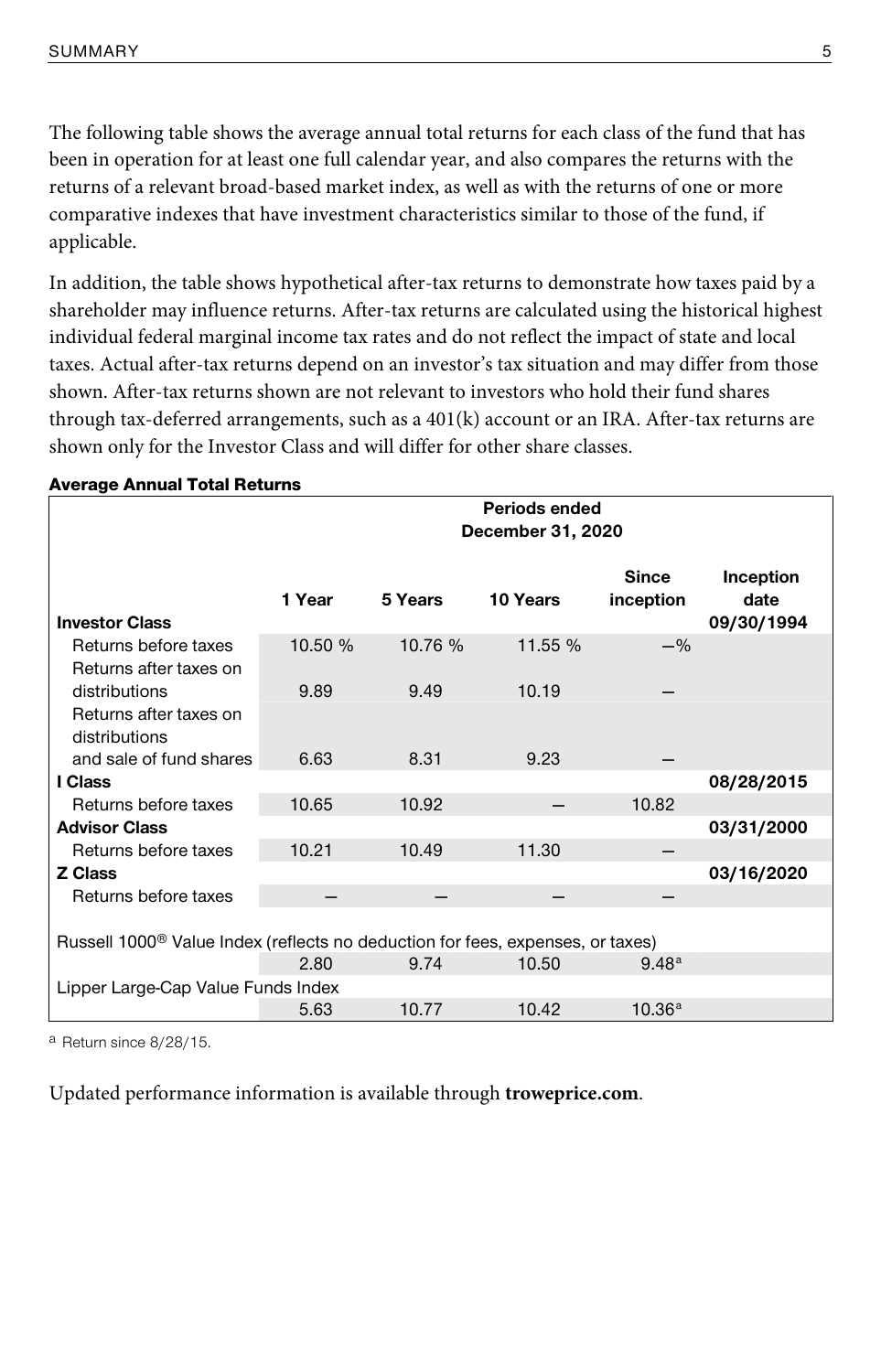#### Management

**Investment Adviser** T. Rowe Price Associates, Inc. (T. Rowe Price or Price Associates)

|                           | <b>Managed</b><br>Fund | Joined<br>Investment |
|---------------------------|------------------------|----------------------|
|                           |                        | <b>Adviser</b>       |
| Chair of Investment       |                        |                      |
| <b>Advisory Committee</b> | 2009                   | 1998                 |
|                           | <b>Title</b>           | <b>Since</b>         |

#### Purchase and Sale of Fund Shares

The Investor Class and Advisor Class generally require a \$2,500 minimum initial investment (\$1,000 minimum initial investment if opening an IRA, a custodial account for a minor, or a small business retirement plan account). Additional purchases generally require a \$100 minimum. These investment minimums generally are waived for financial intermediaries and certain employer-sponsored retirement plans submitting orders on behalf of their customers. Advisor Class shares may generally only be purchased through a financial intermediary or retirement plan.

The I Class requires a \$1 million minimum initial investment and there is no minimum for additional purchases, although the initial investment minimum generally is waived for financial intermediaries, eligible retirement plans, and certain client accounts for which T. Rowe Price or its affiliate has discretionary investment authority.

The Z Class is only available to funds managed by T. Rowe Price and other advisory clients of T. Rowe Price or its affiliates that are subject to a contractual fee for investment management services. There is no minimum initial investment and no minimum for additional purchases.

For investors holding shares of the fund directly with T. Rowe Price, you may purchase, redeem, or exchange fund shares by mail; by telephone (1-800-225-5132 for IRAs and nonretirement accounts; 1-800-492-7670 for small business retirement plans; and 1-800-638-8790 for institutional investors and financial intermediaries); or, for certain accounts, by accessing your account online through **troweprice.com**.

If you hold shares through a financial intermediary or retirement plan, you must purchase, redeem, and exchange shares of the fund through your intermediary or retirement plan. You should check with your intermediary or retirement plan to determine the investment minimums that apply to your account.

#### Tax Information

Any dividends or capital gains are declared and paid annually, usually in December. Redemptions or exchanges of fund shares and distributions by the fund, whether or not you reinvest these amounts in additional fund shares, generally may be taxed as ordinary income or capital gains unless you invest through a tax-deferred account (in which case you will be taxed upon withdrawal from such account).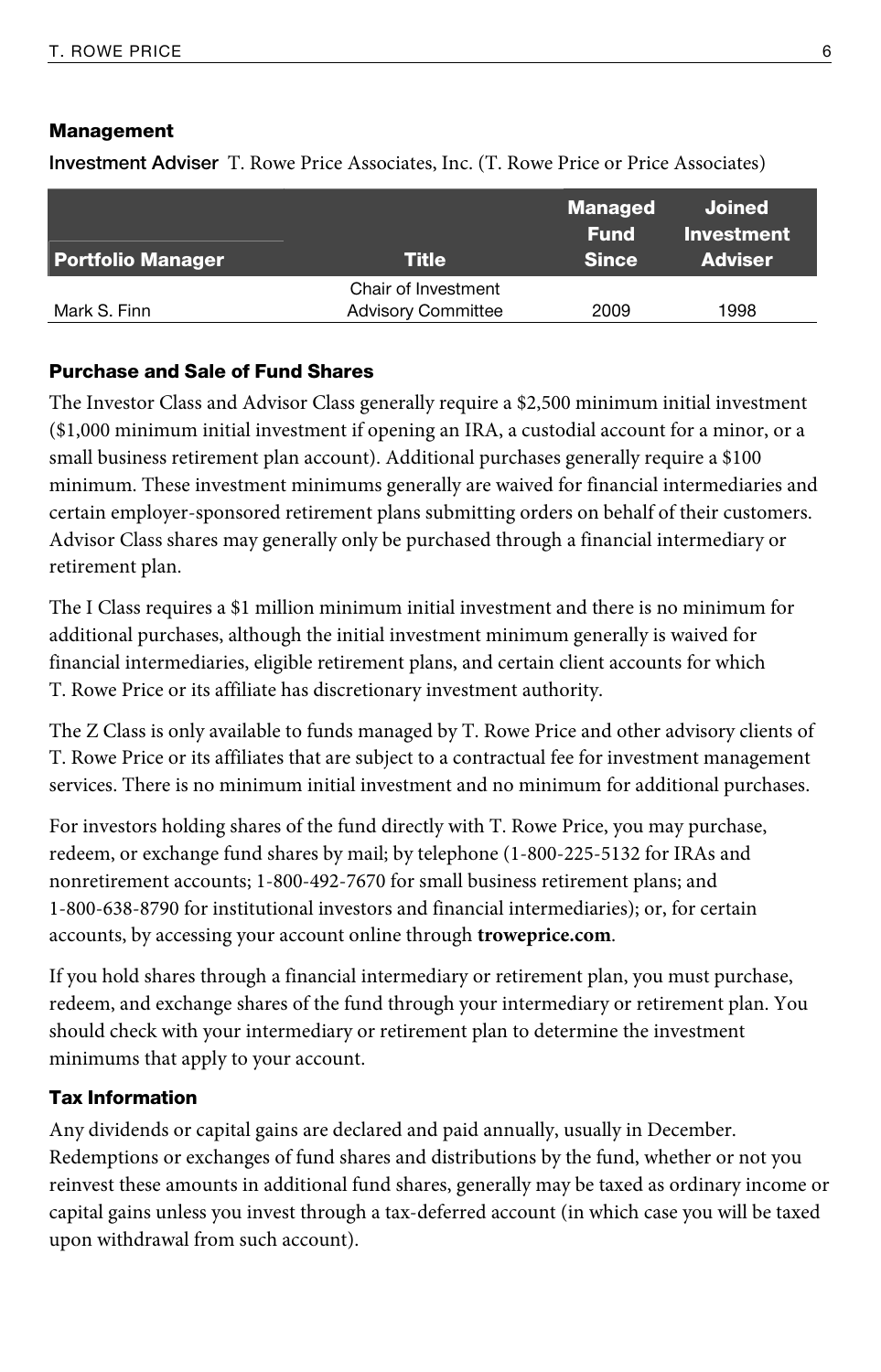### Payments to Broker-Dealers and Other Financial Intermediaries

If you purchase shares of the fund through a broker-dealer or other financial intermediary (such as a bank), the fund and its related companies may pay the intermediary for the sale of fund shares and related services. These payments may create a conflict of interest by influencing the broker-dealer or other intermediary and your salesperson to recommend the fund over another investment. Ask your salesperson or visit your financial intermediary's website for more information.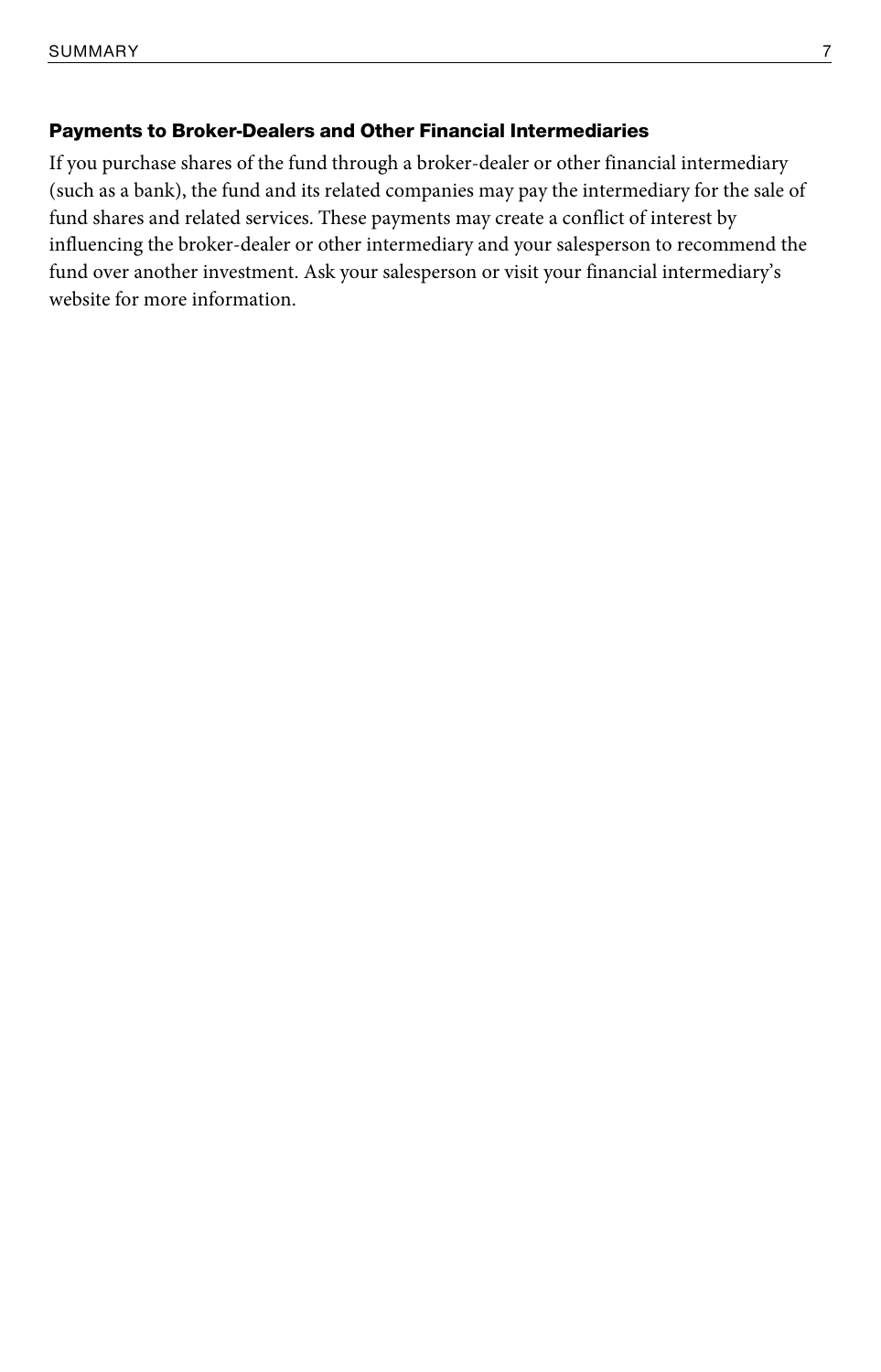### MANAGEMENT OF THE FUND

#### Investment Adviser(s)

T. Rowe Price is the fund's investment adviser and oversees the selection of the fund's investments and management of the fund's portfolio pursuant to an investment management agreement between the investment adviser and the fund. T. Rowe Price is the investment adviser for all mutual funds sponsored and managed by T. Rowe Price (T. Rowe Price Funds); is an SEC-registered investment adviser that provides investment management services to individual and institutional investors and sponsors; and serves as adviser and subadviser to registered investment companies, institutional separate accounts, and common trust funds. The address for T. Rowe Price is 100 East Pratt Street, Baltimore, Maryland 21202. As of December 31, 2020, T. Rowe Price and its affiliates (Firm) had approximately \$1.47 trillion in assets under management and provided investment management services for more than 6.6 million individual and institutional investor accounts.

### Portfolio Management

T. Rowe Price has established an Investment Advisory Committee with respect to the fund. The committee chair is ultimately responsible for the day-to-day management of the fund's portfolio and works with the committee in developing and executing the fund's investment program. The members of the committee are as follows: Mark S. Finn, Chair, Peter J. Bates, Jason A. Bauer, Vincent Michael DeAugustino, Ryan S. Hedrick, Jonathan R. Hussey, Kate Hobbs, Vineet Khanna, Gregg Korondi, John D. Linehan, Jodi Love, Daniel Martino, Heather K. McPherson, Daniel Sheaar, and Vivian Si. The following information provides the year that the chair (portfolio manager) first joined the Firm and the chair's specific business experience during the past five years (although the chair may have had portfolio management responsibilities for a longer period). Mr. Finn has been chair of the committee since 2009. He joined the Firm in 1990 and his investment experience dates from 1998. He has served as a portfolio manager with the Firm throughout the past five years. The Statement of Additional Information provides additional information about the portfolio manager's compensation, other accounts managed by the portfolio manager, and the portfolio manager's ownership of the fund's shares.

### The Management Fee

The management fee consists of two components—an "individual fund fee," which reflects the fund's particular characteristics, and a "group fee." The group fee, which is designed to reflect the benefits of the shared resources of the Firm, is calculated daily based on the combined net assets of all T. Rowe Price Funds (except the funds-of-funds, TRP Reserve Funds, Multi-Sector Account Portfolios, and any index or private-label mutual funds). The group fee schedule (in the following table) is graduated, declining as the combined assets of the T. Rowe Price Funds rise, so shareholders benefit from the overall growth in mutual fund assets.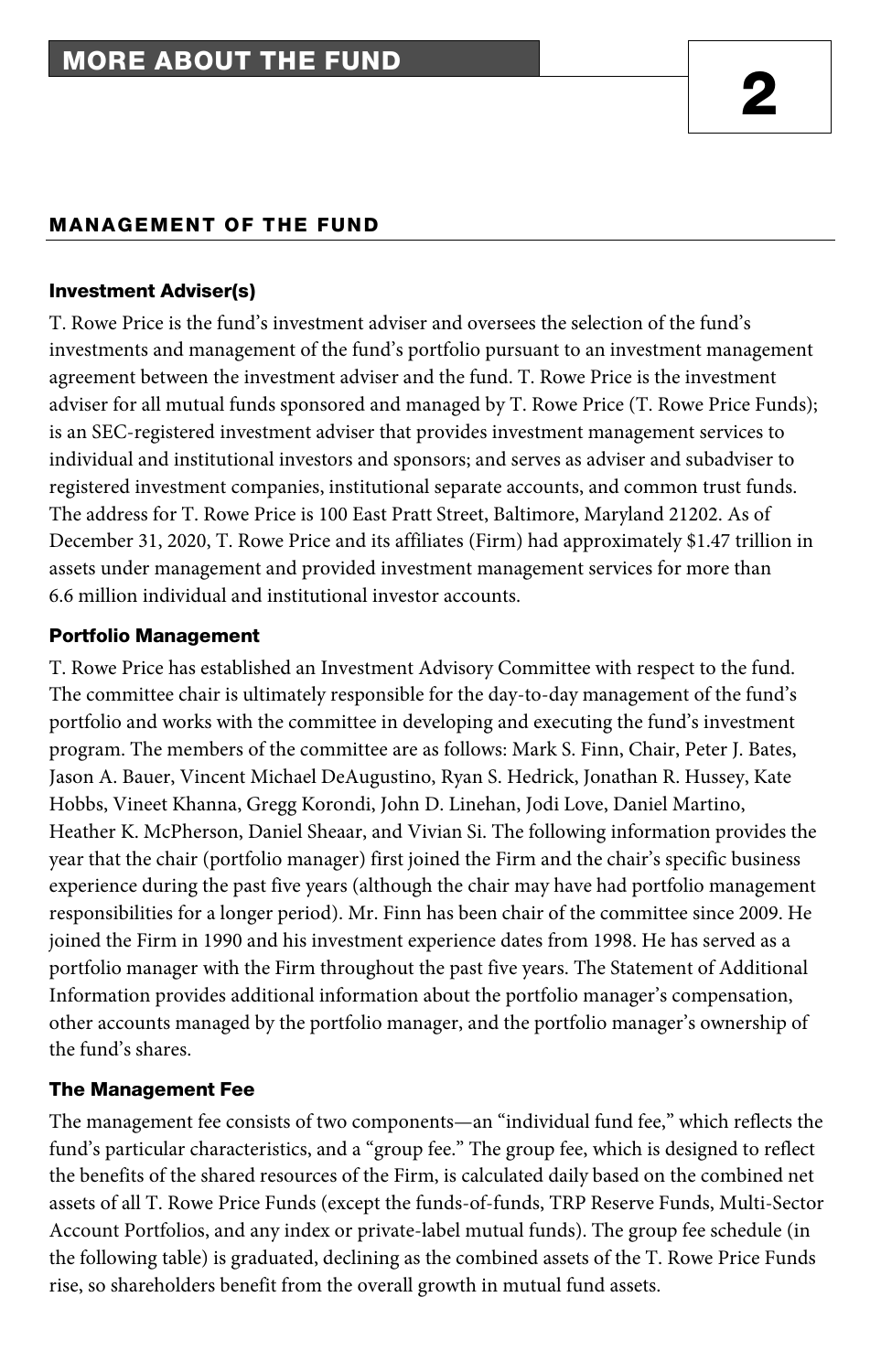| $0.334\%*$ | First \$50 billion |
|------------|--------------------|
| 0.305%     | Next \$30 billion  |
| 0.300%     | Next \$40 billion  |
| 0.295%     | Next \$40 billion  |
| 0.290%     | Next \$60 billion  |
| 0.285%     | Next \$80 billion  |
| 0.280%     | Next \$100 billion |
| 0.275%     | Next \$100 billion |
| 0.270%     | Next \$150 billion |
| 0.265%     | Next \$195 billion |
| 0.260%     | Thereafter         |

#### Group Fee Schedule

\* Represents a blended group fee rate containing various breakpoints.

The fund's group fee is determined by applying the group fee rate to the fund's average daily net assets. For the fiscal year ended December 31, 2020, the group fee rate fluctuated between 0.29% and 0.28%. On December 31, 2020, the effective annual group fee rate was 0.28%. The individual fund fee, also applied to the fund's average daily net assets, is 0.35%.

With respect to the I Class, T. Rowe Price has contractually agreed (through April 30, 2022) to pay the operating expenses of the fund's I Class excluding management fees; interest; expenses related to borrowings, taxes, and brokerage; nonrecurring, extraordinary expenses; and acquired fund fees and expenses ("I Class Operating Expenses"), to the extent the I Class Operating Expenses exceed 0.05% of the class' average daily net assets. The agreement may only be terminated at any time after April 30, 2022, with approval by the fund's Board of Directors. Any expenses paid under this agreement (and a previous limitation of 0.05%) are subject to reimbursement to T. Rowe Price by the fund whenever the fund's I Class Operating Expenses are below 0.05%. However, no reimbursement will be made more than three years from the date such amounts were initially waived or reimbursed. The fund may only make repayments to T. Rowe Price if such repayment does not cause the I Class Operating Expenses (after the repayment is taken into account) to exceed the lesser of: (1) the limitation on I Class Operating Expenses in place at the time such amounts were waived; or (2) the current expense limitation on I Class Operating Expenses.

A discussion about the factors considered by the fund's Board of Directors (Board) and its conclusions in approving the fund's investment management agreement (and any subadvisory agreement, if applicable) appear in the fund's semiannual report to shareholders for the period ended June 30.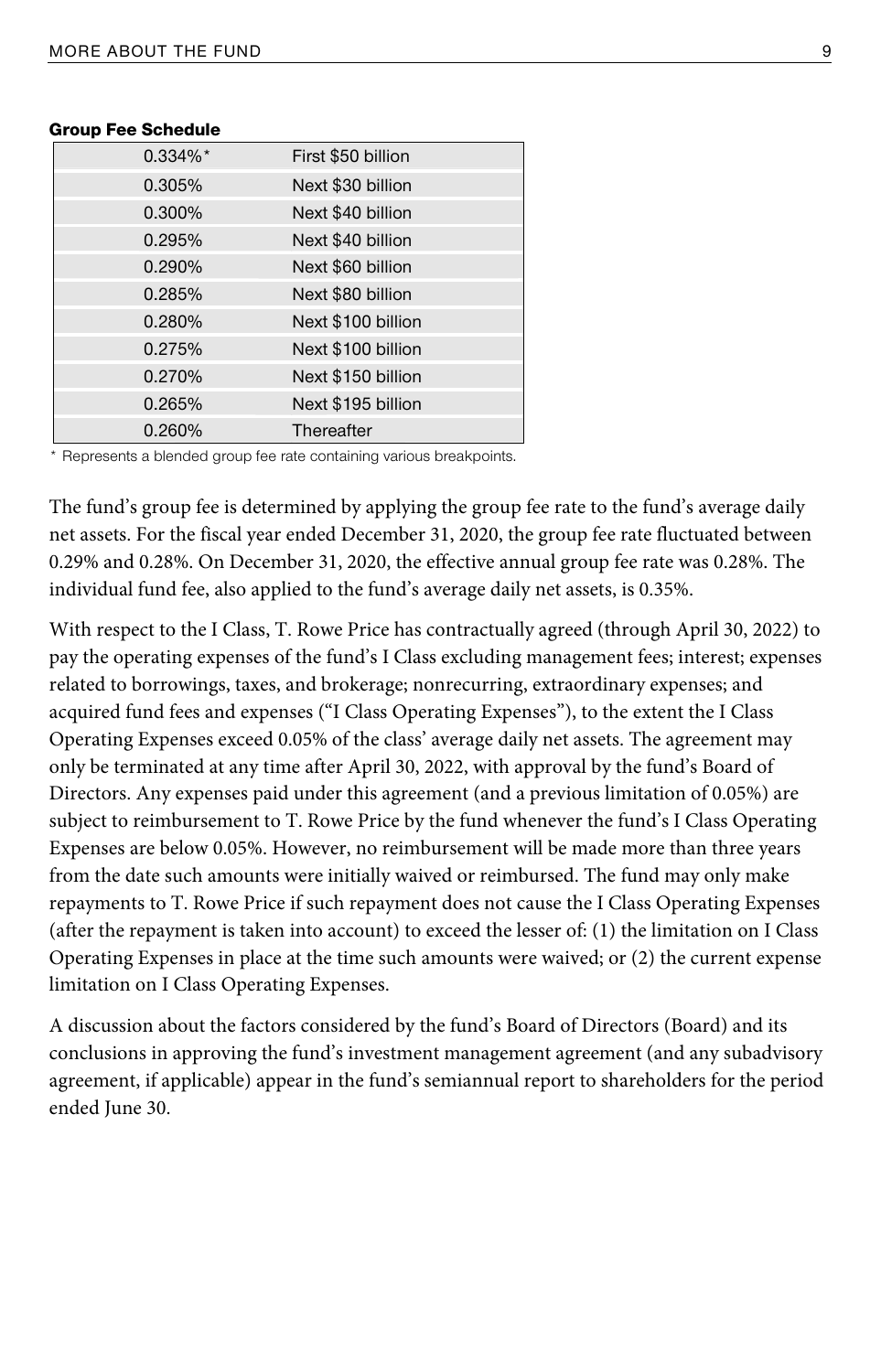### MORE INFORMATION ABOUT THE FUND'S INVESTMENT OBJECTIVE(S), STRATEGIES, AND RISKS

### Investment Objective(s)

The fund seeks to provide long-term capital appreciation by investing in common stocks believed to be undervalued. Income is a secondary objective.

#### Principal Investment Strategies

At least 65% of the fund's total assets will normally be invested in common stocks that the portfolio manager regards as undervalued. The fund may purchase stocks issued by companies of any size, but typically focuses its investments on large-cap stocks.

Generally, careful selection of stocks having value characteristics can, over time, limit the downside risk of a value-oriented portfolio compared with the broad market.

In addition, stocks whose prices are below a company's intrinsic value may offer the potential for substantial capital appreciation.

Value investors seek to invest in companies whose stock prices are low in relation to their real worth or future prospects. By identifying companies whose stocks are currently out of favor or undervalued, value investors attempt to realize significant appreciation as other investors recognize the stock's intrinsic value and the price rises accordingly.

Some of the principal measures used to identify such stocks are:

**Price/earnings ratio** Dividing a stock's price by its earnings per share generates a price/earnings or P/E ratio. A stock with a P/E ratio that is significantly below that of its peers, the market as a whole, or its own historical norm may represent an attractive opportunity.

**Price/book value ratio** Dividing a stock's price by its book value per share indicates how a stock is priced relative to the accounting (i.e., book) value of the company's assets. A ratio below the market, that of its competitors, or its own historical norm could indicate a stock that is undervalued.

**Price/sales ratio** Dividing the market value of equity, or current market capitalization (number of shares outstanding multiplied by share price), of a company by the company's total annual sales generates a price/sales or P/S ratio. It is a tool used to evaluate a stock or compare a company against similar companies, wherein a lower P/S ratio is considered better. The price/sales ratio is a measurement often used in valuing companies for acquisition.

**Dividend yield** A stock's dividend yield is found by dividing its annual dividend by its share price. A yield significantly above a stock's own historical norm or that of its peers may suggest an investment opportunity.

A stock selling at \$10 with an annual dividend of \$0.50 has a 5% yield.

**Price/cash flow** Dividing a stock's price by the company's cash flow per share, rather than by its earnings or book value, provides a more useful measure of value in some cases. A ratio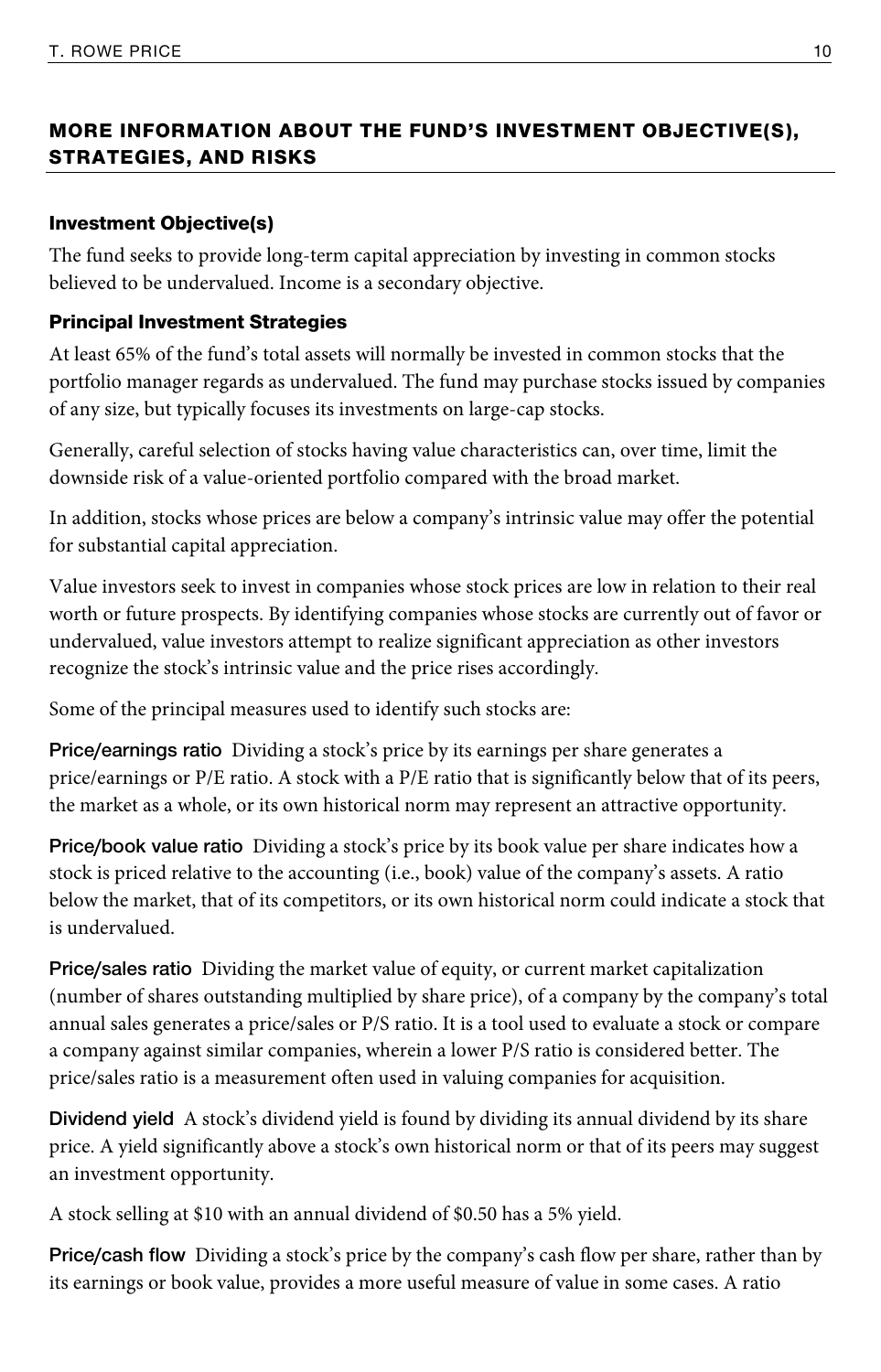below that of the market or a company's peers suggests the market may be incorrectly valuing the company's cash flow for reasons that could be temporary.

**Undervalued assets** This analysis compares a company's stock price with its underlying asset values, its projected value in the private (as opposed to public) market, or its expected value if the company or parts of it were sold or liquidated.

**Restructuring opportunities** Many well-established companies experience business challenges that can lead to a temporary decline in their financial performance. These challenges can include a poorly integrated acquisition, difficulties in product manufacturing or distribution, a downturn in a major end market, or an increase in industry capacity that negatively affects pricing. The shares of such companies frequently trade at depressed valuations. These companies can become successful investments if their management is sufficiently skilled and motivated to properly restructure the organization, their financial flexibility is adequate, the underlying value of the business has not been impaired, or their business environment improves or remains healthy.

Numerous situations exist in which a company's intrinsic value may not be reflected in its stock price. For example, a company may own a substantial amount of real estate that is valued on its financial statements well below market levels. If those properties were to be sold, or if their hidden value became recognized, the company's stock price could rise. In another example, a company's management could spin off an unprofitable division into a separate company, potentially increasing the value of the parent. Or, in the reverse, a parent company could spin off a profitable division that has not drawn the attention it deserves, potentially resulting in higher valuations for both entities.

Sometimes new management can revitalize companies that have grown too large or lost their focus, eventually leading to improved profitability. Management could increase shareholder value by using excess cash flow to pay down debt, buy back outstanding shares of common stock, or raise the dividend.

While most assets will typically be invested in U.S. common stocks, the fund may invest in foreign stocks in keeping with its objective(s).

The Firm integrates pecuniary environmental, social, and governance (ESG) factors into its investment research process. We focus on the ESG factors we consider most likely to have a material impact on the performance of the holdings in the fund's portfolio.

In pursuing its investment objective(s), the fund has the discretion to deviate from its normal investment criteria. These situations might arise when the adviser believes a security could increase in value for a variety of reasons, including an extraordinary corporate event, a new product introduction or innovation, a favorable competitive development, or a change in management.

The fund may sell securities for a variety of reasons, including to realize gains, limit losses, or redeploy assets into more promising opportunities.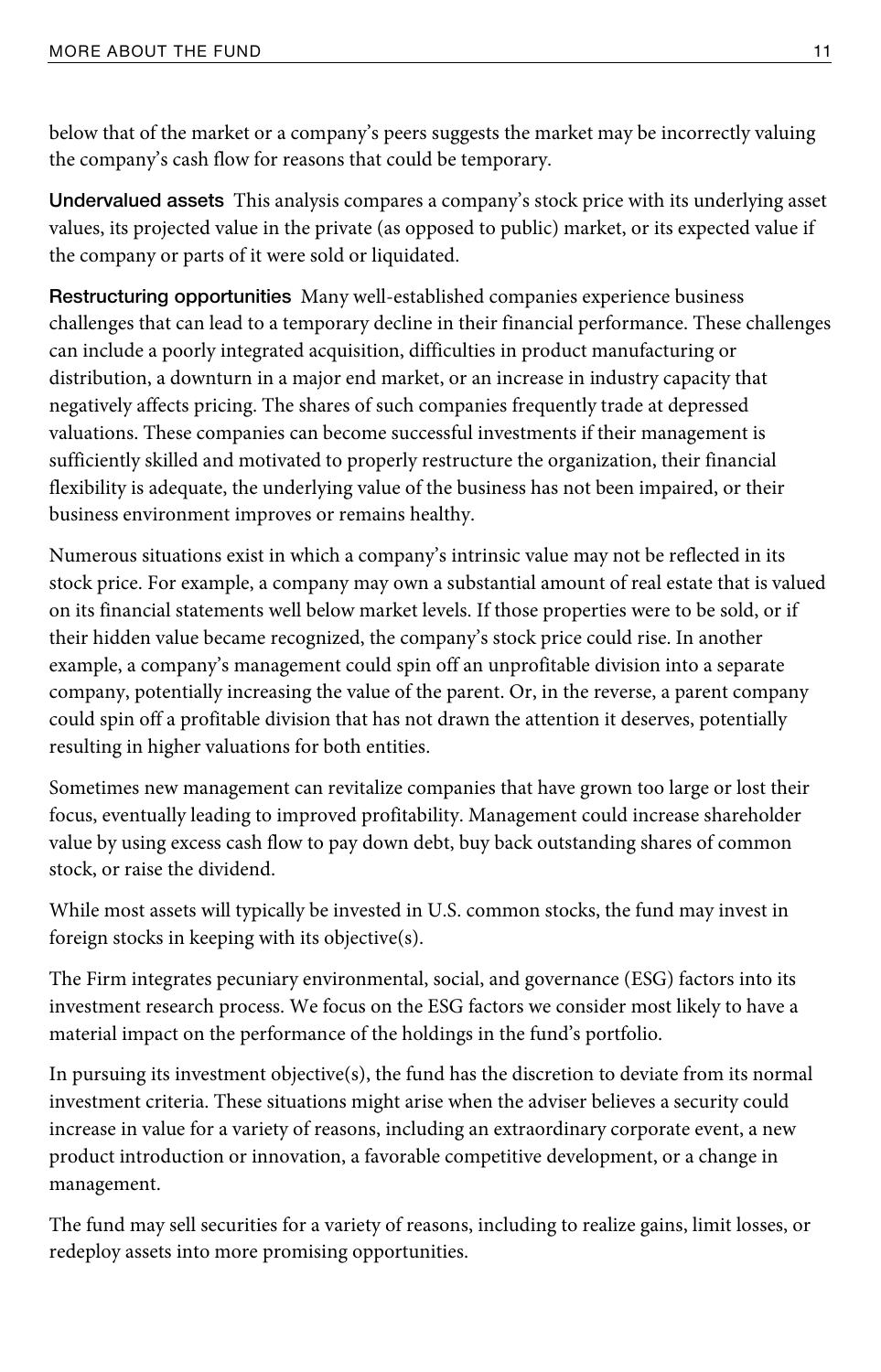The fund invests in the following types of securities or assets:

### **Common and Preferred Stocks**

Stocks represent shares of ownership in a company. Generally, preferred stocks have a specified dividend rate and rank after bonds and before common stocks in their claim on income for dividend payments and on assets should the company be liquidated. After other claims are satisfied, common stockholders participate in company profits on a pro-rata basis and profits may be paid out in dividends or reinvested in the company to help it grow. Increases and decreases in earnings are usually reflected in a company's stock price, so common stocks generally have the greatest appreciation and depreciation potential of all corporate securities. Unlike common stock, preferred stock does not ordinarily carry voting rights. While most preferred stocks pay a dividend, the fund may decide to purchase preferred stock where the issuer has suspended, or is in danger of suspending, payment of its dividend.

### **Foreign Securities**

Investments in foreign securities could include non-U.S. dollar-denominated securities traded outside the U.S. and U.S. dollar-denominated securities of foreign issuers traded in the U.S. The fund may purchase American Depositary Receipts and Global Depositary Receipts, which are certificates evidencing ownership of shares of a foreign issuer. American Depositary Receipts and Global Depositary Receipts trade on established markets and are alternatives to directly purchasing the underlying foreign securities in their local markets and currencies. Such investments are subject to many of the same risks associated with investing directly in foreign securities. For purposes of the fund's investment policies, investments in depositary receipts are deemed to be investments in the underlying securities. For example, a depositary receipt representing ownership of common stock will be treated as common stock.

### Principal Risks

The principal risks associated with the fund's principal investment strategies include the following:

**Value investing** Different investment styles tend to shift into and out of favor depending on market conditions and investor sentiment. Value stocks can react differently to political, economic, and industry developments than the market as a whole and other types of stocks. A value approach to investing carries the risk that the market will not recognize a security's intrinsic value or that a stock judged to be undervalued may actually be appropriately priced. Finding undervalued stocks requires considerable research to identify the particular company, analyze its financial condition and prospects, and assess the likelihood that the stock's underlying value will be recognized by the market and reflected in its price. If the fund's assessment of market conditions or a company's value is inaccurate, the fund could suffer losses or produce poor performance relative to other funds. Although value stocks tend to be inexpensive relative to their earnings, they can continue to be inexpensive for long periods of time and may not ever realize their full value.

**Large-cap stocks** Although stocks issued by larger companies tend to have less overall volatility than stocks issued by smaller companies, larger companies may not be able to attain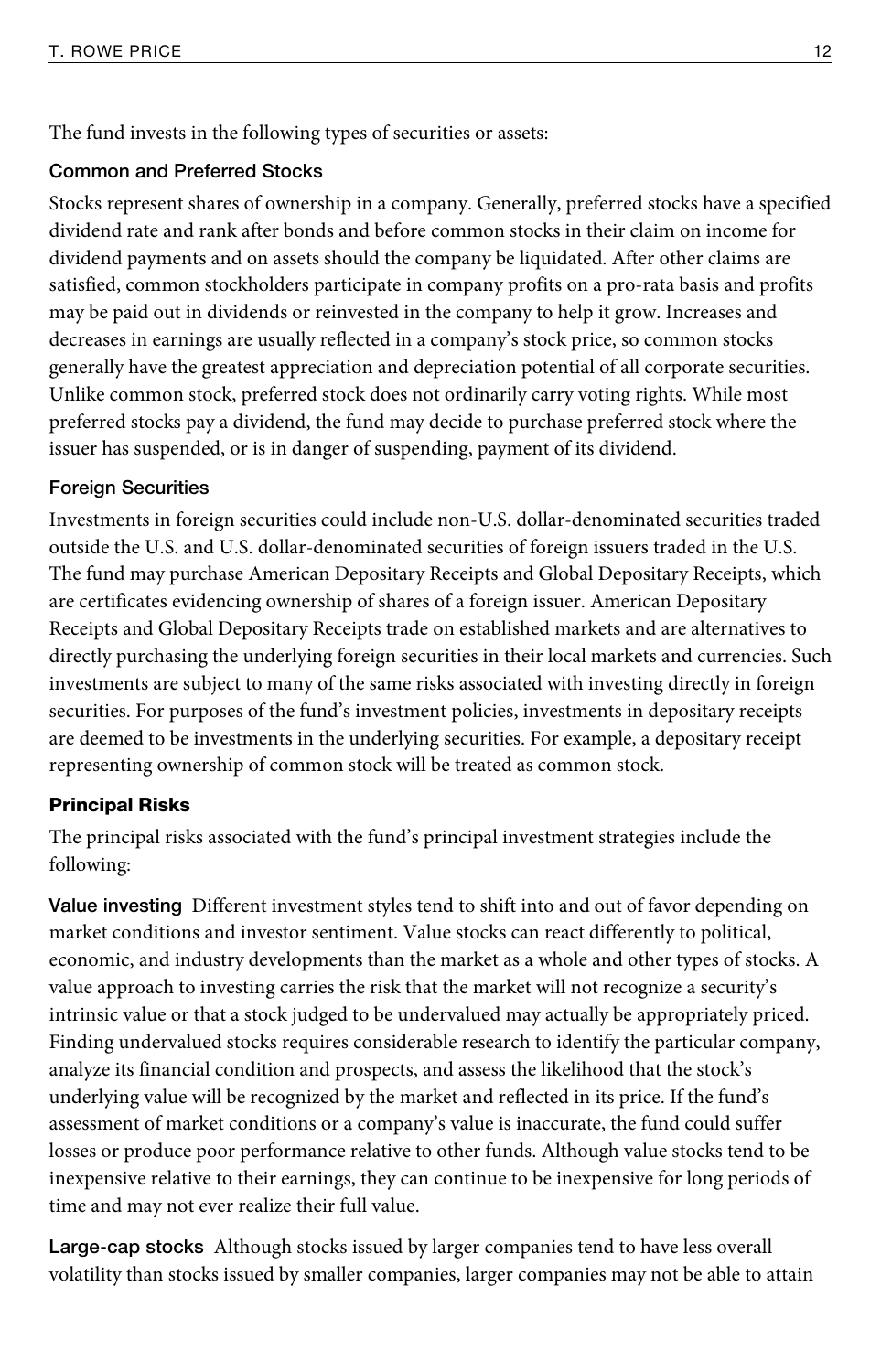the high growth rates of successful smaller companies, especially during strong economic periods. In addition, larger companies may be less capable of responding quickly to competitive challenges and industry changes, and may suffer sharper price declines as a result of earnings disappointments.

**Market conditions** The value of investments held by the fund may decline, sometimes rapidly or unpredictably, due to factors affecting certain issuers, particular industries or sectors, or the overall markets. Rapid or unexpected changes in market conditions could cause the fund to liquidate its holdings at inopportune times or at a loss or depressed value. The value of a particular holding may decrease due to developments related to that issuer, but also due to general market conditions, including real or perceived economic developments such as changes in interest rates, credit quality, inflation, or currency rates, or generally adverse investor sentiment. The value of a holding may also decline due to factors that negatively affect a particular industry or sector, such as labor shortages, increased production costs, or competitive conditions. In addition, local, regional, or global events such as war, acts of terrorism, political and social unrest, regulatory changes, recessions, shifts in monetary or trade policies, natural or environmental disasters, and the spread of infectious diseases or other public health issues could have a significant negative impact on securities markets and the fund's investments. Unpredictable events such as natural disasters, pandemics, and widespread health crises, including the coronavirus pandemic and related governmental and public responses, may lead to unexpected suspensions or closures of securities exchanges, travel restrictions or quarantines, business disruptions and closures, inability to obtain raw materials, supplies and component parts, reduced or disrupted operations for the fund's service providers or issuers in which the fund invests, and an extended adverse impact on global market conditions. Government intervention in markets may impact interest rates, market volatility, and security pricing. The occurrence, reoccurrence, and uncertainty of widespread diseases and health crises could adversely affect the economies (including through changes in business activity and increased unemployment) and financial markets of specific countries or worldwide.

**Stock investing** The fund's share price can fall because of weakness in the overall stock markets, a particular industry, or specific holdings. Stock markets as a whole can be volatile and decline for many reasons, such as adverse local, political, regulatory, or economic developments; changes in investor psychology; or heavy institutional selling at the same time by major institutional investors in the market, such as mutual funds, pension funds, and banks. The prospects for an industry or company may deteriorate because of a variety of factors, including disappointing earnings or changes in the competitive environment. In addition, the adviser's assessment of companies whose stocks are held by the fund may prove incorrect, resulting in losses or poor performance, even in rising markets. In the event an issuer is liquidated or declares bankruptcy, the claims of owners of the issuer's bonds and preferred stock take precedence over the claims of those who own common stock.

**Sector exposure** At times, the fund may have a significant portion of its assets invested in securities of issuers conducting business in a related group of industries within the same economic sector. Issuers within the same economic sector may be similarly affected by specific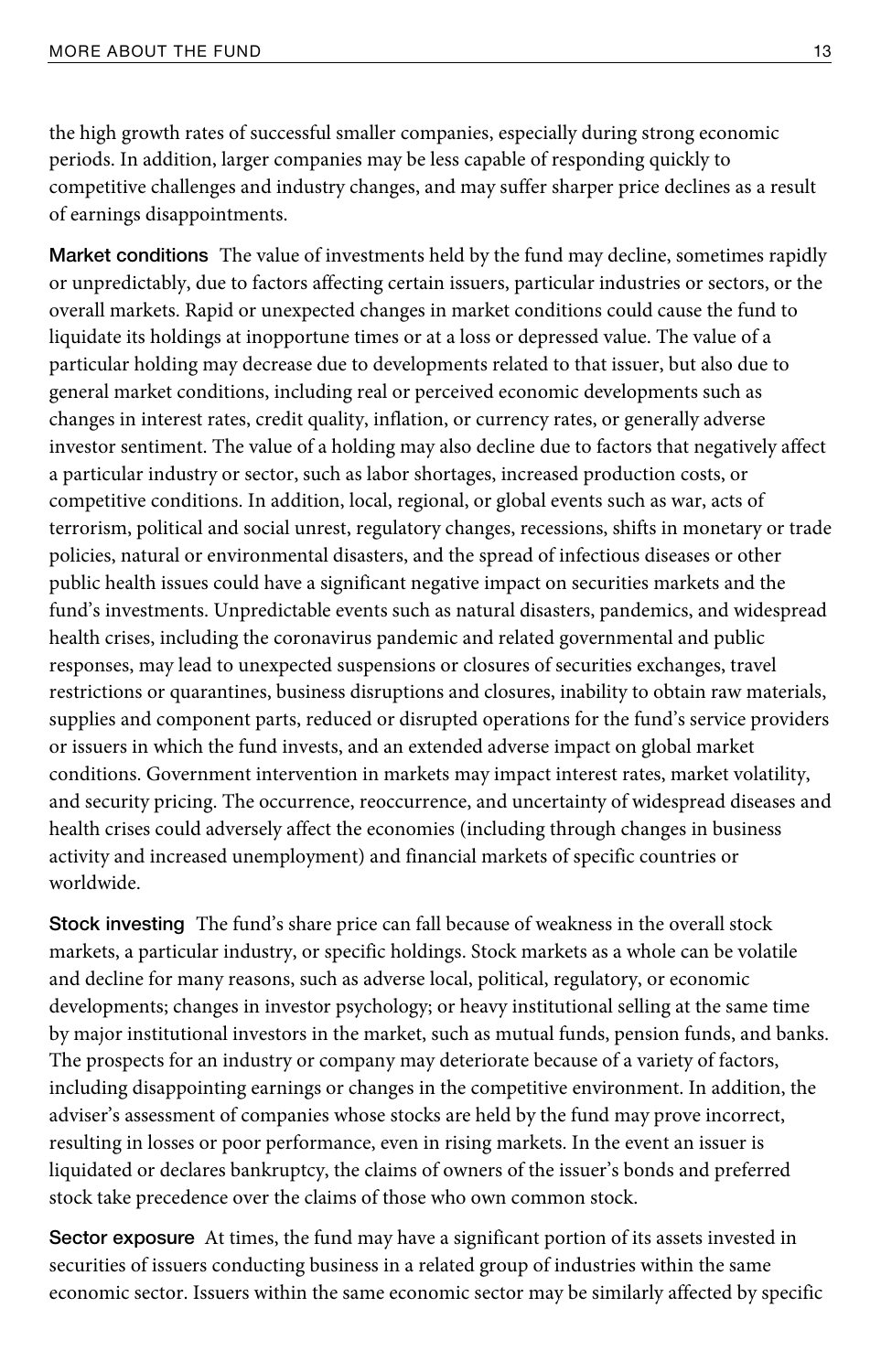market events impacting that sector. As a result, the fund is more susceptible to adverse developments affecting an economic sector in which the fund has significant investments and may perform poorly during a downturn in one or more of the industries within that economic sector. To the extent the fund has significant investments in the financials sector, it is more susceptible to adverse developments affecting banks and other financial companies, which could include, among other things, regulatory changes and government intervention, interest rate movements, the availability of capital and cost to borrow, the rate of debt defaults, and price competition.

**Foreign investing** The fund's investments outside the U.S. are subject to special risks, whether the securities (including depositary receipts and other instruments that represent interests in a non-U.S. issuer) are denominated in U.S. dollars or foreign currencies. These risks include potentially adverse local, political, social, and economic conditions overseas, greater volatility, lower liquidity, and the possibility that settlement practices and regulatory and accounting standards will differ from those of U.S. issuers. Foreign currencies could decline against the U.S. dollar, lowering the value of securities denominated in those currencies and possibly the fund's share price. These risks are heightened for any investments in emerging markets, which are more susceptible to governmental interference, less efficient trading markets, and the imposition of local taxes or restrictions on gaining access to sales proceeds for foreign investors.

**Active management** The investment adviser's judgments about the attractiveness, value, or potential appreciation of the fund's investments may prove to be incorrect. The fund could underperform other funds with a similar benchmark or similar investment program if the fund's investment selections or overall strategies fail to produce the intended results. Regulatory, tax, or other developments may affect the investment strategies available to a portfolio manager, which could adversely affect the ability to implement the fund's overall investment program and achieve the fund's investment objective(s).

**Portfolio turnover** Generally, the higher the portfolio turnover rate, the higher the overall transaction costs and the greater the potential impact on the fund's total return. High portfolio turnover results in increased transaction costs to the fund, which may include brokerage commissions and other transaction costs related to the sale of holdings and reinvestment of the proceeds in other holdings. The fund's portfolio turnover rate may vary from year to year due to fluctuations in the levels of shareholder purchase and redemption activity, shifts in market conditions or evaluations of industries or specific issuers, and/or changes in the portfolio manager's overall investment outlook. Increased portfolio reallocations and frequent portfolio turnover also may increase the possibility of taxable capital gains distributions and affect the character of capital gains distributed by the fund because short-term capital gains are treated like ordinary income.

**Cybersecurity breaches** The fund may be subject to operational and information security risks resulting from breaches in cybersecurity. Cybersecurity breaches may involve deliberate attacks and unauthorized access to the digital information systems (for example, through "hacking" or malicious software coding) used by the fund or its third-party service providers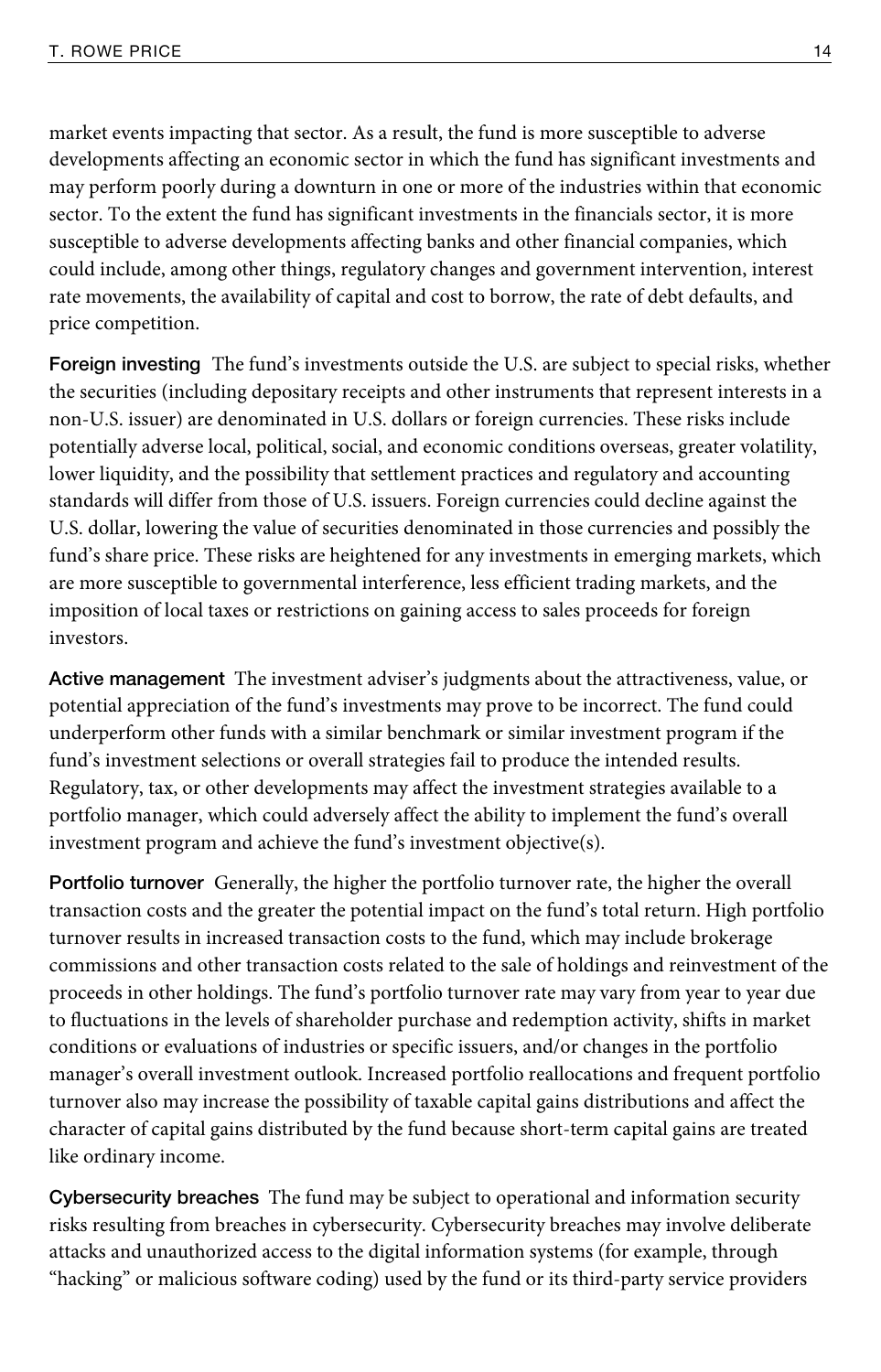but may also result from outside attacks such as denial-of-service attacks, which are efforts to make network services unavailable to intended users. These breaches may, among other things, result in financial losses to the fund and its shareholders, cause the fund to lose proprietary information, disrupt business operations, or result in the unauthorized release of confidential information. Further, cybersecurity breaches involving the fund's third-party service providers, financial intermediaries, trading counterparties, or issuers in which the fund invests could subject the fund to many of the same risks associated with direct breaches.

#### Additional Strategies, Risks, and Investment Management Practices

In addition to the principal investment strategies and principal risks previously described, the fund may employ other investment strategies and may be subject to other risks, which include the following:

#### **Derivatives**

The fund may invest, to a limited extent, in futures contracts. Any investments in futures would typically serve as an efficient means of gaining exposure to certain markets, or as a tool to manage cash flows into and out of the fund and maintain liquidity while being invested in the market.

**Futures** Futures are often used to establish exposures, or manage or hedge risk, because they enable the investor to buy or sell an asset in the future at an agreed-upon price. Futures contracts may be bought or sold for any number of reasons, including to manage exposure to changes in interest rates, securities prices and indexes, currency exchange rates, and credit quality; as an efficient means of increasing or decreasing the fund's exposure to certain markets; in an effort to enhance income; to improve risk-adjusted returns; to protect the value of portfolio securities; and to serve as a cash management tool. The fund may choose to continue a futures contract by "rolling over" an expiring futures contract into an identical contract with a later maturity date. This could increase the fund's transaction costs and portfolio turnover rate. Futures contracts may not be successful investments or hedges, their prices can be highly volatile and their use could lower the fund's total return, and the potential loss from the use of futures can exceed the fund's initial investment in such contracts.

Derivatives typically involve risks different from, and possibly greater than, the risks associated with investing directly in the assets on which the derivative is based. Certain derivatives can be highly volatile, lack liquidity, and be difficult to value. Changes in the value of a derivative may not properly correlate with changes in the value of the underlying asset, reference rate, or index. The fund could be exposed to significant losses if it is unable to close a derivative position due to the lack of a liquid trading market. Derivatives involve the risk that a counterparty to the derivatives agreement will fail to make required payments or comply with the terms of the agreement. There is also the possibility that limitations or trading restrictions may be imposed by an exchange or government regulation, which could adversely impact the value and liquidity of a derivatives contract subject to such regulation. Recent regulations have changed the requirements related to the use of certain derivatives. Some of these new regulations have limited the availability of certain derivatives and made their use by funds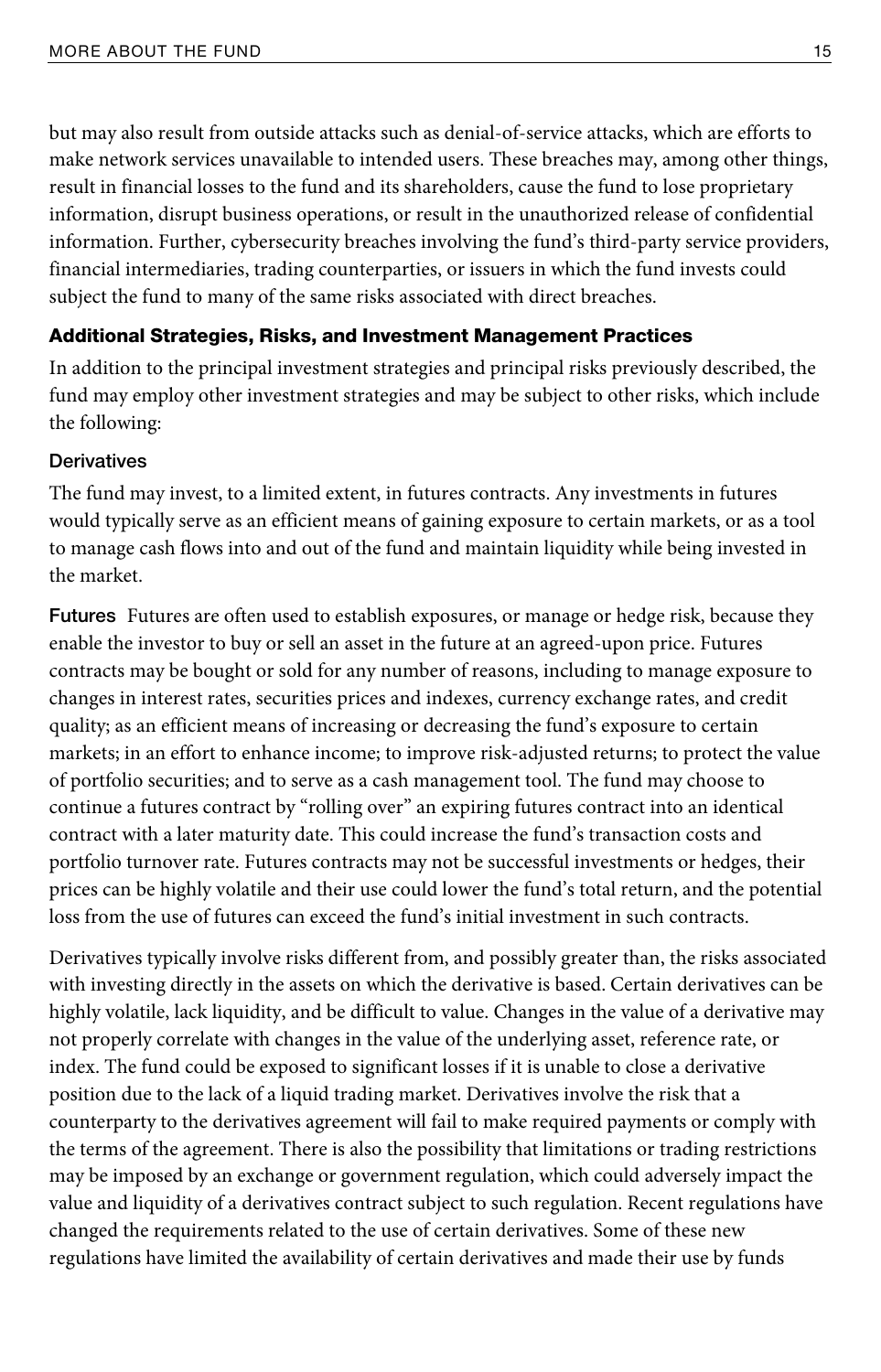more costly. It is expected that additional changes to the regulatory framework will occur, but the extent and impact of additional new regulations are not certain at this time.

### **Convertible Securities and Warrants**

The fund may invest in debt instruments or preferred equity securities that are convertible into, or exchangeable for, equity securities at specified times in the future and according to a certain exchange ratio. Convertible bonds are typically callable by the issuer, which could in effect force conversion before the holder would otherwise choose. Traditionally, convertible securities have paid dividends or interest at rates higher than common stocks but lower than nonconvertible securities. They generally participate in the appreciation or depreciation of the underlying stock into which they are convertible, but to a lesser degree than common stock. Some convertible securities combine higher or lower current income with options and other features. Warrants are options to buy, directly from the issuer, a stated number of shares of common stock at a specified price anytime during the life of the warrants (generally, two or more years). Warrants have no voting rights, pay no dividends, and can be highly volatile. In some cases, the redemption value of a warrant could be zero.

### **Debt Instruments**

The fund may invest in bonds and debt instruments of any type, including municipal securities, without restrictions on quality or rating. Investments in a company also may be made through a privately negotiated note or loan, including loan participations and assignments. These investments will be made in companies, municipalities, or entities that meet the fund's investment criteria. Such investments may have a fixed, variable, or floating interest rate. The price of a bond or fixed rate debt instrument usually fluctuates with changes in interest rates, generally rising when interest rates fall and falling when interest rates rise. Investments involving below investment-grade issuers or borrowers can be more volatile and have greater risk of default than investment-grade bonds. Certain of these investments may be illiquid and holding a loan could expose the fund to the risks of being a direct lender.

### **Investments in Other Investment Companies**

The fund may invest in other investment companies, including open-end funds, closed-end funds, and exchange-traded funds.

The fund may purchase the securities of another investment company to temporarily gain exposure to a portion of the market while awaiting the purchase of securities or as an efficient means of gaining exposure to a particular asset class. The fund might also purchase shares of another investment company, including shares of other T. Rowe Price Funds, to gain exposure to the securities in the investment company's portfolio at times when the fund may not be able to buy those securities directly, or as a means of gaining efficient and cost-effective exposure to certain asset classes. Any investment in another investment company would be consistent with the fund's objective(s) and investment program.

The risks of owning another investment company are generally similar to the risks of investing directly in the securities in which that investment company invests. However, an investment company may not achieve its investment objective or execute its investment strategy effectively,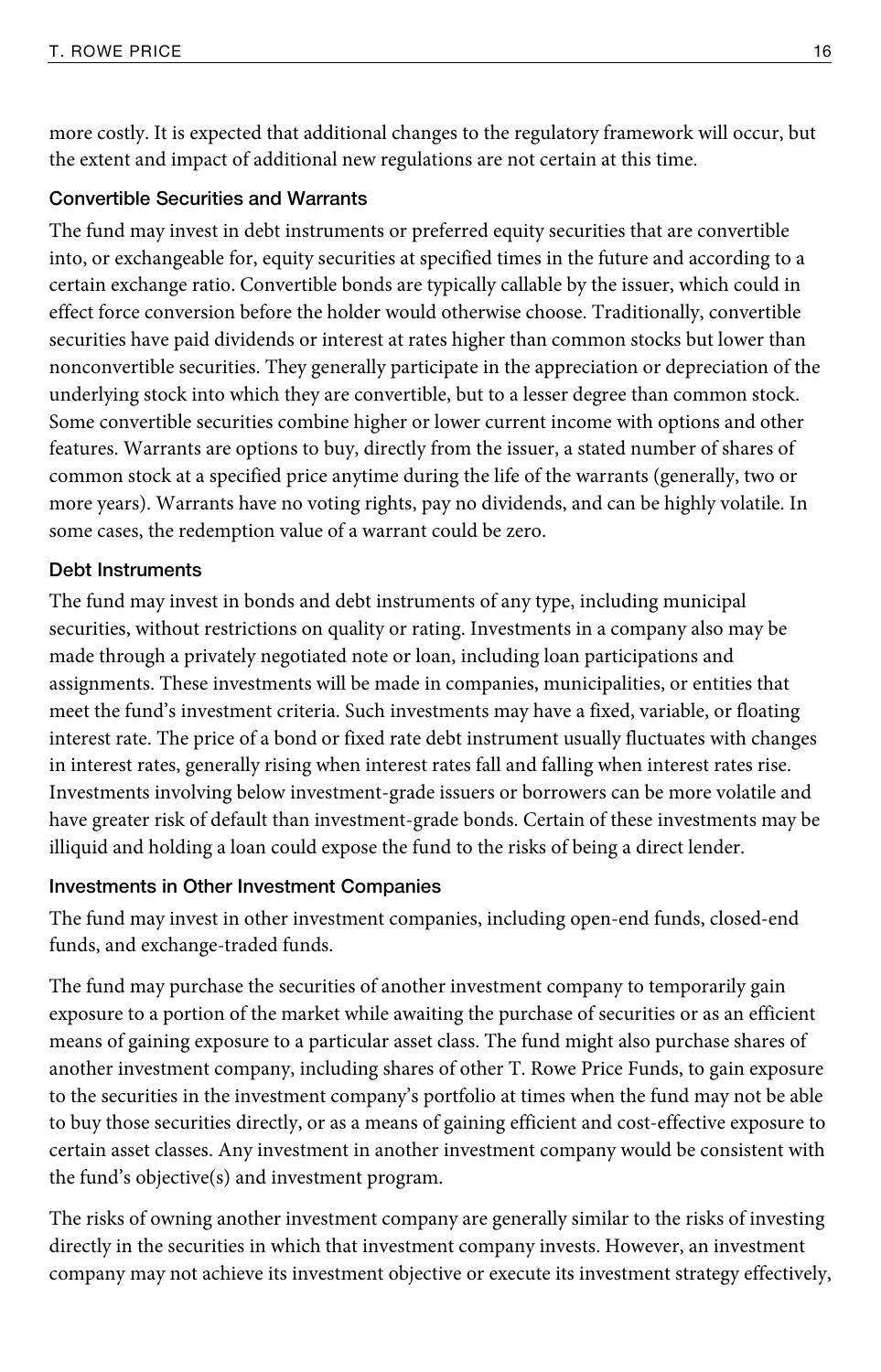which may adversely affect the fund's performance. In addition, because closed-end funds and exchange-traded funds trade on a secondary market, their shares may trade at a premium or discount to the actual net asset value of their portfolio securities, and their shares may have greater volatility if an active trading market does not exist.

As a shareholder of another investment company, the fund must pay its pro-rata share of that investment company's fees and expenses. The fund's investments in non-T. Rowe Price investment companies are subject to the limits that apply to investments in other funds under the Investment Company Act of 1940 or under any applicable exemptive order.

Investments in other investment companies could allow the fund to obtain the benefits of a more diversified portfolio than might otherwise be available through direct investments in a particular asset class, and will subject the fund to the risks associated with the particular asset class or asset classes in which an underlying fund invests. Examples of asset classes in which other mutual funds (including T. Rowe Price Funds) focus their investments include high yield bonds, inflation-linked securities, floating rate loans, international bonds, emerging market bonds, stocks of companies involved in activities related to real assets, stocks of companies that focus on a particular industry or sector, and emerging market stocks. If the fund invests in another T. Rowe Price Fund, the management fee paid by the fund will be reduced to ensure that the fund does not incur duplicate management fees as a result of its investment.

### **Illiquid Investments**

Some of the fund's holdings may be considered illiquid because they are subject to legal or contractual restrictions on resale or because they cannot reasonably be expected to be sold or disposed of in current market conditions in seven calendar days or less without the sale or disposition significantly changing the market value of the investment. The determination of liquidity involves a variety of factors. Illiquid investments may include private placements that are sold directly to a small number of investors, usually institutions. Unlike public offerings, such securities are not registered with the SEC. Although certain of these securities may be readily sold (for example, pursuant to Rule 144A under the Securities Act of 1933) and therefore deemed liquid, others may have resale restrictions and be considered illiquid. The sale of illiquid investments may involve substantial delays and additional costs, and the fund may only be able to sell such investments at prices substantially lower than what it believes they are worth. In addition, the fund's investments in illiquid investments may reduce the returns of the fund because it may be unable to sell such investments at an advantageous time, which could prevent the fund from taking advantage of other investment opportunities.

### **Reserve Position**

A certain portion of the fund's assets may be held in reserves. The fund's reserve positions will primarily consist of: (1) shares of a T. Rowe Price internal money market fund or short-term bond fund (which do not charge any management fees and are not available for public purchase); (2) short-term, high-quality U.S. and non-U.S. dollar-denominated money market securities, including repurchase agreements; and (3) U.S. dollar or non-U.S. dollar currencies. In order to respond to adverse market, economic, or political conditions, or to provide flexibility in meeting redemptions, paying expenses, managing cash flows into the fund, and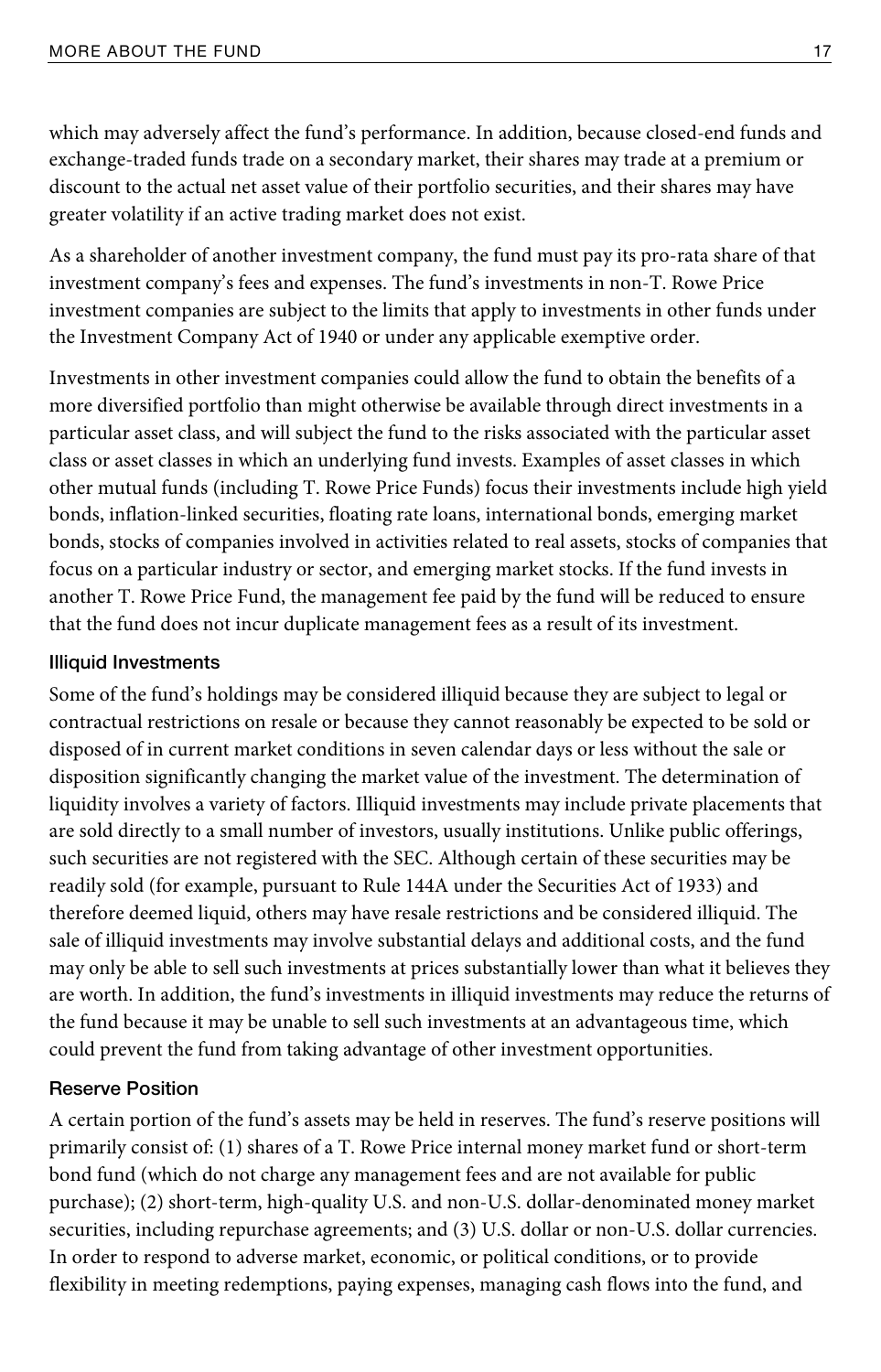responding to periods of unusual market volatility, the fund may assume a temporary defensive position that is inconsistent with its principal investment objective(s) and/or strategies and may invest, without limitation, in reserves. If the fund has significant holdings in reserves, it could compromise its ability to achieve its objective(s). Non-U.S. dollar reserves are subject to currency risk.

### **Borrowing Money and Transferring Assets**

The fund may borrow from banks, other persons, and other T. Rowe Price Funds for temporary or emergency purposes, to facilitate redemption requests, or for other purposes consistent with the fund's policies as set forth in this prospectus and the Statement of Additional Information. Such borrowings may be collateralized with the fund's assets, subject to certain restrictions.

Borrowings may not exceed 33<sup>1</sup>/<sub>3</sub>% of the fund's total assets. This limitation includes any borrowings for temporary or emergency purposes, applies at the time of the transaction, and continues to the extent required by the Investment Company Act of 1940.

### **Meeting Redemption Requests**

We expect that the fund will hold cash or cash equivalents to meet redemption requests. The fund may also use the proceeds from the sale of portfolio securities to meet redemption requests if consistent with the management of the fund. These redemption methods will be used regularly and may also be used in deteriorating or stressed market conditions. The fund reserves the right to pay redemption proceeds with securities from the fund's portfolio rather than in cash (redemptions in-kind), as described under "Large Redemptions." Redemptions inkind are typically used to meet redemption requests that represent a large percentage of the fund's net assets in order to minimize the effect of large redemptions on the fund and its remaining shareholders. In general, any redemptions in-kind will represent a pro-rata distribution of the fund's securities, subject to certain limited exceptions. Redemptions in-kind may be used regularly in circumstances as described above (generally if the shareholder is able to accept securities in-kind) and may also be used in stressed market conditions.

The fund, along with other T. Rowe Price Funds, is a party to an interfund lending exemptive order received from the SEC that permits the T. Rowe Price Funds to borrow money from and/or lend money to other T. Rowe Price Funds to help the funds meet short-term redemptions and liquidity needs.

During periods of deteriorating or stressed market conditions, when an increased portion of the fund's portfolio may be composed of holdings with reduced liquidity or lengthy settlement periods, or during extraordinary or emergency circumstances, the fund may be more likely to pay redemption proceeds with cash obtained through interfund lending or short-term borrowing arrangements (if available) or by redeeming a large redemption request in-kind.

### **Lending of Portfolio Securities**

The fund may lend its securities to broker-dealers, other institutions, or other persons to earn additional income. Risks include the potential insolvency of the broker-dealer or other borrower that could result in delays in recovering securities and capital losses. Additionally,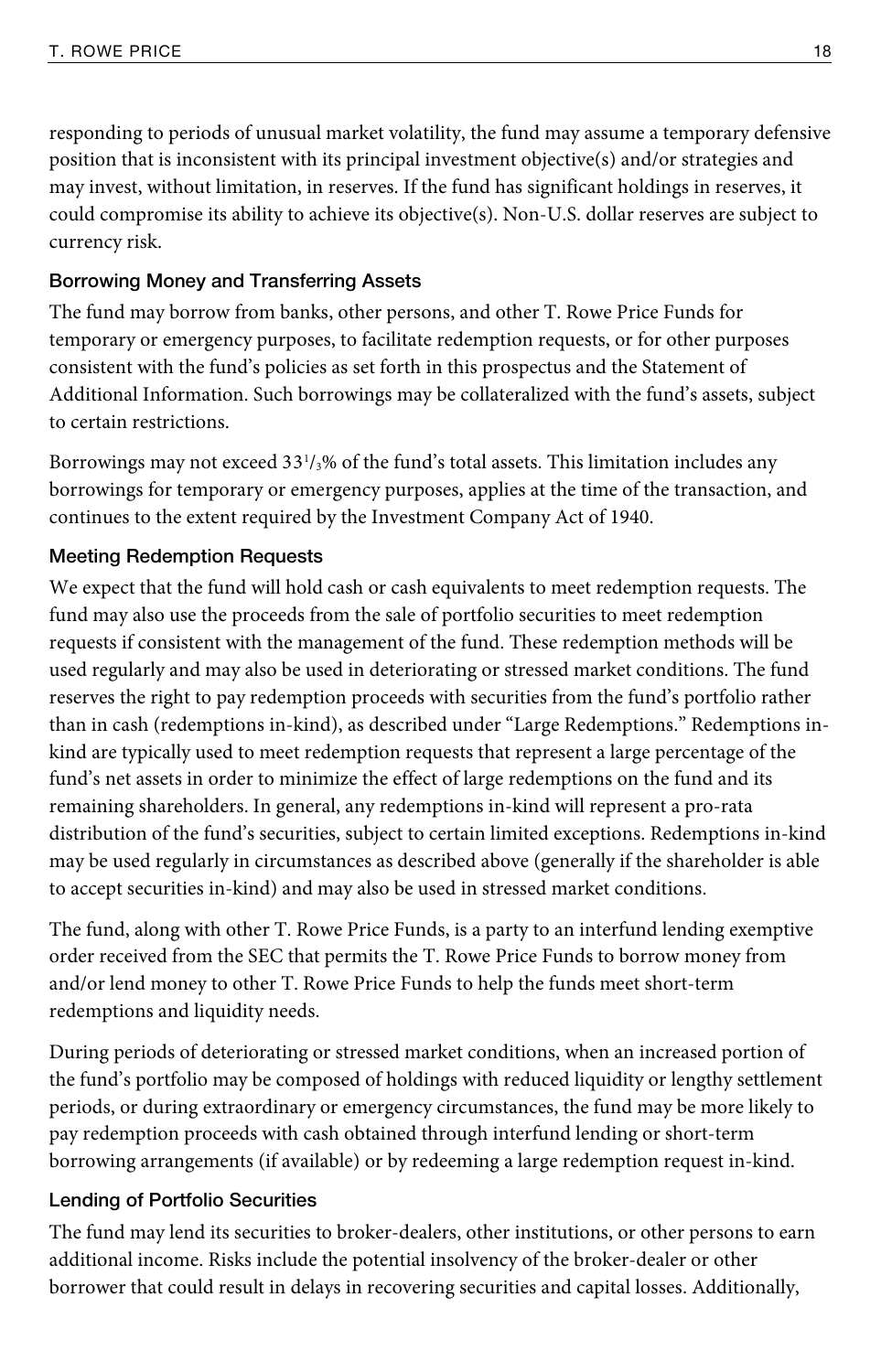losses could result from the reinvestment of collateral received on loaned securities in investments that decline in value, default, or do not perform as well as expected. Cash collateral from securities lending is invested in the T. Rowe Price Short-Term Fund.

The Statement of Additional Information contains more detailed information about the fund and its investments, operations, and expenses. The fund's investments may be subject to further restrictions and risks described in the Statement of Additional Information.

### PORTFOLIO TURNOVER

Turnover is an indication of frequency of trading. Each time the fund purchases or sells a security, it incurs a cost. This cost is reflected in the fund's net asset value but not in its operating expenses. The higher the turnover rate, the higher the transaction costs and the greater the impact on the fund's total return. Higher turnover can also increase the possibility of taxable capital gain distributions. The fund's portfolio turnover rates are shown in the Financial Highlights tables.

### FINANCIAL HIGHLIGHTS

The Financial Highlights tables, which provide information about each class' financial history, are based on a single share outstanding throughout the periods shown. The tables are part of the fund's financial statements, which are included in its annual report and are incorporated by reference into the Statement of Additional Information (available upon request). The financial statements in the annual report were audited by the fund's independent registered public accounting firm, PricewaterhouseCoopers LLP.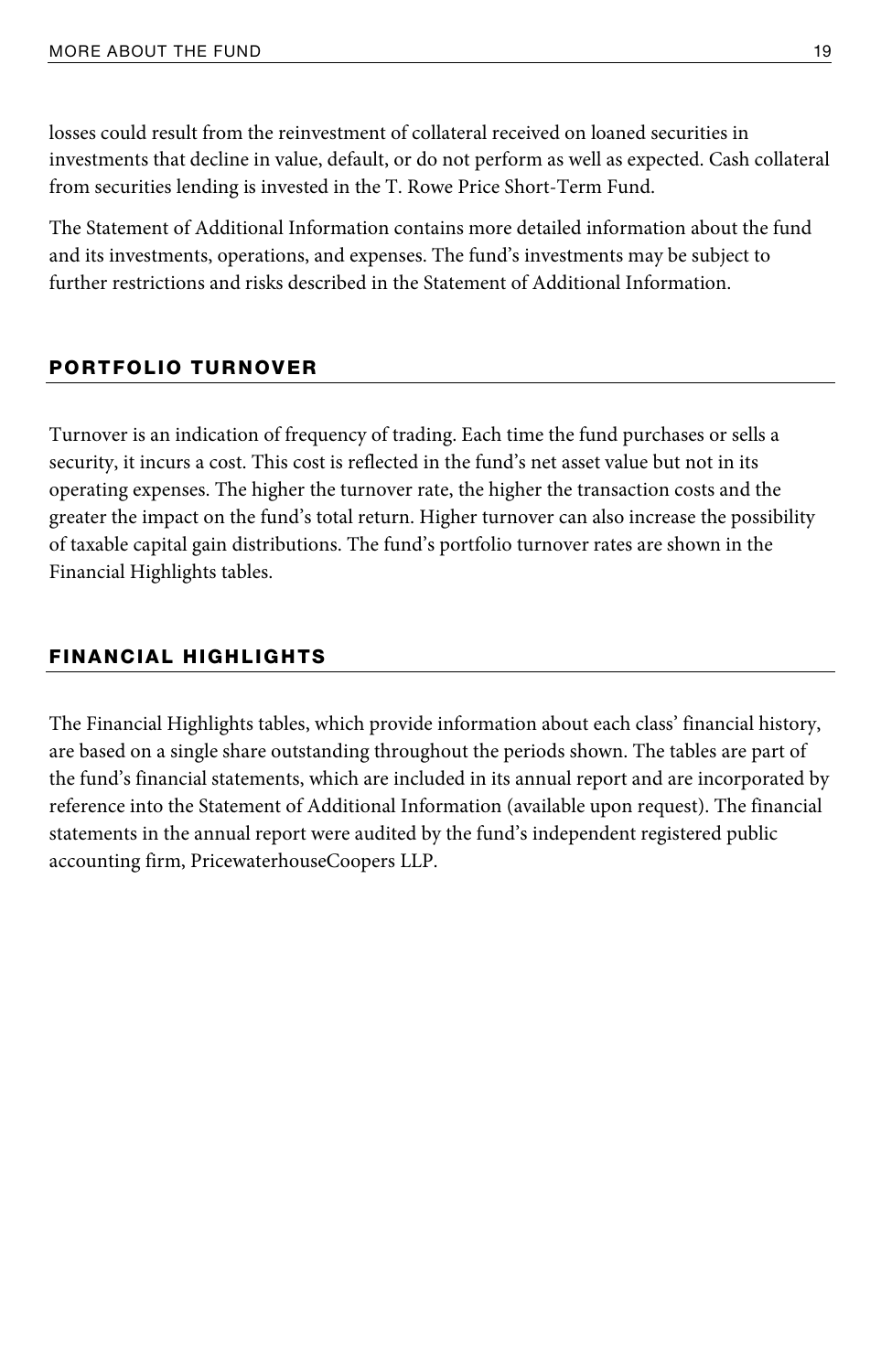| Investment activities                    |         |         |         |         |         |
|------------------------------------------|---------|---------|---------|---------|---------|
| Net investment<br>income $(1)(2)$        | 0.45    | 0.55    | 0.69    | 0.48    | 0.60    |
| Net realized and<br>unrealized gain/loss | 3.51    | 7.45    | (4.05)  | 5.88    | 2.83    |
| Total from investment<br>activities      | 3.96    | 8.00    | (3.36)  | 6.36    | 3.43    |
| <b>Distributions</b>                     |         |         |         |         |         |
| Net investment income                    | (0.28)  | (0.64)  | (0.54)  | (0.49)  | (0.56)  |
| Net realized gain                        | (0.68)  |         | (2.85)  | (2.20)  | (0.47)  |
| <b>Total distributions</b>               | (0.96)  | (0.64)  | (3.39)  | (2.69)  | (1.03)  |
| <b>NET ASSET VALUE</b>                   |         |         |         |         |         |
| End of period                            | \$40.93 | \$37.93 | \$30.57 | \$37.32 | \$33.65 |

FINANCIAL HIGHLIGHTS **FINANCIAL HIGHLIGHTS** For a share outstanding throughout each period

**Investor Class**

T. ROWE PRICE 20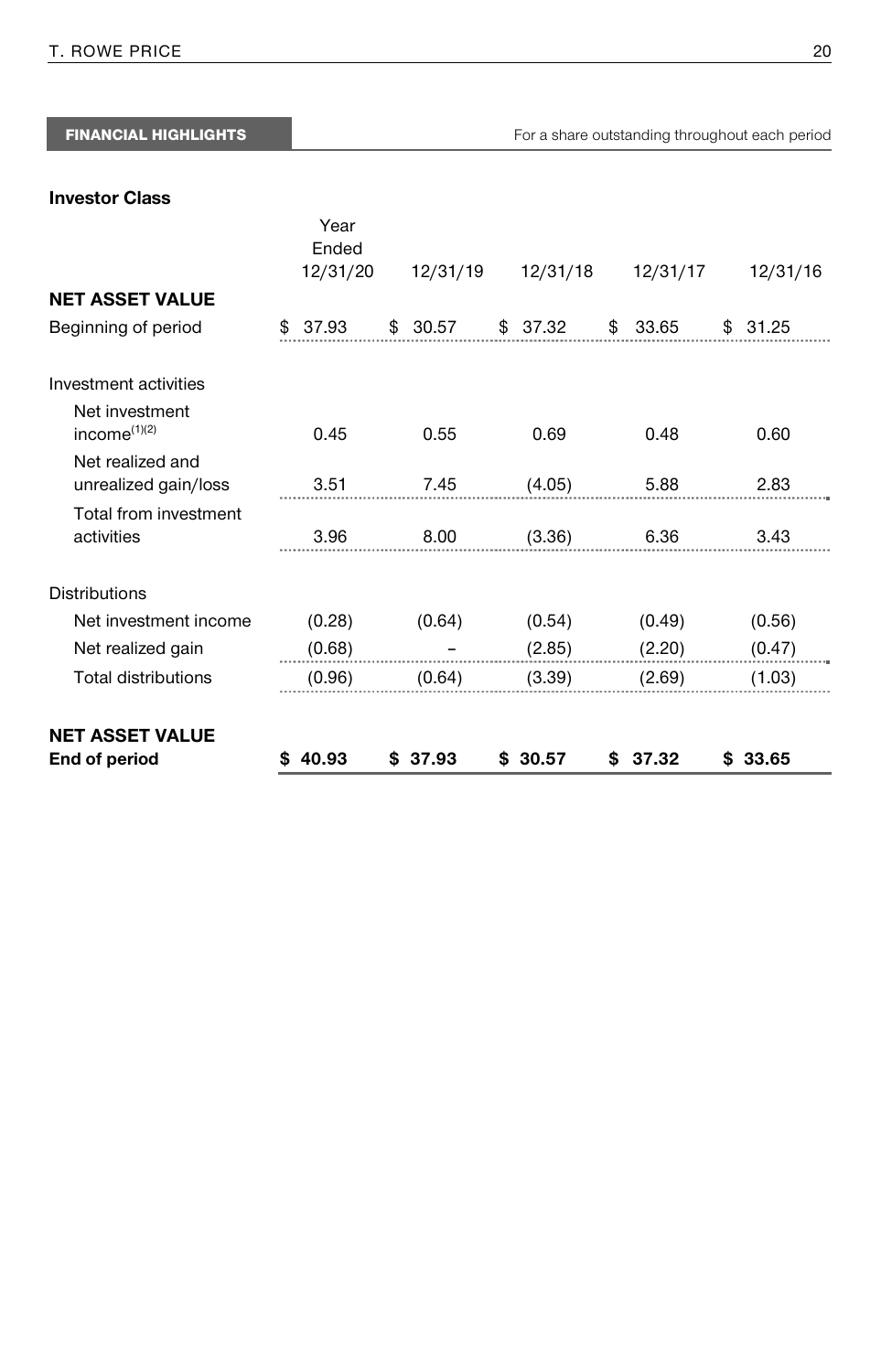| <b>FINANCIAL HIGHLIGHTS</b>                                                                                               |                                        |                                  |          | For a share outstanding throughout each period |          |
|---------------------------------------------------------------------------------------------------------------------------|----------------------------------------|----------------------------------|----------|------------------------------------------------|----------|
| <b>Investor Class</b>                                                                                                     | Year                                   |                                  |          |                                                |          |
|                                                                                                                           | Ended<br>12/31/20                      | 12/31/19                         | 12/31/18 | 12/31/17                                       | 12/31/16 |
| <b>Ratios/Supplemental Data</b>                                                                                           |                                        |                                  |          |                                                |          |
| Total return $(2)(3)$                                                                                                     |                                        | $10.50\%$ 26.20% (9.44)% 18.94%  |          |                                                | 10.96%   |
| Ratios to average net<br>assets: (2)                                                                                      |                                        |                                  |          |                                                |          |
| Gross expenses before<br>waivers/payments by<br>Price Associates <sup>(4)</sup>                                           |                                        | $0.78\%$ 0.79% 0.78% 0.80%       |          |                                                | 0.82%    |
| Net expenses after<br>waivers/payments by<br><b>Price Associates</b>                                                      |                                        | $0.77\%$ 0.78% 0.78% 0.80% 0.82% |          |                                                |          |
| Net investment income $1.31\%$ $1.54\%$ $1.87\%$ $1.30\%$ $1.87\%$                                                        |                                        |                                  |          |                                                |          |
| Portfolio turnover rate $114.6\%$ $139.6\%$ $146.3\%$ $95.7\%$                                                            |                                        |                                  |          |                                                | 106.5%   |
| Net assets, end of period<br>(in millions)<br>(1)<br>Ber share amounts coloulated using oversee shares outstanding method | $$4,558$ \$18,675 \$16,964 \$22,677 \$ |                                  |          |                                                | 21,544   |

 $^{(1)}$  Per share amounts calculated using average shares outstanding method.<br> $^{(2)}$  Includes the impact of expense-related arrangements with Price Associates.<br> $^{(3)}$  Total return reflects the rate that an investor would h during each period, assuming reinvestment of all distributions, and payment of no redemption or account fees, if applicable.<br>
<sup>(4)</sup> Prior to 12/31/19, the gross expense ratios presented are net of a management fee waiver in

effect during the period, as applicable.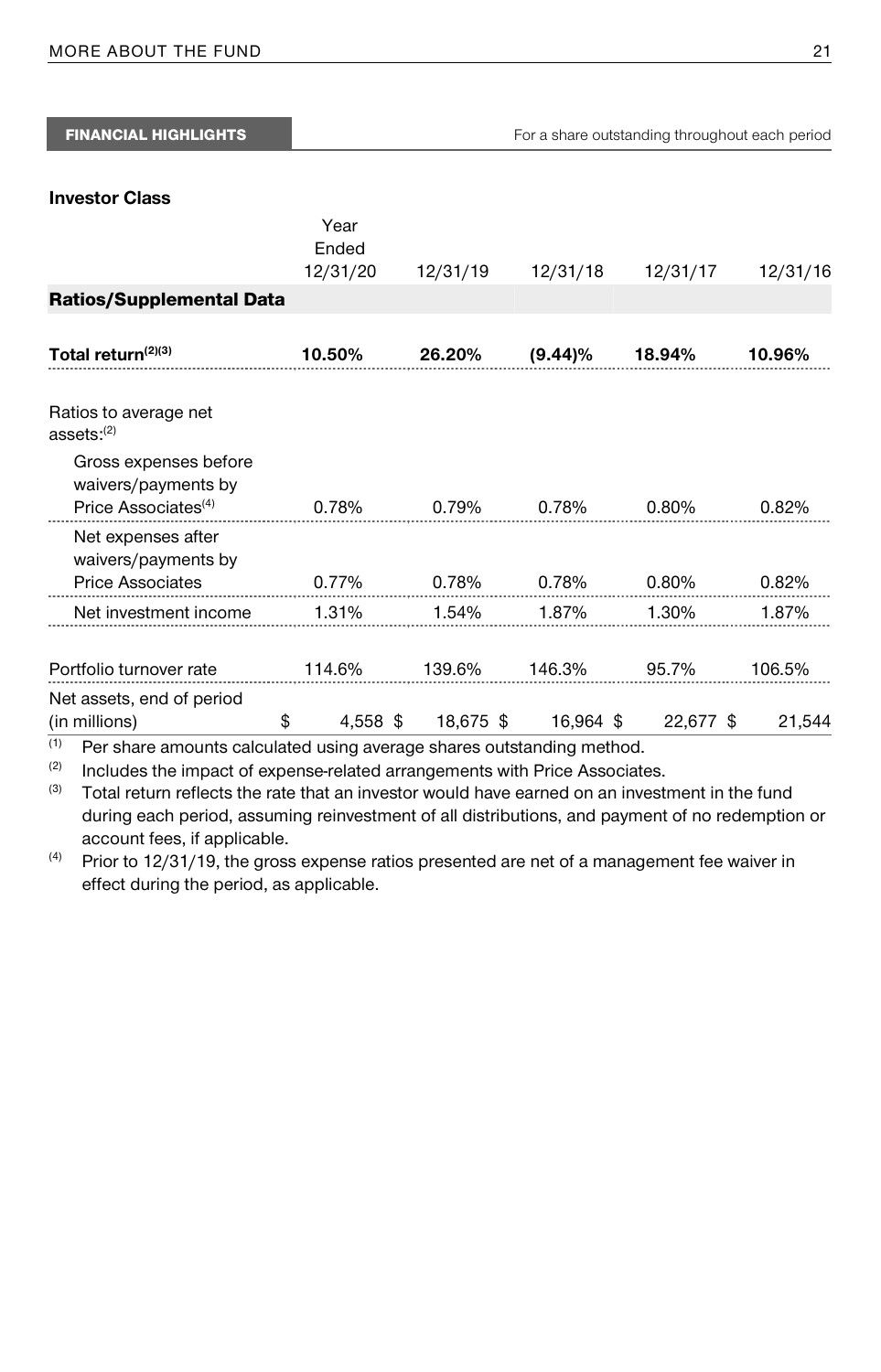|                            | 12/31/20 | 12/31/19 | 12/31/18 | 12/31/17 | 12/31/16 |
|----------------------------|----------|----------|----------|----------|----------|
| <b>NET ASSET VALUE</b>     |          |          |          |          |          |
| Beginning of period        | \$37.91  | \$30.56  | \$37.32  | \$33.64  | \$31.25  |
|                            |          |          |          |          |          |
| Investment activities      |          |          |          |          |          |
| Net investment             |          |          |          |          |          |
| income $(1)(2)$            | 0.48     | 0.60     | 0.78     | 0.56     | 0.76     |
| Net realized and           |          |          |          |          |          |
| unrealized gain/loss       | 3.53     | 7.45     | (4.09)   | 5.87     | 2.72     |
| Total from investment      |          |          |          |          |          |
| activities                 | 4.01     | 8.05     | (3.31)   | 6.43     | 3.48     |
| <b>Distributions</b>       |          |          |          |          |          |
| Net investment income      | (0.38)   | (0.70)   | (0.60)   | (0.55)   | (0.62)   |
| Net realized gain          | (0.68)   |          | (2.85)   | (2.20)   | (0.47)   |
| <b>Total distributions</b> | (1.06)   | (0.70)   | (3.45)   | (2.75)   | (1.09)   |
| <b>NET ASSET VALUE</b>     |          |          |          |          |          |
| End of period              | \$40.86  | \$37.91  | \$30.56  | \$37.32  | \$33.64  |

Year Ended

#### **I Class**

T. ROWE PRICE 22

FINANCIAL HIGHLIGHTS **FINANCIAL HIGHLIGHTS For a share outstanding throughout each period**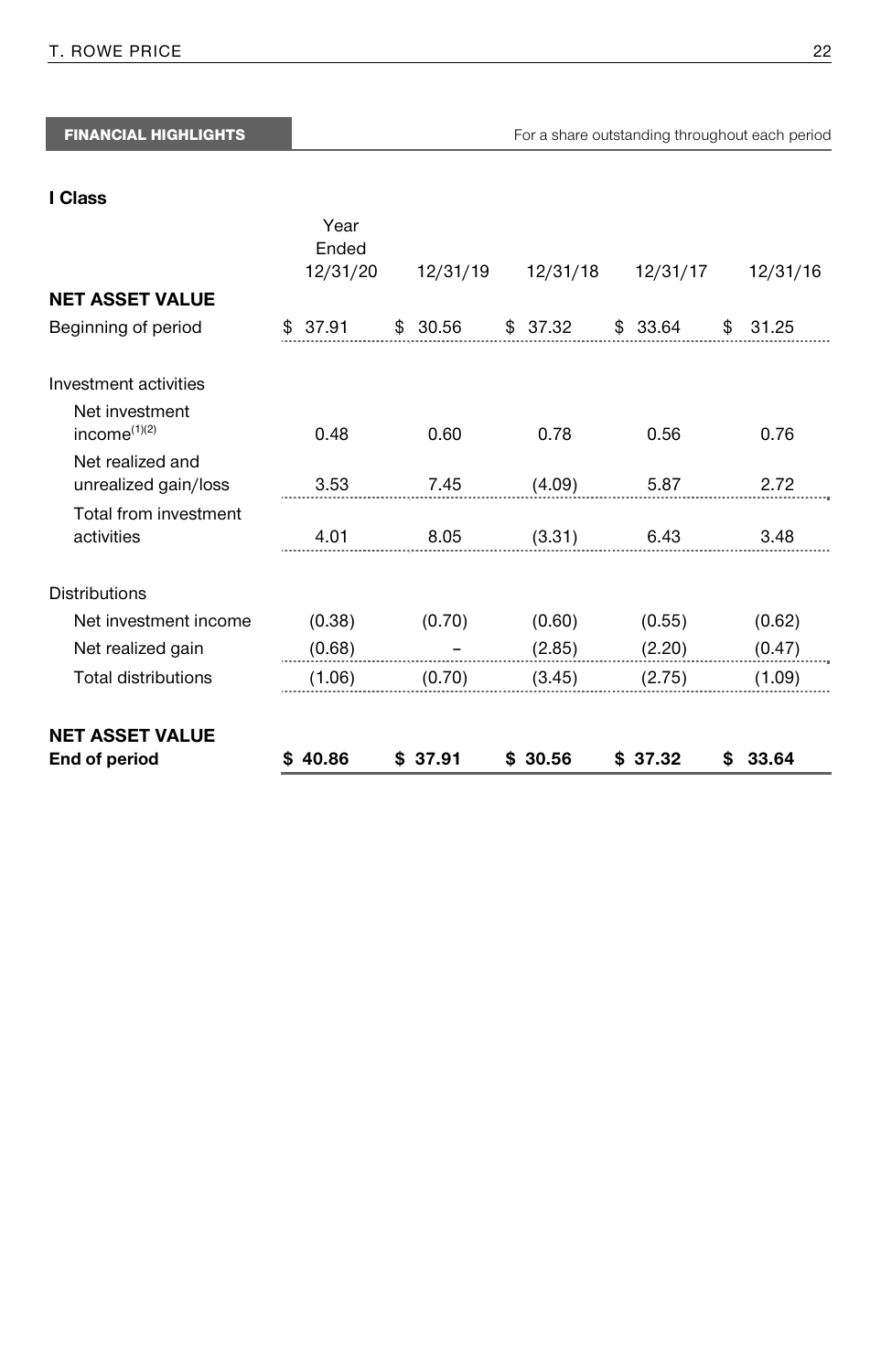| <b>FINANCIAL HIGHLIGHTS</b>                                                                                               |                           |          | For a share outstanding throughout each period |            |          |
|---------------------------------------------------------------------------------------------------------------------------|---------------------------|----------|------------------------------------------------|------------|----------|
| I Class                                                                                                                   | Year<br>Ended<br>12/31/20 | 12/31/19 | 12/31/18                                       | 12/31/17   | 12/31/16 |
| <b>Ratios/Supplemental Data</b>                                                                                           |                           |          |                                                |            |          |
| Total return $(2)(3)$                                                                                                     | 10.65%                    | 26.38%   | $(9.32)\%$                                     | 19.16%     | 11.12%   |
| Ratios to average net<br>assets: (2)                                                                                      |                           |          |                                                |            |          |
| Gross expenses before<br>waivers/payments by<br>Price Associates <sup>(4)</sup>                                           | 0.64%                     | 0.64%    | 0.63%                                          | 0.63%      | 0.64%    |
| Net expenses after<br>waivers/payments by<br><b>Price Associates</b>                                                      | 0.63%                     | 0.63%    | 0.63%                                          | 0.63%      | 0.64%    |
| Net investment income                                                                                                     | 1.39%                     | 1.68%    | 2.12%                                          | 1.52%      | 2.32%    |
| Portfolio turnover rate                                                                                                   | 114.6%                    | 139.6%   | 146.3%                                         | 95.7%      | 106.5%   |
| Net assets, end of period<br>(in millions)<br>(1)<br>Per share amounts calculated using average shares outstanding method | $\mathbb{S}$              |          | $2,093$ \$ 6,754 \$ 4,568 \$                   | $3,508$ \$ | 1,695    |

 $^{(1)}$  Per share amounts calculated using average shares outstanding method.<br> $^{(2)}$  Includes the impact of expense-related arrangements with Price Associates.<br> $^{(3)}$  Total return reflects the rate that an investor would h during each period, assuming reinvestment of all distributions, and payment of no redemption or account fees, if applicable.<br>
<sup>(4)</sup> Prior to 12/31/19, the gross expense ratios presented are net of a management fee waiver in

effect during the period, as applicable.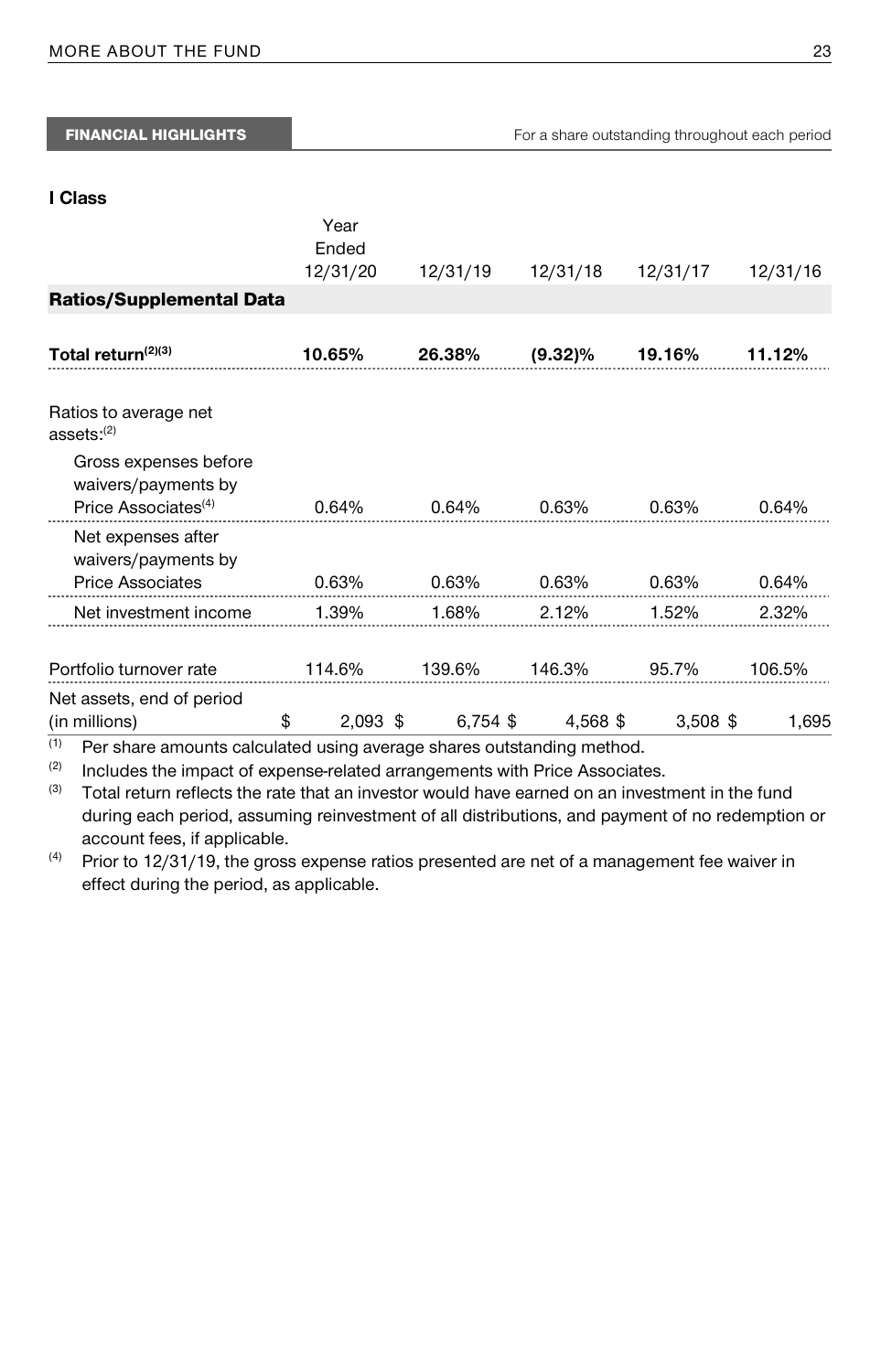|                              | 12/31/20 | 12/31/19 | 12/31/18 | 12/31/17 | 12/31/16 |
|------------------------------|----------|----------|----------|----------|----------|
| NET ASSET VALUE              |          |          |          |          |          |
| Beginning of period          | \$37.34  | \$30.10  | \$36.77  | \$33.16  | \$30.80  |
| <b>Investment activities</b> |          |          |          |          |          |
| Net investment               |          |          |          |          |          |
| $income^{(1)(2)}$            | 0.36     | 0.46     | 0.57     | 0.38     | 0.51     |
| Net realized and             |          |          |          |          |          |
| unrealized gain/loss         | 3.43     | 7.32     | (3.96)   | 5.79     | 2.80     |
| Total from investment        |          |          |          |          |          |
| activities                   | 3.79     | 7.78     | (3.39)   | 6.17     | 3.31     |
| Distributions                |          |          |          |          |          |
| Net investment income        | (0.23)   | (0.54)   | (0.43)   | (0.36)   | (0.48)   |
| Net realized gain            | (0.68)   |          | (2.85)   | (2.20)   | (0.47)   |
| <b>Total distributions</b>   | (0.91)   | (0.54)   | (3.28)   | (2.56)   | (0.95)   |
| NET ASSET VALUE              |          |          |          |          |          |
| End of period                | \$40.22  | \$37.34  | \$30.10  | \$36.77  | \$33.16  |

Year

### **Advisor Class**

FINANCIAL HIGHLIGHTS **FINANCIAL HIGHLIGHTS** For a share outstanding throughout each period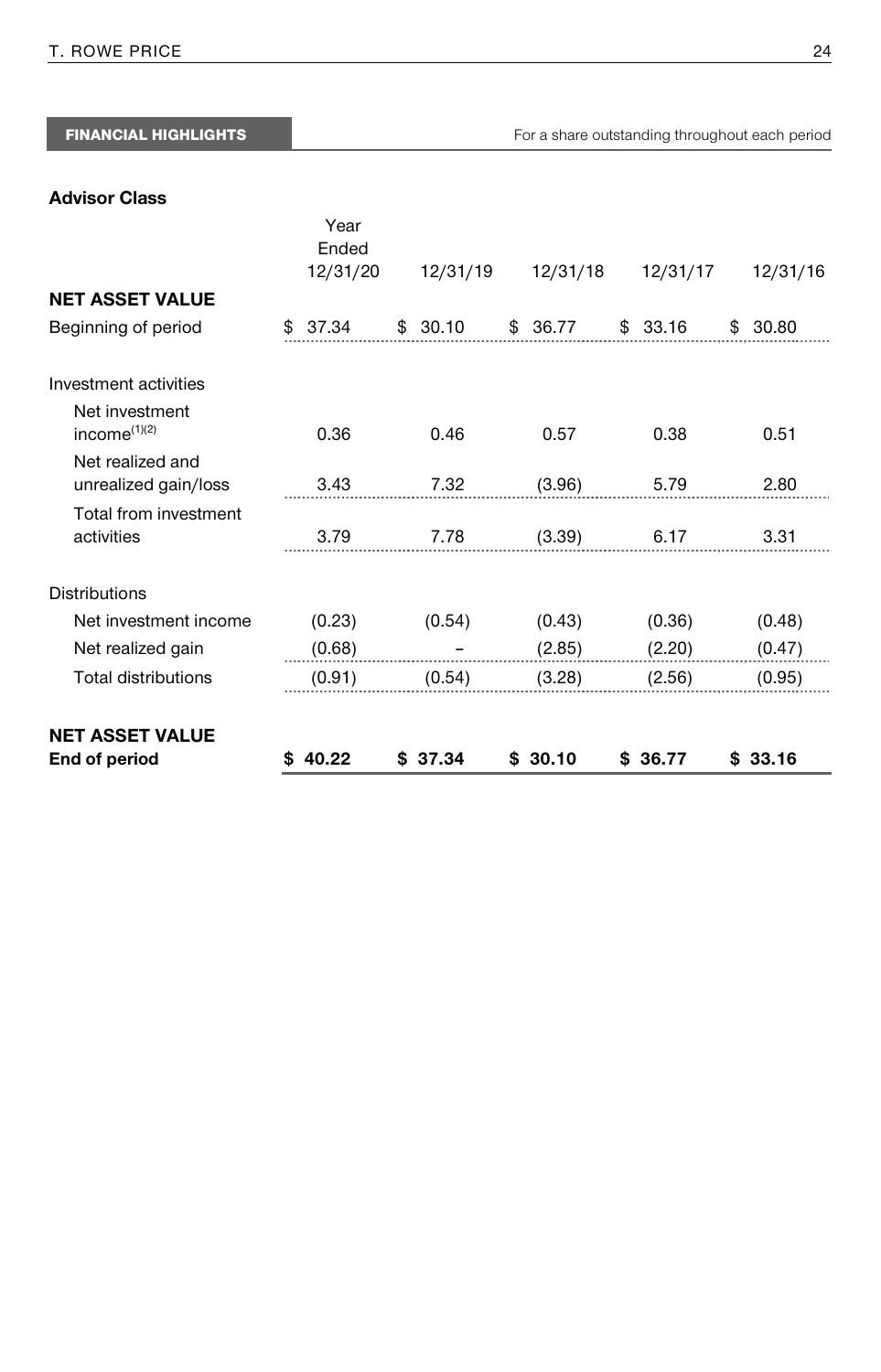| <b>FINANCIAL HIGHLIGHTS</b>                                                                                                |                                                    |          |            | For a share outstanding throughout each period |          |
|----------------------------------------------------------------------------------------------------------------------------|----------------------------------------------------|----------|------------|------------------------------------------------|----------|
| <b>Advisor Class</b>                                                                                                       | Year<br>Ended<br>12/31/20                          | 12/31/19 | 12/31/18   | 12/31/17                                       | 12/31/16 |
| <b>Ratios/Supplemental Data</b>                                                                                            |                                                    |          |            |                                                |          |
| Total return <sup>(2)(3)</sup>                                                                                             | 10.21%                                             | 25.88%   | $(9.65)\%$ | 18.64%                                         | 10.73%   |
| Ratios to average net<br>assets: <sup>(2)</sup>                                                                            |                                                    |          |            |                                                |          |
| Gross expenses before<br>waivers/payments by<br>Price Associates <sup>(4)</sup>                                            | 1.04%                                              | 1.04%    | 1.02%      | 1.04%                                          | 1.04%    |
| Net expenses after<br>waivers/payments by<br><b>Price Associates</b>                                                       | 1.03%                                              | 1.03%    | 1.02%      | 1.04%                                          | 1.04%    |
| Net investment income                                                                                                      | 1.04%                                              | 1.32%    | 1.56%      | 1.05%                                          | 1.62%    |
| Portfolio turnover rate                                                                                                    | 114.6%                                             | 139.6%   | 146.3%     | 95.7%                                          | 106.5%   |
| Net assets, end of period<br>(in millions)<br>(1)<br>Per share amounts calculated using average shares outstanding method. | $\mathbb{S}$ . The set of $\mathbb{S}$<br>$257$ \$ | 269 \$   | 282 \$     | 439 \$                                         | 535      |

(2) Includes the impact of expense-related arrangements with Price Associates.<br>(3) Total return reflects the rate that an investor would have earned on an investment in the fund during each period, assuming reinvestment of all distributions, and payment of no redemption or

account fees, if applicable.<br>
<sup>(4)</sup> Prior to 12/31/19, the gross expense ratios presented are net of a management fee waiver in effect during the period, as applicable.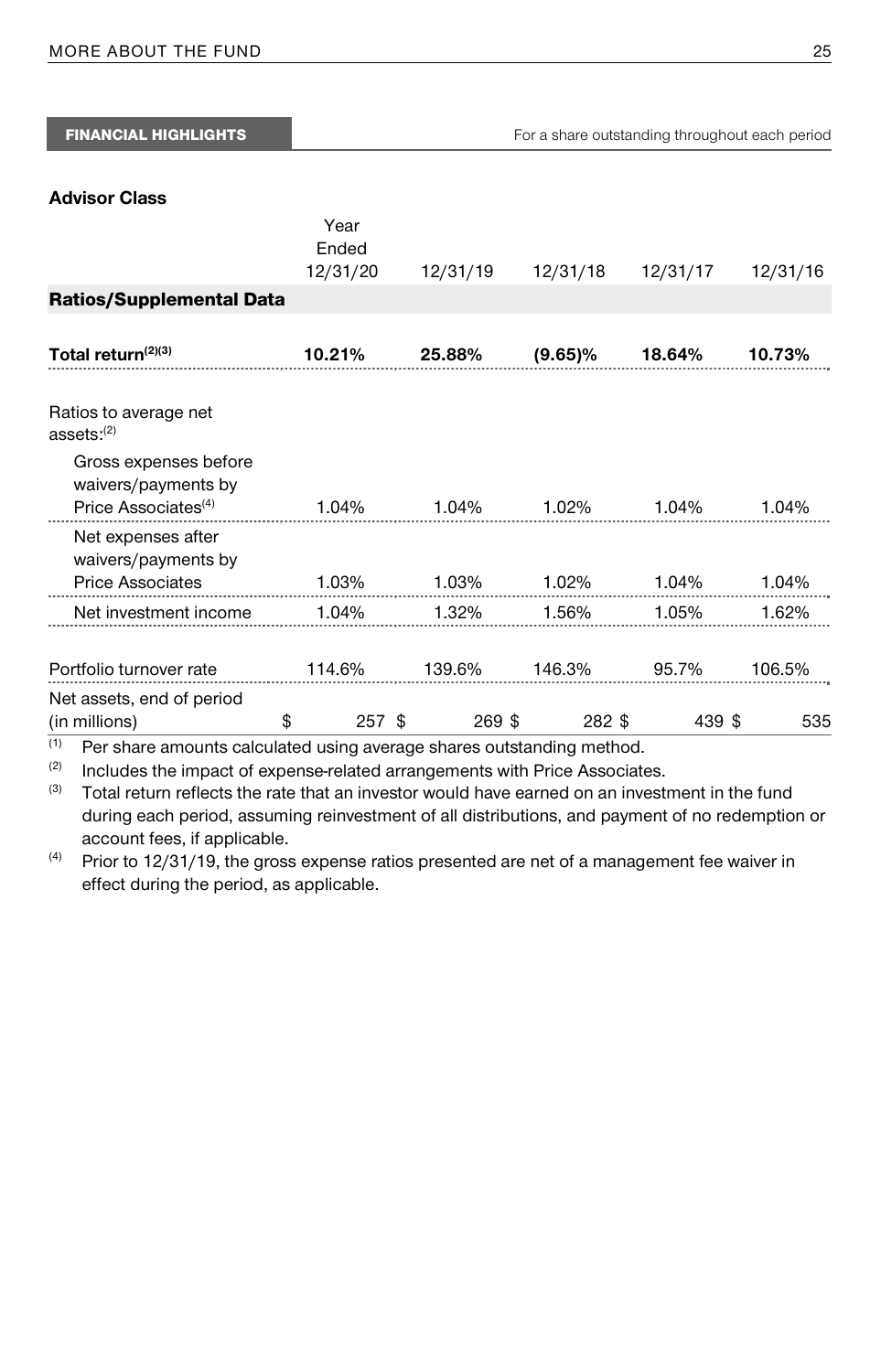#### **Z Class**

|                                         | $3/16/20^{(1)}$<br>Through<br>12/31/20 |
|-----------------------------------------|----------------------------------------|
| <b>NET ASSET VALUE</b>                  |                                        |
| Beginning of period                     | \$25.69                                |
| Investment activities                   |                                        |
| Net investment income <sup>(2)(3)</sup> | 0.58                                   |
| Net realized and unrealized gain/loss   | 15.85                                  |
| Total from investment activities        | 16.43                                  |
| <b>Distributions</b>                    |                                        |
| Net investment income                   | (0.60)                                 |
| Net realized gain                       | (0.68)                                 |
| <b>Total distributions</b>              | (1.28)                                 |
| <b>NET ASSET VALUE</b><br>End of period | \$40.84                                |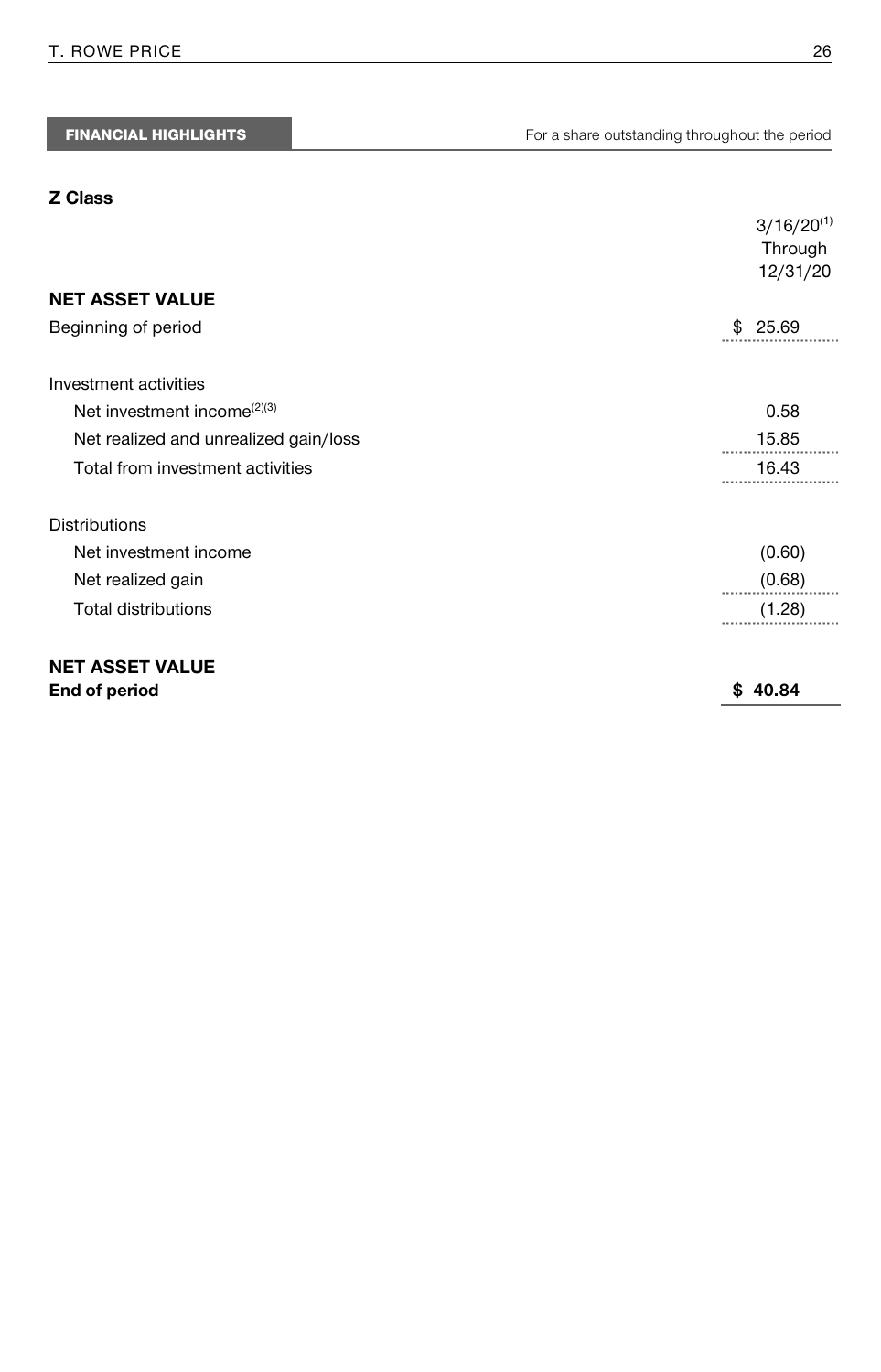#### **Z Class**

|     |                                                                                                       | $3/16/20^{(1)}$<br>Through<br>12/31/20 |
|-----|-------------------------------------------------------------------------------------------------------|----------------------------------------|
|     | <b>Ratios/Supplemental Data</b>                                                                       |                                        |
|     | Total return $(3)(4)$                                                                                 | 64.09%                                 |
|     | Ratios to average net assets: <sup>(3)</sup>                                                          |                                        |
|     | Gross expenses before waivers/payments by Price Associates                                            | $0.64\%^{(5)}$                         |
|     | Net expenses after waivers/payments by Price Associates                                               | $0.00\%^{(5)}$                         |
|     | Net investment income                                                                                 | $2.07\%^{(5)}$                         |
|     | Portfolio turnover rate                                                                               | 114.6%                                 |
|     | Net assets, end of period (in millions)                                                               | \$<br>24.795                           |
| (1) | Inception date                                                                                        |                                        |
| (2) | Per share amounts calculated using average shares outstanding method.                                 |                                        |
| (3) | Includes the impact of expense-related arrangements with Price Associates.                            |                                        |
| (4) | Total return reflects the rate that an investor would have earned on an investment in the fund during |                                        |

the period, assuming reinvestment of all distributions, and payment of no redemption or account fees, if applicable. Total return is not annualized for periods less than one year.<br><sup>(5)</sup> Annualized

### DISCLOSURE OF FUND PORTFOLIO INFORMATION

Most T. Rowe Price Funds disclose their calendar quarter-end portfolio holdings on **troweprice.com** 15 calendar days after each quarter. At the discretion of the investment adviser, these holdings reports may exclude the issuer name and other information relating to a holding in order to protect the fund's interests and to prevent harm to the fund or its shareholders. In addition, most T. Rowe Price Funds disclose their 10 largest holdings, along with the percentage of the relevant fund's total assets that each of the 10 holdings represents, on **troweprice.com** on the seventh business day after each month-end. These holdings are listed in numerical order based on such percentages of the fund's assets. A description of T. Rowe Price's policies and procedures with respect to the disclosure of portfolio information is available in the Statement of Additional Information.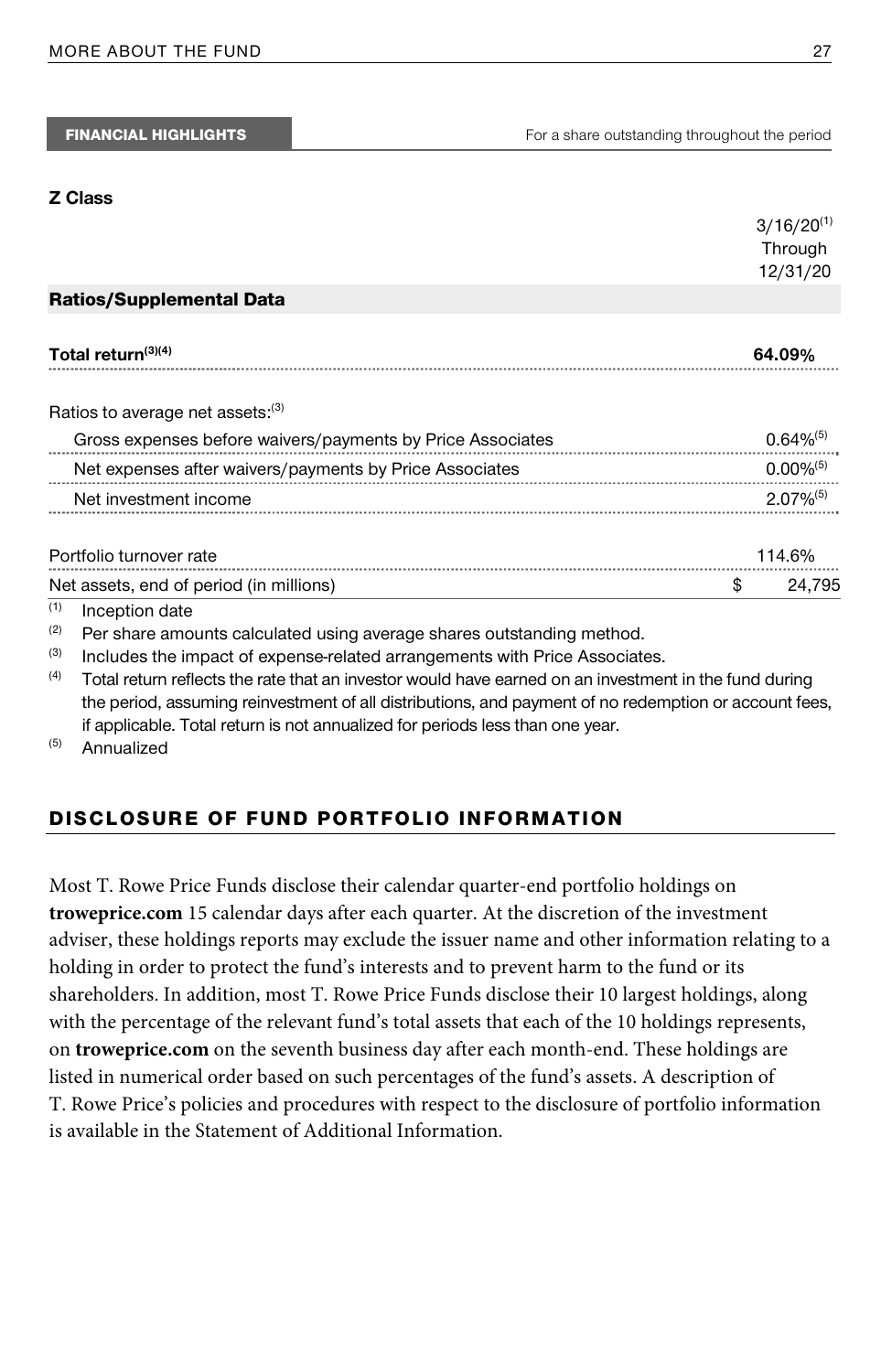### INFORMATION ABOUT ACCOUNTS IN **T. ROWE PRICE FUNDS**

The following policies and procedures generally apply to Investor Class, I Class, Advisor Class, R Class, and Z Class accounts in the T. Rowe Price Funds. The front cover and Section 1 of this prospectus indicate which share classes are available for the fund.

### INVESTING WITH T. ROWE PRICE

This section of the prospectus explains the basics of investing with T. Rowe Price and describes some of the different share classes that may be available. Certain share classes can be held directly with T. Rowe Price, while other share classes must typically be held through a financial intermediary, such as broker-dealers, banks, insurance companies, retirement plan recordkeepers, and investment advisers. The Z Class is only available to funds managed by T. Rowe Price and other advisory clients of T. Rowe Price or its affiliates that are subject to a contractual fee for investment management services.

### AVAILABLE SHARE CLASSES

Each class of a fund's shares represents an interest in the same fund with the same investment program and investment policies. However, each class is designed for a different type of investor and has a different cost structure primarily due to shareholder services or distribution arrangements that may apply only to that class. For example, certain classes may make payments to financial intermediaries for various administrative services they provide (commonly referred to as administrative fee payments, or AFP) and/or make payments to certain financial intermediaries for distribution of the fund's shares (commonly referred to as 12b-1 fee payments). Determining the most appropriate share class depends on many factors, including how much you plan to invest, whether you are investing directly in the fund or through a financial intermediary, and whether you are investing on behalf of a person or an organization.

This section generally describes the differences between Investor Class, I Class, Advisor Class, R Class, and Z Class shares. This section does not describe the policies that apply to accounts in T. Rowe Price Institutional Funds and certain other types of funds. Policies for these other funds are described in their respective prospectuses, and all available share classes for the T. Rowe Price Funds are described more fully in the funds' Statement of Additional Information. While many T. Rowe Price Funds are offered in more than one share class, not all funds offer all of the share classes described in this section.

### Investor Class

A T. Rowe Price Fund that does not include the term "institutional" or indicate a specific share class as part of its name is considered to be the Investor Class of that fund. The Investor Class is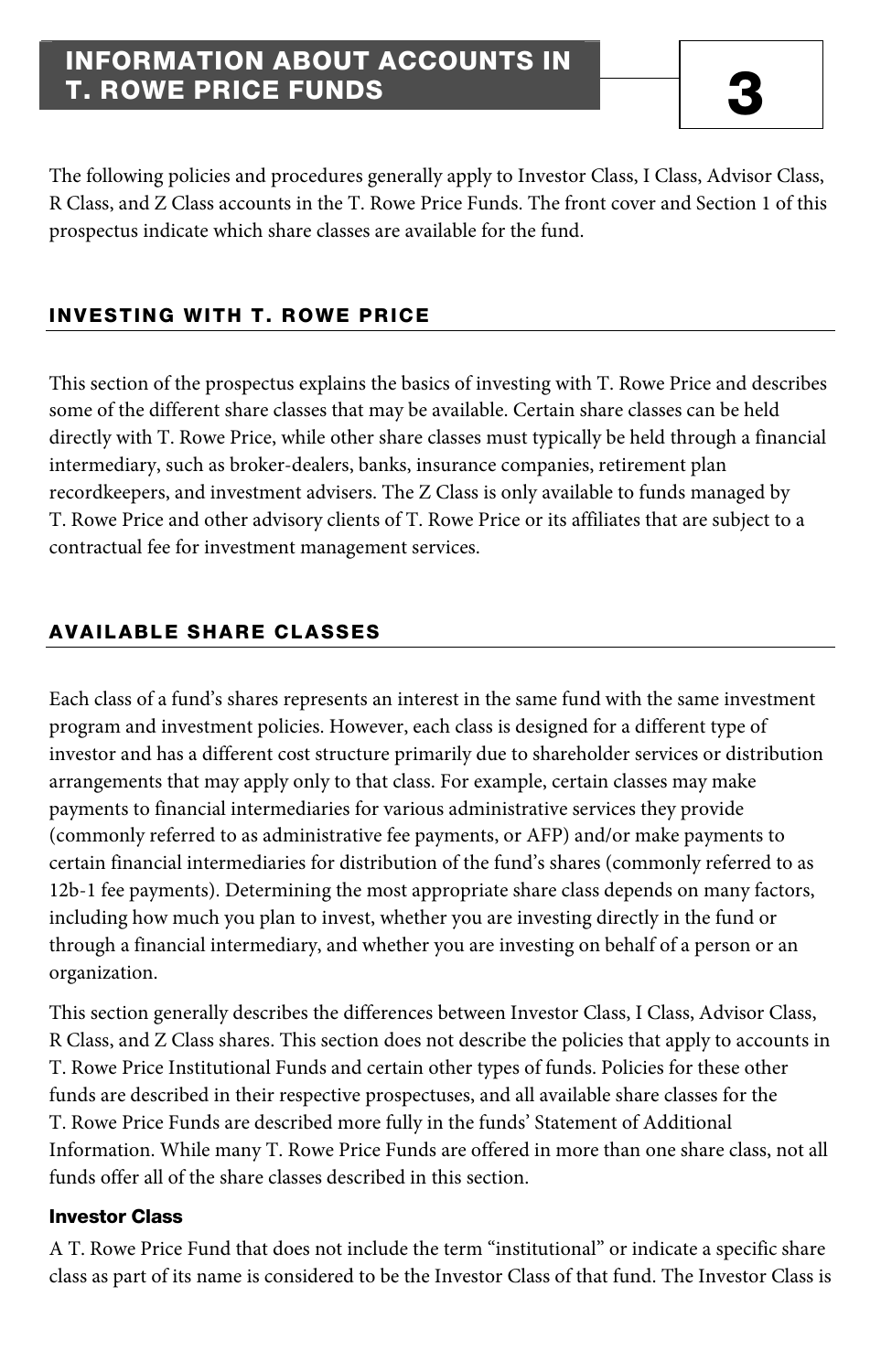available to individual investors, institutions, and a wide variety of other types of investors. The Investor Class may be purchased directly from T. Rowe Price or through a retirement plan or financial intermediary. The Investor Class does not impose sales charges and does not make any 12b-1 fee payments to financial intermediaries but may make administrative fee payments at an annual rate of up to 0.15% of the class' average daily net assets. In addition, you may also incur brokerage commissions and other charges when buying or selling Investor Class shares through a financial intermediary. For investors holding the Investor Class through the T. Rowe Price<sup>®</sup> ActivePlus Portfolios program, the terms and conditions of the program will be applicable.

### I Class

The I Class may be purchased directly from T. Rowe Price or through a financial intermediary. The I Class does not impose sales charges and does not make any administrative fee payments or 12b-1 fee payments to financial intermediaries. However, you may incur brokerage commissions and other charges when buying or selling I Class shares through a financial intermediary.

The I Class requires a \$1 million initial investment minimum, although the minimum generally is waived for retirement plans, financial intermediaries, certain client accounts for which T. Rowe Price or its affiliate has discretionary investment authority, and certain other accounts. For investors eligible for the I Class through the T. Rowe Price<sup>®</sup> ActivePlus Portfolios program, the terms and conditions of the program will be applicable. Accounts that are not eligible for the I Class may be converted to the Investor Class following notice to the financial intermediary or investor.

### Advisor Class

The Advisor Class is designed to be sold through various financial intermediaries, such as broker-dealers, banks, insurance companies, retirement plan recordkeepers, and advisers. The Advisor Class must be purchased through an eligible financial intermediary (except for certain retirement plans held directly with T. Rowe Price). The Advisor Class does not impose sales charges but may make 12b-1 fee payments at an annual rate of up to 0.25% of the class' average daily net assets and may also separately make administrative fee payments at an annual rate of up to 0.15% of the class' average daily net assets. You may also incur other fees or charges when buying or selling Advisor Class shares through a financial intermediary.

The Advisor Class requires an agreement between the financial intermediary and T. Rowe Price to be executed prior to investment. Purchases of Advisor Class shares for which the required agreement with T. Rowe Price has not been executed or that are not made through an eligible financial intermediary are subject to rejection or cancellation without prior notice to the financial intermediary or investor, and accounts that are no longer eligible for the Advisor Class (including any accounts that are no longer serviced by a financial intermediary or for which the financial intermediary does not accept or assess 12b-1 fee payments) may be converted to the Investor Class following notice to the financial intermediary or investor.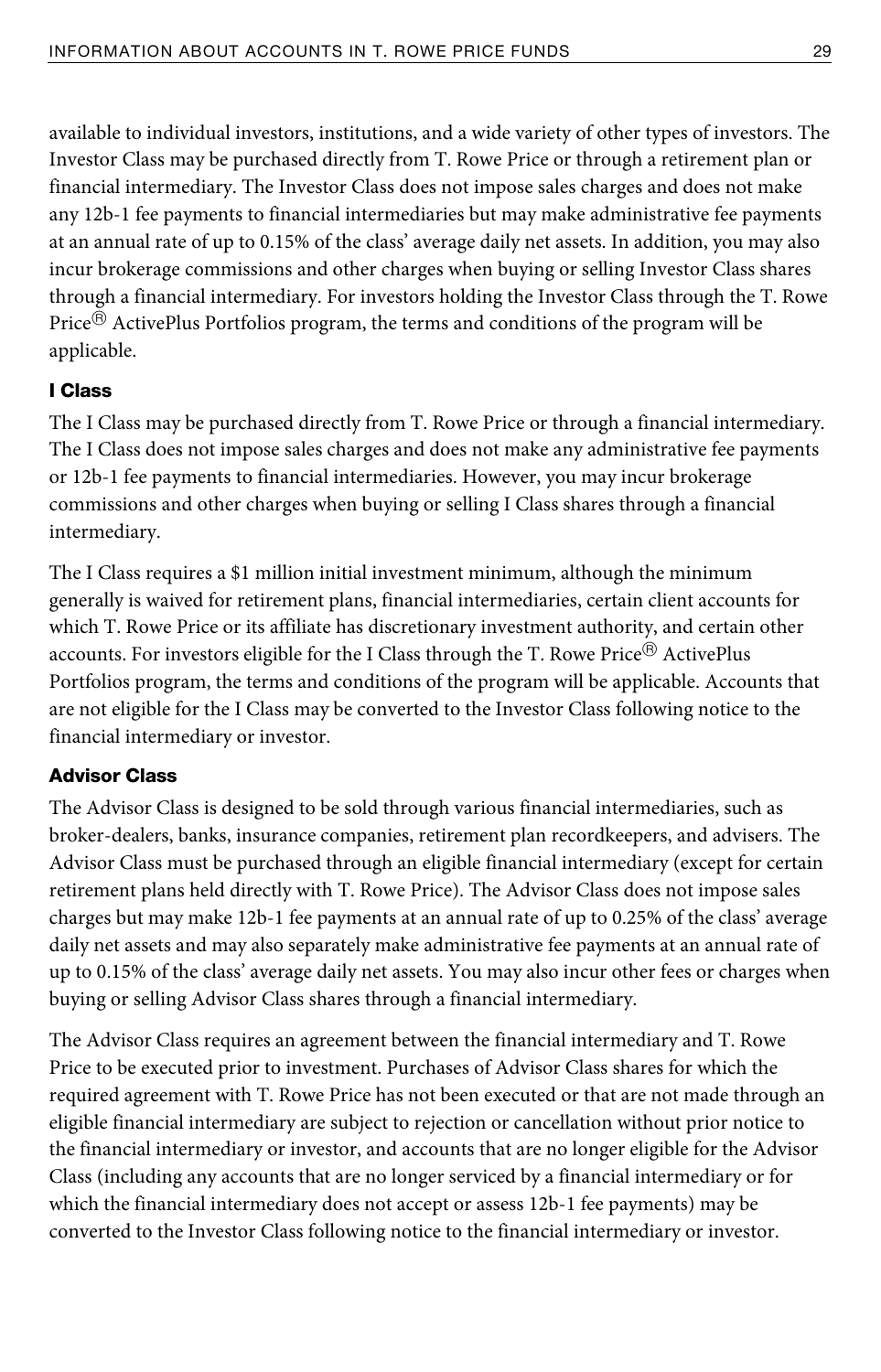### R Class

The R Class is designed to be sold through financial intermediaries for employer-sponsored defined contribution retirement plans and certain other retirement accounts. The R Class must be purchased through an eligible financial intermediary (except for certain retirement plans held directly with T. Rowe Price). The R Class does not impose sales charges but may make 12b-1 fee payments at an annual rate of up to 0.50% of the class' average daily net assets and may also separately make administrative fee payments at an annual rate of up to 0.15% of the class' average daily net assets. You may also incur other fees or charges when buying or selling R Class shares through a financial intermediary.

The R Class requires an agreement between the financial intermediary and T. Rowe Price to be executed prior to investment. Purchases of R Class shares for which the required agreement with T. Rowe Price has not been executed or that are not made through an eligible financial intermediary are subject to rejection or cancellation without prior notice to the financial intermediary or investor, and accounts that are no longer eligible for the R Class (including any accounts that are no longer serviced by a financial intermediary or for which the financial intermediary does not accept or assess 12b-1 fee payments) may be converted to the Investor Class or Advisor Class following notice to the financial intermediary or investor.

#### Z Class

The Z Class is only available to funds managed by T. Rowe Price and other advisory clients of T. Rowe Price or its affiliates that are subject to a contractual fee for investment management services. There is no minimum initial investment and no minimum for additional purchases. The Z Class does not impose sales charges and does not make any administrative fee payments or 12b-1 fee payments to financial intermediaries.

#### DISTRIBUTION AND SHAREHOLDER SERVICING FEES

#### Administrative Fee Payments (Investor Class, Advisor Class, and R Class)

Certain financial intermediaries perform recordkeeping and administrative services for their clients that would otherwise be performed by the funds' transfer agent. Investor Class, Advisor Class, and R Class shares may make administrative fee payments to retirement plan recordkeepers, broker-dealers, and other financial intermediaries (at an annual rate of up to 0.15% of the class' average daily net assets) for transfer agency, recordkeeping, and other administrative services that they provide on behalf of the funds. These administrative services may include maintaining account records for each customer; transmitting purchase and redemption orders; delivering shareholder confirmations, statements, and tax forms; and providing support to respond to customers' questions regarding their accounts. Except for funds that have an all-inclusive management fee, these separate administrative fee payments are reflected in the "Other expenses" line that appears in the table titled "Fees and Expenses of the Fund" in Section 1.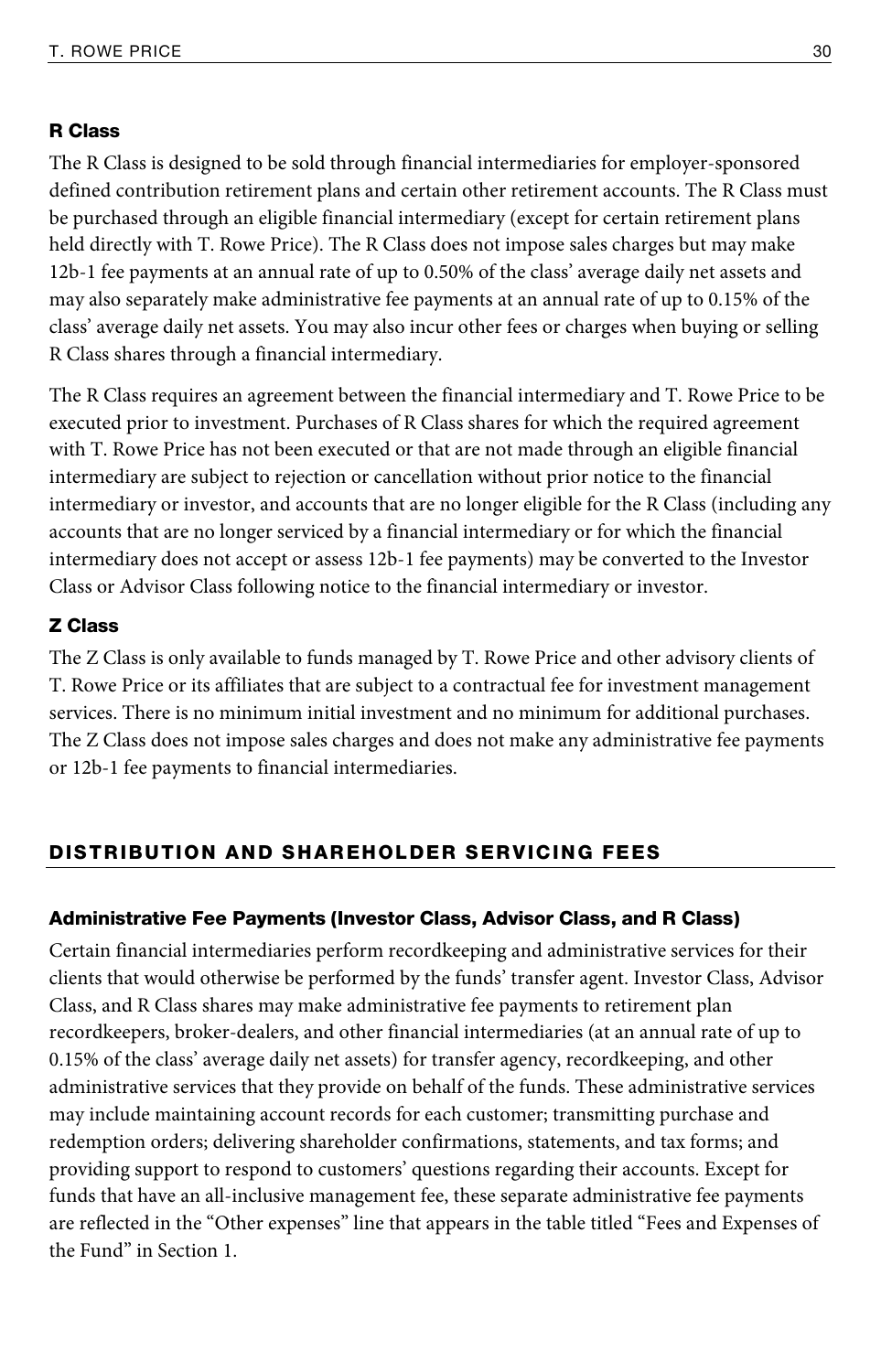#### 12b-1 Fee Payments (Advisor Class and R Class)

Mutual funds are permitted to adopt a 12b-1 plan to pay certain expenses associated with the distribution of the fund's shares out of the fund's assets. Each fund offering Advisor Class and/or R Class shares has adopted a 12b-1 plan under which those classes may make payments (for the Advisor Class, at an annual rate of up to 0.25% of the class' average daily net assets, and for the R Class, at an annual rate of up to 0.50% of the class' average daily net assets) to various financial intermediaries, such as broker-dealers, banks, insurance companies, retirement plan recordkeepers, and investment advisers, for distribution and/or shareholder servicing of the Advisor Class and R Class shares. The 12b-1 plans provide for the class to pay such fees to the fund's distributor and for the distributor to then pay such fees to the financial intermediaries that provide services for the class and/or make the class available to investors.

For the Advisor Class, distribution payments may include payments to financial intermediaries for making the Advisor Class shares available to their customers (for example, providing the fund with "shelf space" or inclusion on a "preferred list" or "supermarket" platform). For the R Class, distribution payments may include payments to financial intermediaries for making the R Class shares available as investment options to retirement plans and retirement plan participants, assisting plan sponsors in conducting searches for investment options, and providing ongoing monitoring of investment options.

Shareholder servicing payments under the plans may include payments to financial intermediaries for providing shareholder support services to existing shareholders of the Advisor Class and R Class. These payments may be more or less than the costs incurred by the financial intermediaries. Because the fees are paid from the Advisor Class or R Class net assets on an ongoing basis, they will increase the cost of your investment over time. In addition, payments of 12b-1 fees may influence your financial adviser's recommendation of the fund or of any particular share class of the fund. Payments of 12b-1 fees are reflected in the "Distribution and service (12b-1) fees" line that appears in the table titled "Fees and Expenses of the Fund" in Section 1.

#### Additional Compensation to Financial Intermediaries

In addition to the administrative fee payments made by the Investor Class, Advisor Class and R Class, and the 12b-1 payments made by the Advisor Class and R Class, T. Rowe Price or the fund's distributor will, at their own expense, provide compensation to certain financial intermediaries that have sold shares of or provide shareholder or other services to the T. Rowe Price Funds, commonly referred to as revenue sharing. These payments may be in the form of asset-based, transaction-based, or flat payments. These payments are used to compensate third parties for distribution and shareholder servicing activities, including sub-accounting, subtransfer agency, or other services. Some of these payments may include expense reimbursements and meeting and marketing support payments (out of T. Rowe Price's or the fund's distributor's own resources and not as an expense of the funds) to financial intermediaries, such as broker-dealers, banks, insurance companies, retirement plan recordkeepers, and investment advisers, in connection with the sale, distribution, marketing,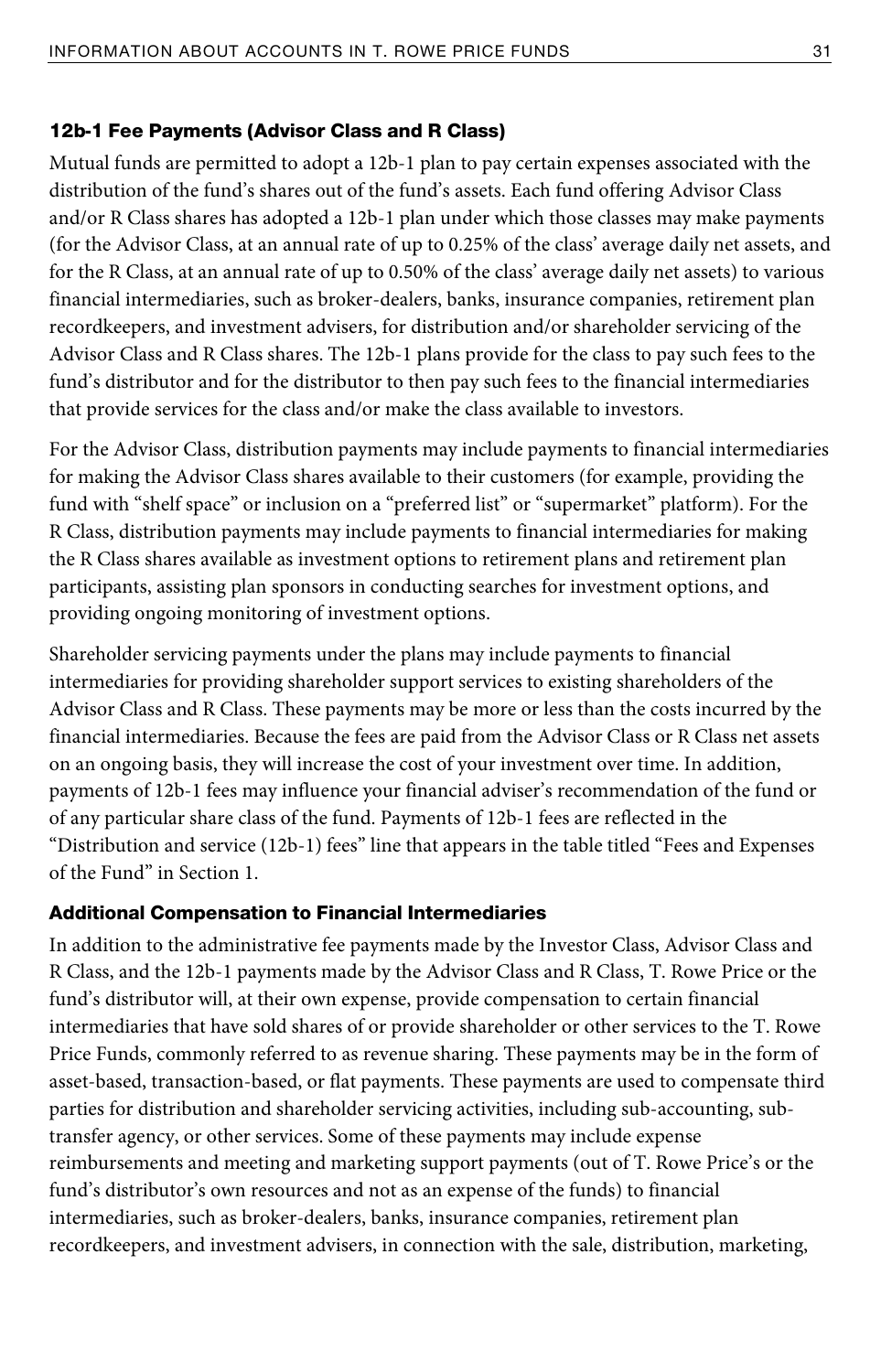and/or servicing of the T. Rowe Price Funds. The Statement of Additional Information provides more information about these payment arrangements.

The receipt of, or the prospect of receiving, these payments and expense reimbursements from T. Rowe Price or the fund's distributor may influence financial intermediaries, plan sponsors, and other third parties to offer or recommend T. Rowe Price Funds over other investment options for which an intermediary does not receive additional compensation (or receives lower levels of additional compensation). In addition, financial intermediaries that receive these payments and/or expense reimbursements may elevate the prominence of the T. Rowe Price Funds by, for example, placing the T. Rowe Price Funds on a list of preferred or recommended funds and/or provide preferential or enhanced opportunities to promote the T. Rowe Price Funds in various ways. Since these additional payments are not paid by a fund directly, these arrangements do not increase fund expenses and will not change the price that an investor pays for shares of the T. Rowe Price Funds or the amount that is invested in a T. Rowe Price Fund on behalf of an investor. You may ask your financial intermediary for more information about any payments they receive from T. Rowe Price or the fund's distributor.

### Comparison of Fees

The following table summarizes the distribution and service (12b-1) fee and administrative fee arrangements applicable to each class based on its average daily net assets.

| <b>Class</b>          | 12b-1 Fee Payments   | <b>Administrative Fee Payments</b> |
|-----------------------|----------------------|------------------------------------|
| <b>Investor Class</b> | None                 | Up to 0.15% per year               |
| I Class               | None                 | None                               |
| <b>Advisor Class</b>  | Up to 0.25% per year | Up to 0.15% per year               |
| R Class               | Up to 0.50% per year | Up to 0.15% per year               |
| Z Class               | None                 | None                               |

### ACCOUNT SERVICE FEE

#### Investor Class

In an effort to help offset the disproportionately high costs incurred by the funds in connection with servicing lower-balance accounts that are held directly with the T. Rowe Price Funds' transfer agent, an annual \$20 account service fee (paid to T. Rowe Price Services, Inc., or one of its affiliates) is charged to certain Investor Class accounts with a balance below \$10,000. The determination of whether a fund account is subject to the account service fee is based on account balances and services selected for accounts as of the last business day of August of each calendar year. The fee may be charged to an account with a balance below \$10,000 for any reason, including market fluctuation and recent redemptions. The fee, which is automatically deducted from an account by redeeming fund shares, is typically charged to accounts in early September each calendar year. Such redemption may result in a taxable gain or loss to you.

The account service fee generally does not apply to fund accounts that are held through a financial intermediary, participant accounts in employer-sponsored retirement plans for which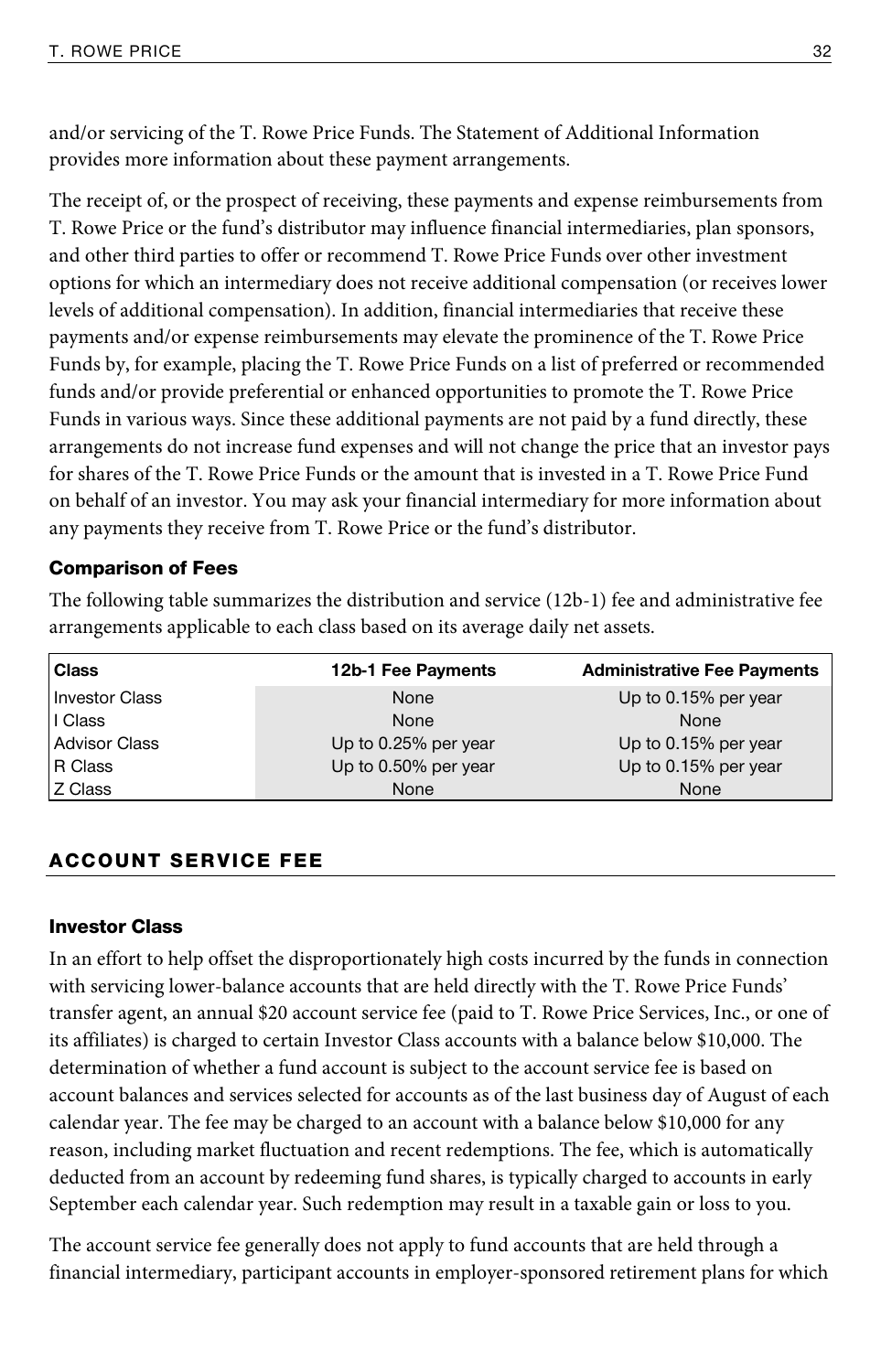T. Rowe Price Retirement Plan Services provides recordkeeping services, accounts held through the T. Rowe Price $^{\circledR}$  ActivePlus Portfolios program, or money market funds that are used as a T. Rowe Price Brokerage sweep account. Regardless of a particular fund account's balance as of the last business day of August, the account service fee is automatically waived for accounts that satisfy any of the following conditions:

- Any accounts for which the shareholder has elected to receive electronic delivery of all of the following: account statements, transaction confirmations, prospectuses, and shareholder reports (paper copies of fund documents are available, free of charge, upon request, to any shareholder regardless of whether the shareholder has elected electronic delivery);
- Any accounts of a shareholder with at least \$50,000 in total assets with T. Rowe Price (for this purpose, total assets include investments through T. Rowe Price Brokerage and investments in T. Rowe Price Funds, except for those held through a retirement plan for which T. Rowe Price Retirement Plan Services provides recordkeeping services); or
- Any accounts of a shareholder who is a T. Rowe Price Select Client Services client—visit **troweprice.com** or call 1-800-332-6161 for more information.

T. Rowe Price reserves the right to authorize additional waivers for other types of accounts or to modify the conditions for assessment of the account service fee. Fund shares held in a T. Rowe Price IRA, Education Savings Account, or small business retirement plan account (including certain 403(b) plan accounts) are subject to the account service fee and may be subject to additional administrative fees when distributing all fund shares from such accounts.

### POLICIES FOR OPENING AN ACCOUNT

Investor Class and I Class shares may be purchased directly from T. Rowe Price or through various financial intermediaries. Advisor Class and R Class shares must be purchased through a financial intermediary (except for certain retirement plans held directly with T. Rowe Price). If you are opening an account through an employer-sponsored retirement plan or other financial intermediary, you should contact the retirement plan or financial intermediary for information regarding its policies on opening an account, including the policies relating to purchasing, exchanging, and redeeming shares, and the applicable initial and subsequent investment minimums.

### Tax Identification Number

Investors must provide T. Rowe Price with a valid Social Security number or taxpayer identification number on a signed new account form or Form W-9, and financial intermediaries must provide T. Rowe Price with their certified taxpayer identification number. Otherwise, federal law requires the funds to withhold a percentage of dividends, capital gain distributions, and redemptions and may subject you or the financial intermediary to an Internal Revenue Service fine. If this information is not received within 60 days of the account being established, the account may be redeemed at the fund's then-current net asset value.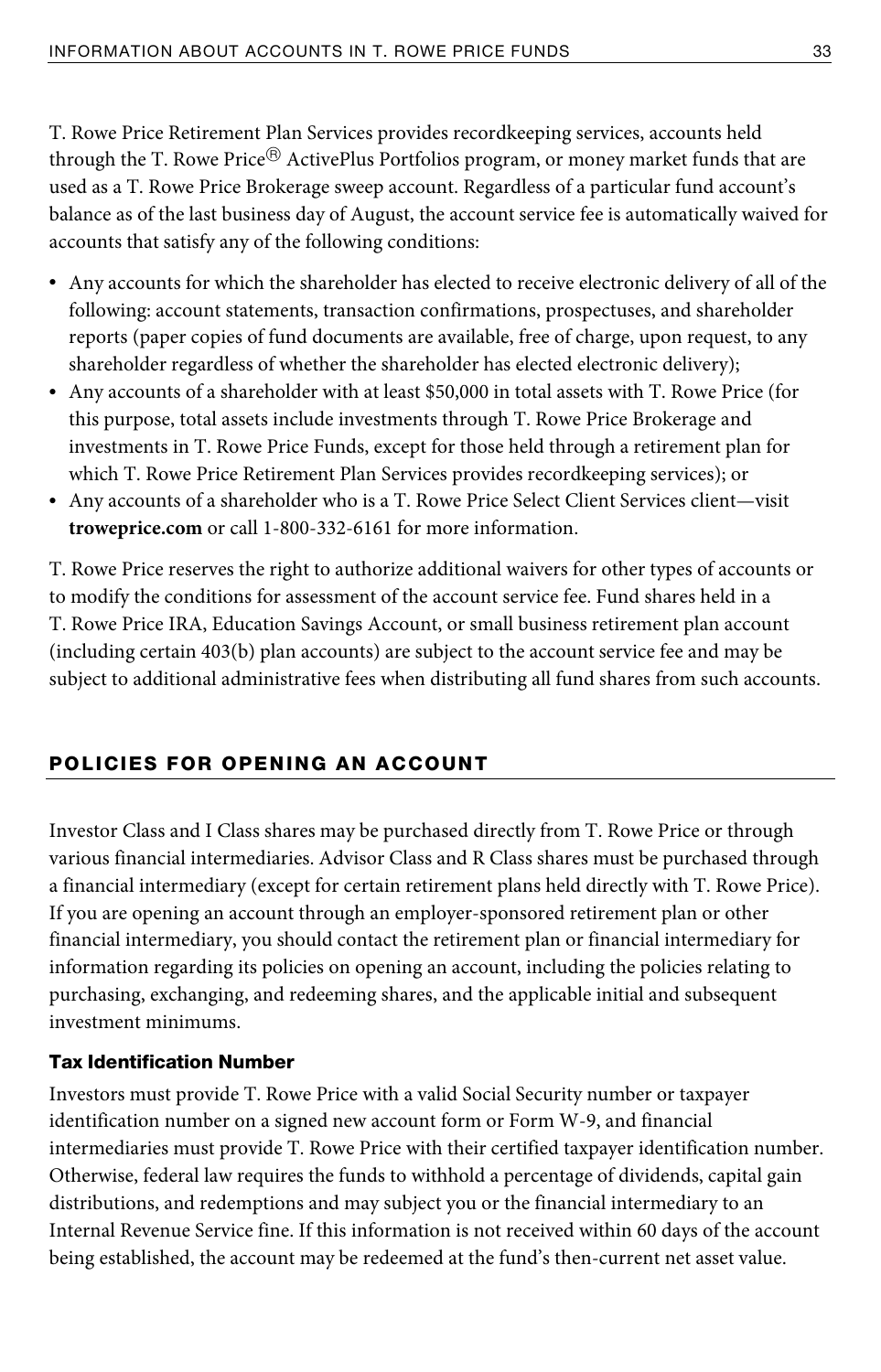### Important Information Required to Open a New Account

Pursuant to federal law, all financial institutions must obtain, verify, and record information that identifies each person or entity that opens an account. This information is needed not only for the account owner and any other person who opens the account, but also for any person who has authority to act on behalf of the account.

When you open an account, you will be asked for the name, U.S. street address (post office boxes are not acceptable), date of birth, and Social Security number or taxpayer identification number for each account owner and person(s) opening an account on behalf of others, such as custodians, agents, trustees, or other authorized signers. When opening an entity account, you will be asked to identify and provide personal information for: (i) any individual who, either directly or indirectly, owns 25% or more of the equity interest of the entity and (ii) a single individual who controls, manages, or directs the entity. Corporate and other institutional accounts require documents showing the existence of the entity (such as articles of incorporation or partnership agreements) to open an account. Certain other fiduciary accounts (such as trusts or power of attorney arrangements) require documentation, which may include an original or certified copy of the trust agreement or power of attorney, to open an account.

T. Rowe Price will use this information to verify the identity of the person(s)/entity opening the account. An account cannot be opened until all of this information is received. If the identity of the account holder cannot be verified, T. Rowe Price is authorized to take any action permitted by law, including, but not limited to, restricting additional purchases, freezing the account, or involuntarily redeeming the shares in the account at the net asset value calculated the day the account is redeemed.

Institutional investors and financial intermediaries should call Financial Institution Services at 1-800-638-8790 for more information on these requirements, as well as to be assigned an account number and instructions for opening an account. Other investors should call Investor Services at 1-800-638-5660 for more information about these requirements.

The funds are generally available only to investors residing in the United States. In addition, non-government money market funds that operate as "retail money market funds" pursuant to Rule 2a-7 under the Investment Company Act of 1940 are required to limit their beneficial owners to natural persons. An investor in a retail money market fund is required to demonstrate eligibility (for example, by providing a valid Social Security number) before an account can be opened.

### PRICING OF SHARES AND TRANSACTIONS

### How and When Shares Are Priced

The trade date for your transaction request depends on the day and time that T. Rowe Price receives your request and will normally be executed using the next share price calculated after your order is received in correct form by T. Rowe Price or its agent (or by your financial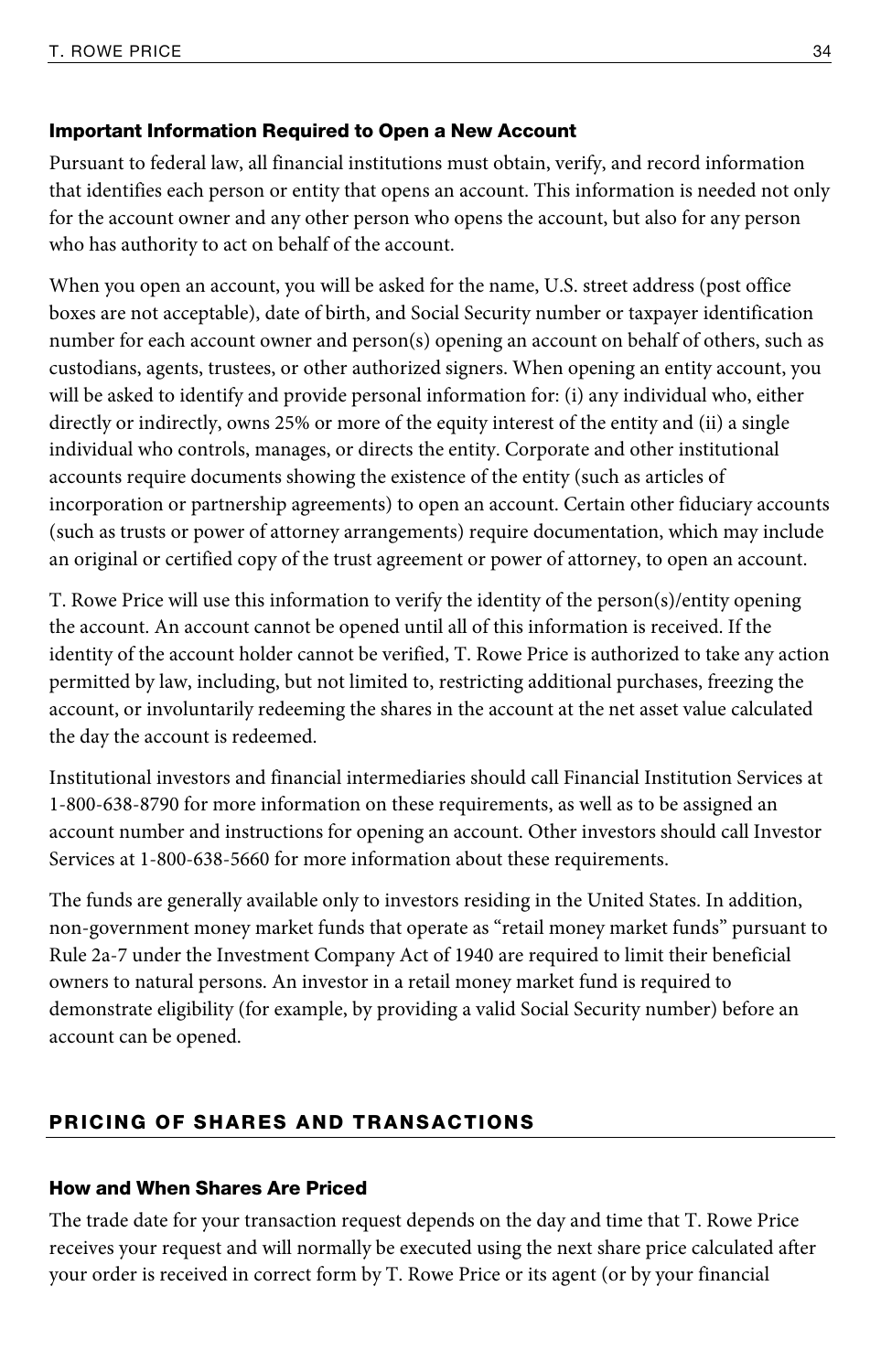intermediary if it has the authority to accept transaction orders on behalf of the fund). The share price, also called the net asset value, for each share class of a fund is calculated as of the close of trading on the New York Stock Exchange (NYSE), which is normally 4 p.m. ET, on each day that the NYSE is open for business. Net asset values are not calculated for the funds on days when the NYSE is scheduled to be closed for trading (for example, weekends and certain U.S. national holidays). If the NYSE is unexpectedly closed due to weather or other extenuating circumstances on a day it would typically be open for business, or if the NYSE has an unscheduled early closing on a day it has opened for business, the funds reserve the right to treat such day as a business day and accept purchase and redemption orders and calculate their share price as of the normally scheduled close of regular trading on the NYSE for that day.

To calculate the net asset value, a fund's assets are valued and totaled, liabilities are subtracted, and each class' proportionate share of the balance, called net assets, is divided by the number of shares outstanding of that class. Market values are used to price portfolio holdings for which market quotations are readily available. Market values generally reflect the prices at which securities actually trade or represent prices that have been adjusted based on evaluations and information provided by the fund's pricing services. Investments in other mutual funds are valued at the closing net asset value per share of the mutual fund on the day of valuation. If a market value for a portfolio holding is not available or normal valuation procedures are deemed to be inappropriate, the fund will make a good faith effort to assign a fair value to the holding by taking into account various factors and methodologies that have been approved by the fund's Board. This value may differ from the value the fund receives upon sale of the securities.

Amortized cost is used to price securities held by money market funds and certain short-term debt securities held by other funds. The retail and government money market funds, which seek to maintain a stable net asset value of \$1.00, use the amortized cost method of valuation to calculate their net asset value. Amortized cost allows the money market funds to value a holding at the fund's acquisition cost with adjustments for any premiums or discounts and then round the net asset value per share to the nearest whole cent. The amortized cost method of valuation enables the money market funds to maintain a \$1.00 net asset value, but it may also result in periods during which the stated value of a security held by the funds differs from the market-based price the funds would receive if they sold that holding. The current marketbased net asset value per share for each business day in the preceding six months is available for the retail and government money market funds through **troweprice.com**. These marketbased net asset values are for informational purposes only and are not used to price transactions.

The funds use various pricing services to provide closing market prices, as well as information used to adjust those prices and to value most fixed income securities. A fund cannot predict how often it will use closing prices or how often it will adjust those prices. As a means of evaluating its fair value process, the fund routinely compares closing market prices, the next day's opening prices in the same markets, and adjusted prices.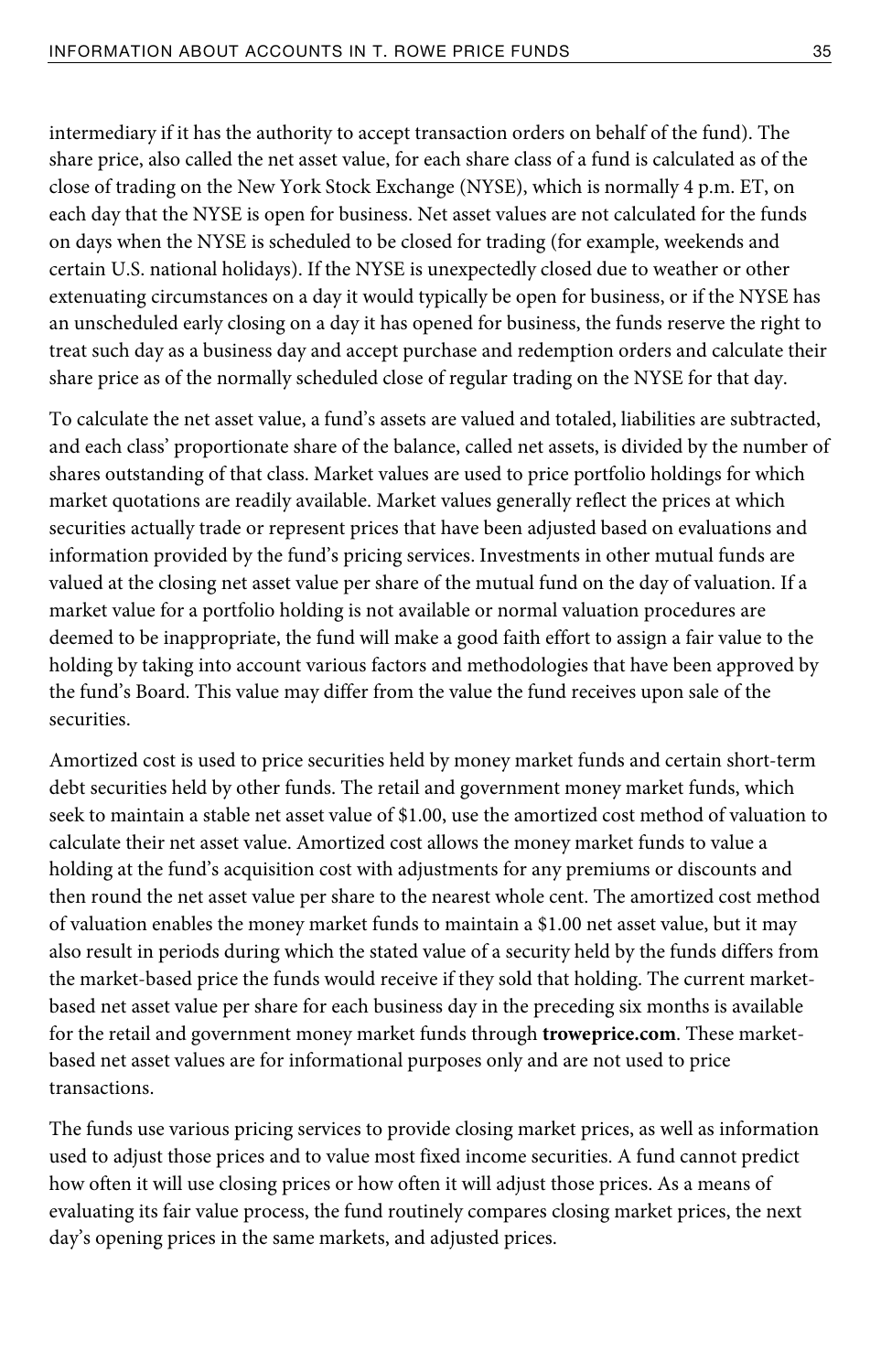Non-U.S. equity securities are valued on the basis of their most recent closing market prices at 4 p.m. ET, except under the following circumstances. Most foreign markets close before 4 p.m. ET. For example, the most recent closing prices for securities traded in certain Asian markets may be as much as 15 hours old at 4 p.m. ET. If a fund determines that developments between the close of a foreign market and the close of the NYSE will affect the value of some or all of the fund's securities, the fund will adjust the previous closing prices to reflect what it believes to be the fair value of the securities as of 4 p.m. ET. In deciding whether to make these adjustments, the fund reviews a variety of factors, including developments in foreign markets, the performance of U.S. securities markets, and the performance of instruments trading in U.S. markets that represent foreign securities and baskets of foreign securities.

A fund may also fair value certain securities or a group of securities in other situations—for example, when a particular foreign market is closed but the fund is open. For a fund that has investments in securities that are primarily listed on foreign exchanges that trade on weekends or other days when the fund does not price its shares, the fund's net asset value may change on days when shareholders will not be able to purchase or redeem the fund's shares. If an event occurs that affects the value of a security after the close of the market, such as a default of a commercial paper issuer or a significant move in short-term interest rates, a fund may make a price adjustment depending on the nature and significance of the event. The funds also evaluate a variety of factors when assigning fair values to private placements and other restricted securities. Other mutual funds may adjust the prices of their securities by different amounts or assign different fair values than the fair value that the fund assigns to the same security.

**The various ways you can purchase, sell, and exchange shares are explained throughout this section. These procedures differ based on whether you hold your account directly with T. Rowe Price or through an employer-sponsored retirement plan or financial intermediary.** 

### INVESTING DIRECTLY WITH T. ROWE PRICE

The following policies apply to accounts that are held directly with T. Rowe Price and not through a financial intermediary.

### Options for Opening Your Account

If you own other T. Rowe Price Funds, you should consider registering any new account identically to your existing accounts so you can exchange shares among them easily (the name(s) of the account owner(s) and the account type must be identical).

For joint accounts or other types of accounts owned or controlled by more than one party, either owner/party has complete authority to act on behalf of all and give instructions concerning the account without notice to the other party. T. Rowe Price may, in its sole discretion, require written authorization from all owners/parties to act on the account for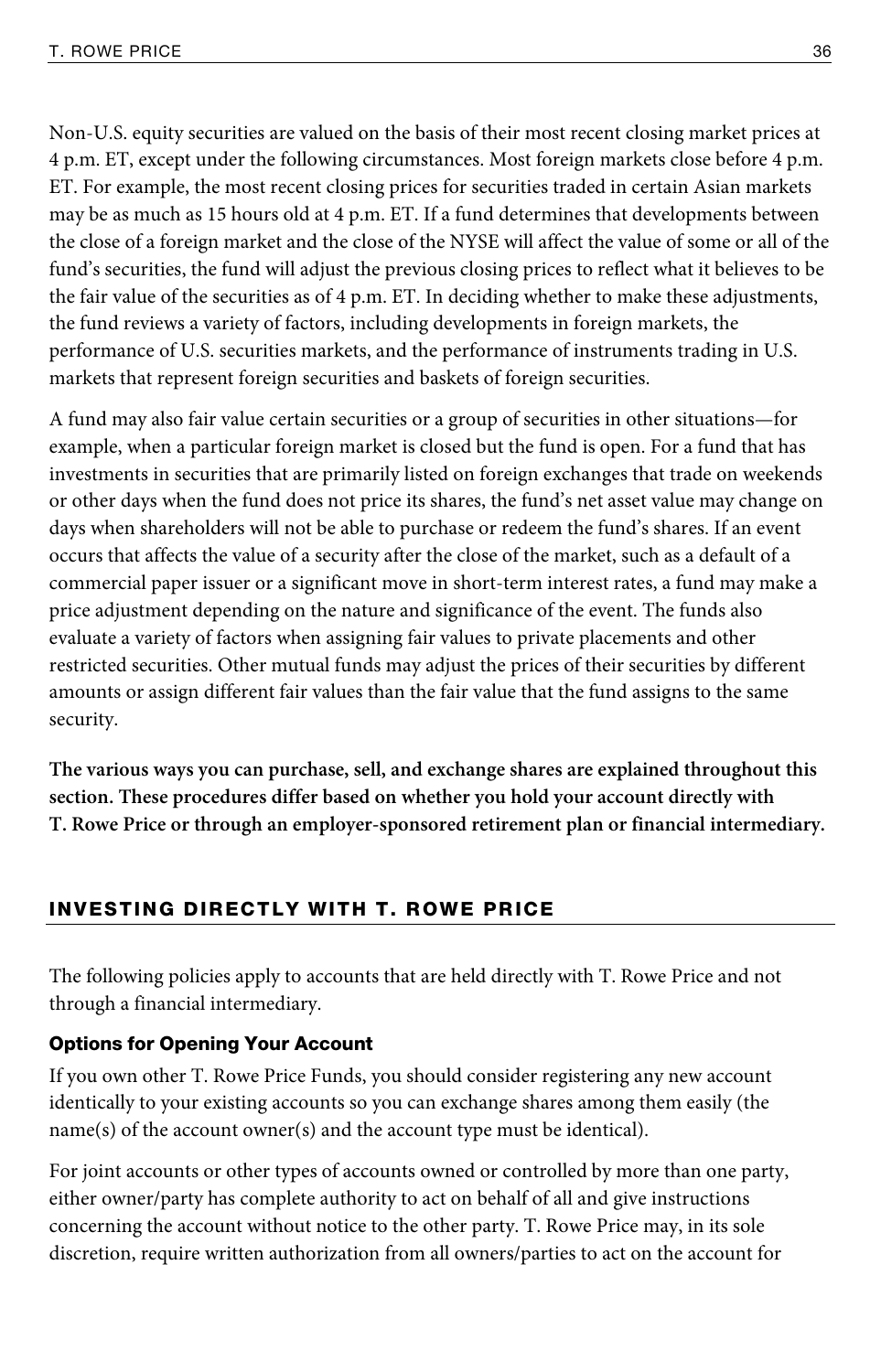certain transactions (for example, to transfer ownership). There are multiple ways to establish a new account directly with T. Rowe Price.

**Online** You can open a new Investor Class account online. (I Class accounts currently must be opened either by telephone or in writing.) Go to **troweprice.com/newaccount** to choose the type of account you wish to open.

You can exchange shares online from an existing account in one fund to open a new account in another fund. The new account will have the same registration as the account from which you are exchanging, and any services (other than systematic purchase and systematic distribution arrangements) that you have preauthorized will carry over from the existing account to the new account.

To open an account online for the first time or with a different account registration, you must be a U.S. citizen residing in the U.S. or a resident alien and not subject to Internal Revenue Service backup withholding. Additionally, you must provide consent to receive certain documents electronically. You will have the option of providing your bank account information, which will enable you to make electronic funds transfers to and from your bank account. To set up this banking service online, additional steps will be taken to verify your identity.

**By Mail** If you are sending a check, please make your check payable to T. Rowe Price Funds (otherwise it may be returned) and send the check, together with the applicable new account form, to the appropriate address. (Please refer to the appropriate address under "Contacting T. Rowe Price" later in this section to avoid a delay in opening your new account.) T. Rowe Price does not accept third-party checks for initial purchases; however, third-party checks are typically accepted for additional purchases to an existing account. In addition, T. Rowe Price does not accept purchases by cash, traveler's checks, money orders, or credit card checks. For exchanges from an identically registered account, be sure to specify the fund(s) and account number(s) that you are exchanging out of and the fund(s) you wish to exchange into.

**By Telephone** Direct investors can call Shareholder Services at 1-800-225-5132 (institutional investors should call 1-800-638-8790) to exchange from an existing fund account to open a new identically registered account in another fund. You may also be eligible to open a new account by telephone and provide your bank account information in order to make an initial purchase. To set up the account and banking service by telephone, additional steps will be taken to verify your identity and the authenticity of your bank account. Although the account may be opened and the purchase made, services may not be established and an Internal Revenue Service penalty withholding may occur until we receive the necessary signed form to certify your Social Security number or taxpayer identification number.

### How Your Trade Date Is Determined

If you invest directly with T. Rowe Price and your request to purchase, sell, or exchange shares is received by T. Rowe Price or its agent in correct form by the close of the NYSE (normally 4 p.m. ET), your transaction will be priced at that business day's net asset value. If your request is received by T. Rowe Price or its agent in correct form after the close of the NYSE, your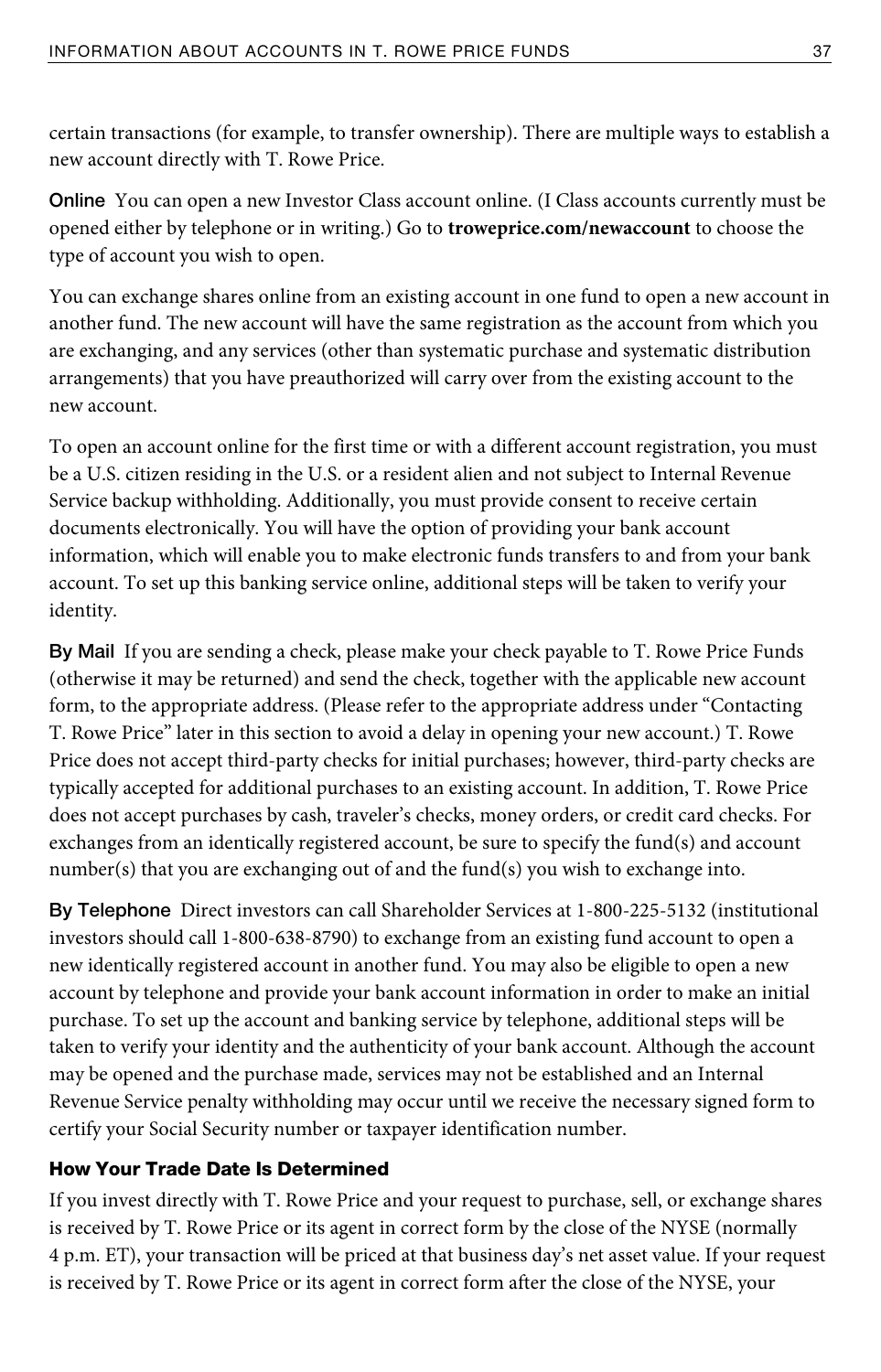transaction will be priced at the next business day's net asset value. Systematic transactions that are scheduled to occur on a date the NYSE is closed will normally be processed the next business day (except for certain retirement plan payroll deduction orders generated by T. Rowe Price where the orders are processed the day before the day the NYSE is closed).

Note: There may be times when you are unable to contact us by telephone or access your account online due to extreme market activity, the unavailability of the T. Rowe Price website, or other circumstances. Should this occur, your order must still be placed and received in correct form by T. Rowe Price prior to the time the NYSE closes to be priced at that business day's net asset value. The time at which transactions and shares are priced and the time until which orders are accepted may be changed in case of an emergency or if the NYSE closes at a time other than 4 p.m. ET. The funds reserve the right to not treat an unscheduled intraday disruption or closure in NYSE trading as a closure of the NYSE and still accept transactions and calculate their net asset value as of 4 p.m. ET.

### Transaction Confirmations

T. Rowe Price sends immediate confirmations for most of your fund transactions. However, certain transactions, such as systematic purchases and systematic redemptions, dividend reinvestments, checkwriting redemptions from money market funds, and transactions in money market funds used as a brokerage sweep account, do not receive an immediate transaction confirmation but are reported on your account statement. Please review transaction confirmations and account statements as soon as you receive them, and promptly report any discrepancies to Shareholder Services.

### Telephone and Online Account Transactions

You may access your accounts and conduct transactions involving Investor Class accounts using the telephone or the T. Rowe Price website at **troweprice.com**. Telephone conversations are recorded. You can only conduct transactions involving the I Class over the telephone or in writing.

### Preventing Unauthorized Transactions

The T. Rowe Price Funds and their agents use reasonably designed procedures to verify that telephone, electronic, and other instructions are genuine. These procedures include, among other things, recording telephone calls; requiring personalized security codes or other information online and certain identifying information for telephone calls; requiring Medallion signature guarantees for certain transactions and account changes; and promptly sending confirmations of transactions and address changes. For transactions conducted online, we recommend the use of a secure internet browser.

**T. Rowe Price Account Protection Program** Shareholders who invest in the T. Rowe Price Funds directly are eligible for the Account Protection Program. The Account Protection Program restores eligible losses due to unauthorized or fraudulent activity, provided that you follow all security best practices when you access and maintain your account(s). T. Rowe Price reserves the right to modify or withdraw the Account Protection Program at any time. The Account Protection Program security best practices and additional information may be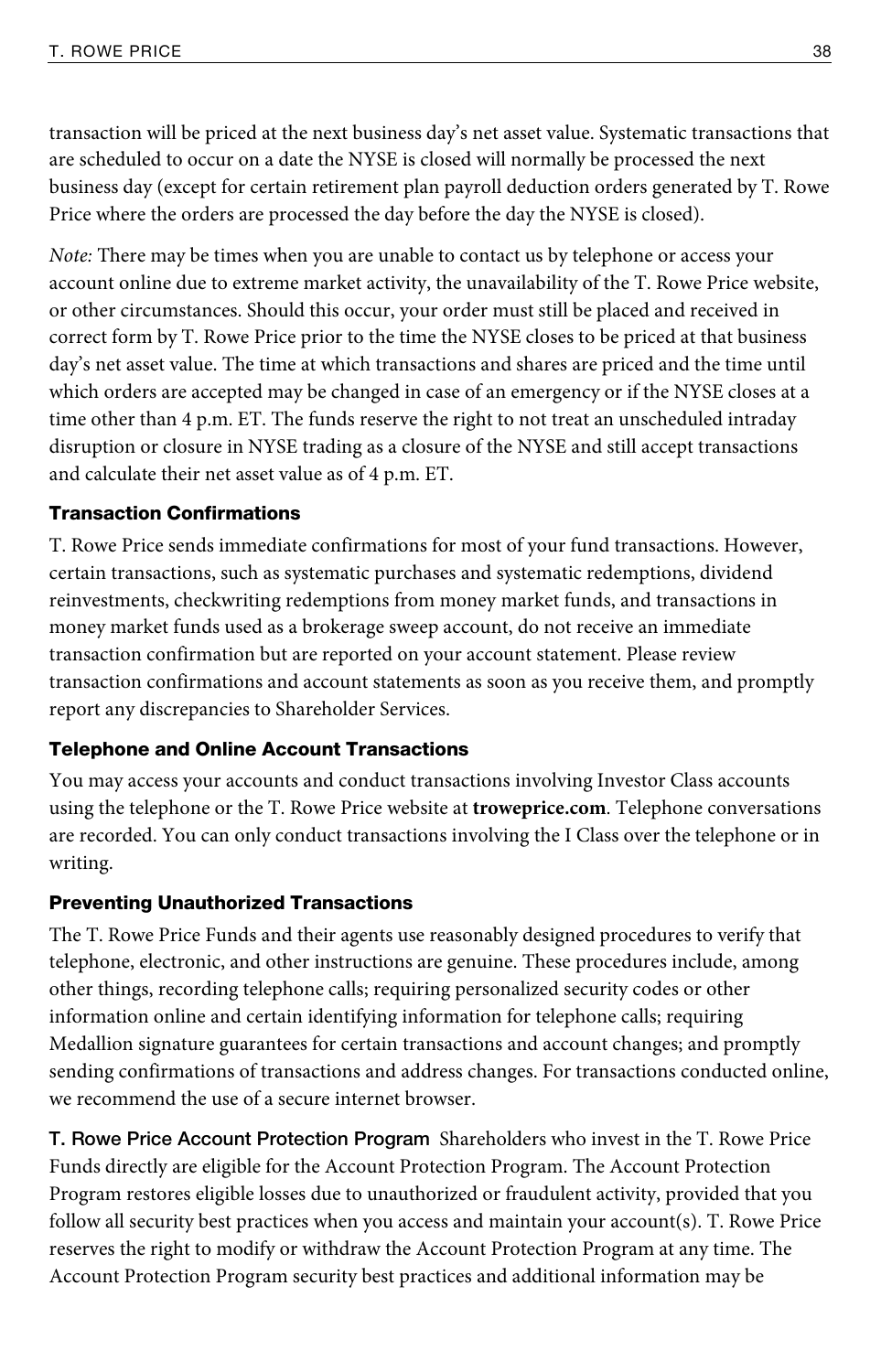accessed online at https://www.troweprice.com/personal-investing/help/policies-andsecurity/account-protection-program.html.

If our verification procedures are followed, and the losses are not eligible to be restored under the Account Protection Program, the funds and their agents are not liable for any losses that may occur from acting on unauthorized instructions.

If you suspect any unauthorized account activity, notice errors or discrepancies in your T. Rowe Price account, or are not receiving your T. Rowe Price account statements, please contact T. Rowe Price immediately.

**Trusted Contacts** Investors who hold shares of a T. Rowe Price Fund directly or through a T. Rowe Price Brokerage account have the option to add one or more trusted contacts to their brokerage and mutual fund accounts. Trusted contacts are intended to be a resource to help protect client assets. Any individuals designated as a trusted contact will be authorized to serve as a primary contact if T. Rowe Price has questions or concerns related to potentially fraudulent account activity, suspected financial exploitation, or to confirm your contact information if we are unable to reach you (but are not authorized to act on your account). For more information or to add trusted contacts to your account, visit **troweprice.com** or call 1-800-225-5132.

If you are age 65 or older, or if you are age 18 or older and we have reason to believe you have a mental or physical impairment that renders you unable to protect your own interest, we may place a temporary hold on the disbursement of redemption proceeds from your account in an effort to protect you if we reasonably believe that you have been or will be the victim of actual or attempted financial exploitation. You will receive notice of this temporary delay, and it will be for no more than 15 business days while we conduct an internal review of the suspected financial exploitation (including contacting your trusted contact if one is on file). We may delay an additional 10 business days if T. Rowe Price reasonably believes that actual or attempted financial exploitation has occurred or will occur. At the expiration of the hold time, if we have not confirmed that exploitation has occurred, the proceeds will be released to you. Depending upon the state in which you reside, we may be required to report to the authorities suspected elder or vulnerable adult exploitation.

### Purchasing Shares

Shares may be purchased in a variety of ways.

**By Check** Please make your check payable to the T. Rowe Price Funds. Include a new account form if establishing a new account, and include either a fund investment slip or a letter indicating the fund and your account number if adding to an existing account. Your transaction will receive the share price for the business day that the request is received by T. Rowe Price or its agent prior to the close of the NYSE (not the day the request is received at the post office box).

**By Electronic Transfer** Shares may be purchased using the Automated Clearing House system if you have established the service on your account, which allows T. Rowe Price to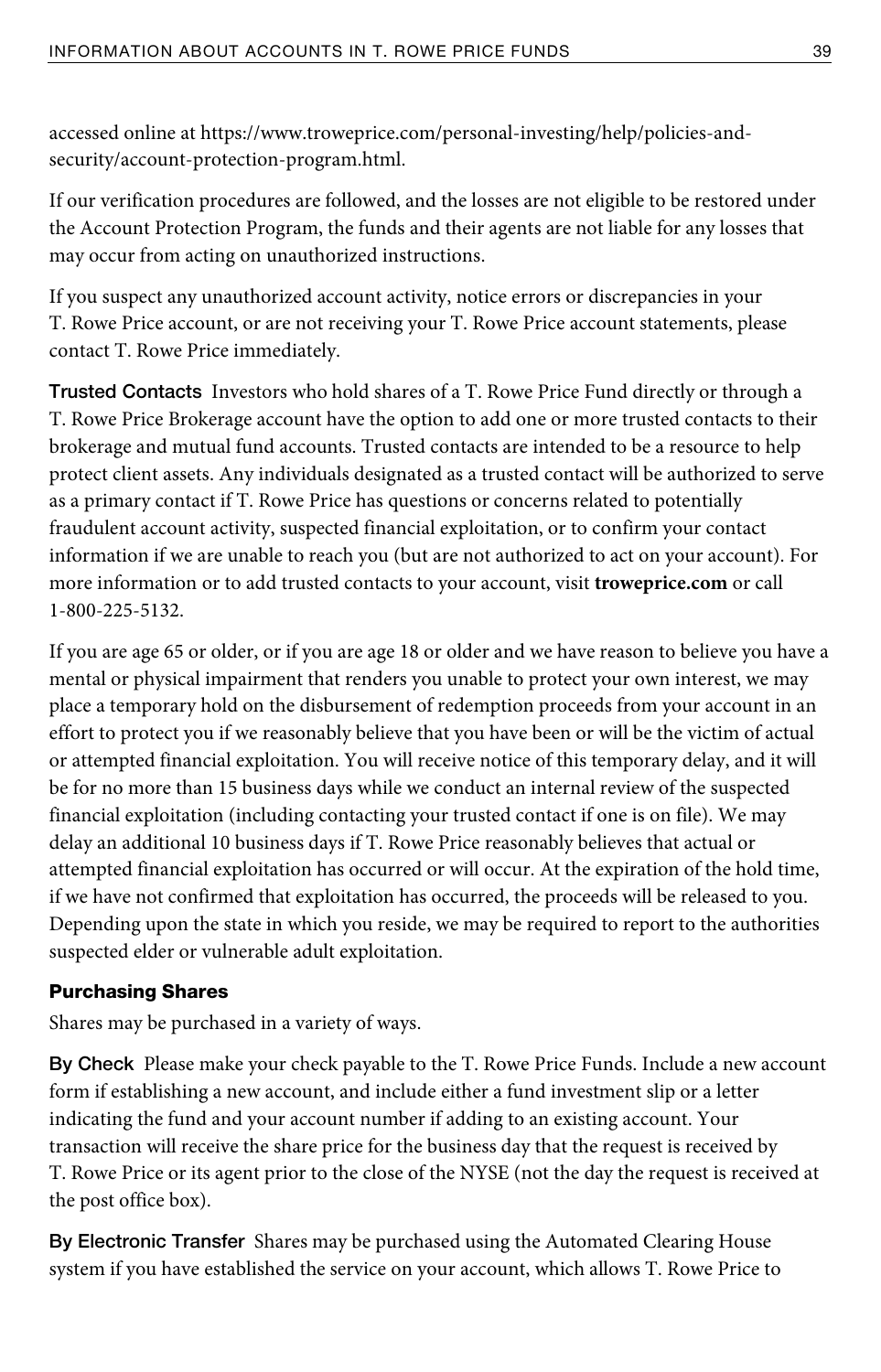request payment for your shares directly from your bank account or other financial institution account. You may also arrange for a wire to be sent to T. Rowe Price (wire transfer instructions can be found at **troweprice.com/wireinstructions** or by calling Shareholder Services). T. Rowe Price must receive the wire by the close of the NYSE to receive that day's share price. There is no assurance that you will receive the share price for the same day you initiated the wire from your financial institution.

**By Exchange** You may purchase shares of a fund using the proceeds from the redemption of shares from another fund. The redemption and purchase will receive the same trade date, and if you are establishing a new account, it will have the same registration as the account from which you are exchanging. The purchase must still generally meet the applicable minimum investment requirement.

**Systematic Purchases (Automatic Asset Builder)** You can instruct T. Rowe Price to automatically transfer money from your account at your bank or other financial institution at least once per month, or you can instruct your employer to send all or a portion of your paycheck to the fund or funds that you designate. Each systematic purchase must be at least \$100 per fund account to be eligible for the Automatic Asset Builder service. To automatically transfer money to your account from a bank account or through payroll deductions, complete the appropriate section of the new account form when opening a new account or complete an Account Services Form to add the service to an existing account. Prior to establishing payroll deductions, you must set up the service with T. Rowe Price so that the appropriate instructions can be provided to your employer.

#### Initial Investment Minimums

Investor Class accounts, other than the Retirement Income 2020 Fund and Summit Funds, require a \$2,500 minimum initial investment (\$1,000 minimum initial investment for IRAs; certain small business retirement accounts; and custodial accounts for minors, known as Uniform Gifts to Minors Act or Uniform Transfers to Minors Act accounts). The Retirement Income 2020 Fund and Summit Funds require a \$25,000 minimum initial investment. I Class accounts require a \$1 million minimum initial investment, although the minimum generally is waived for certain types of accounts. If you request the I Class of a particular fund when you open a new account but the investment amount does not meet the applicable minimum, the purchase will be automatically invested in the Investor Class of the same fund.

### Additional Investment Minimums

Investor Class accounts, other than Summit Funds, require a \$100 minimum for additional purchases, including those made through Automatic Asset Builder. Summit Funds require a \$100 minimum for additional purchases through Automatic Asset Builder and a \$1,000 minimum for all other additional purchases. I Class accounts require a \$100 minimum for additional purchases through Automatic Asset Builder but do not require a minimum amount for other additional purchases.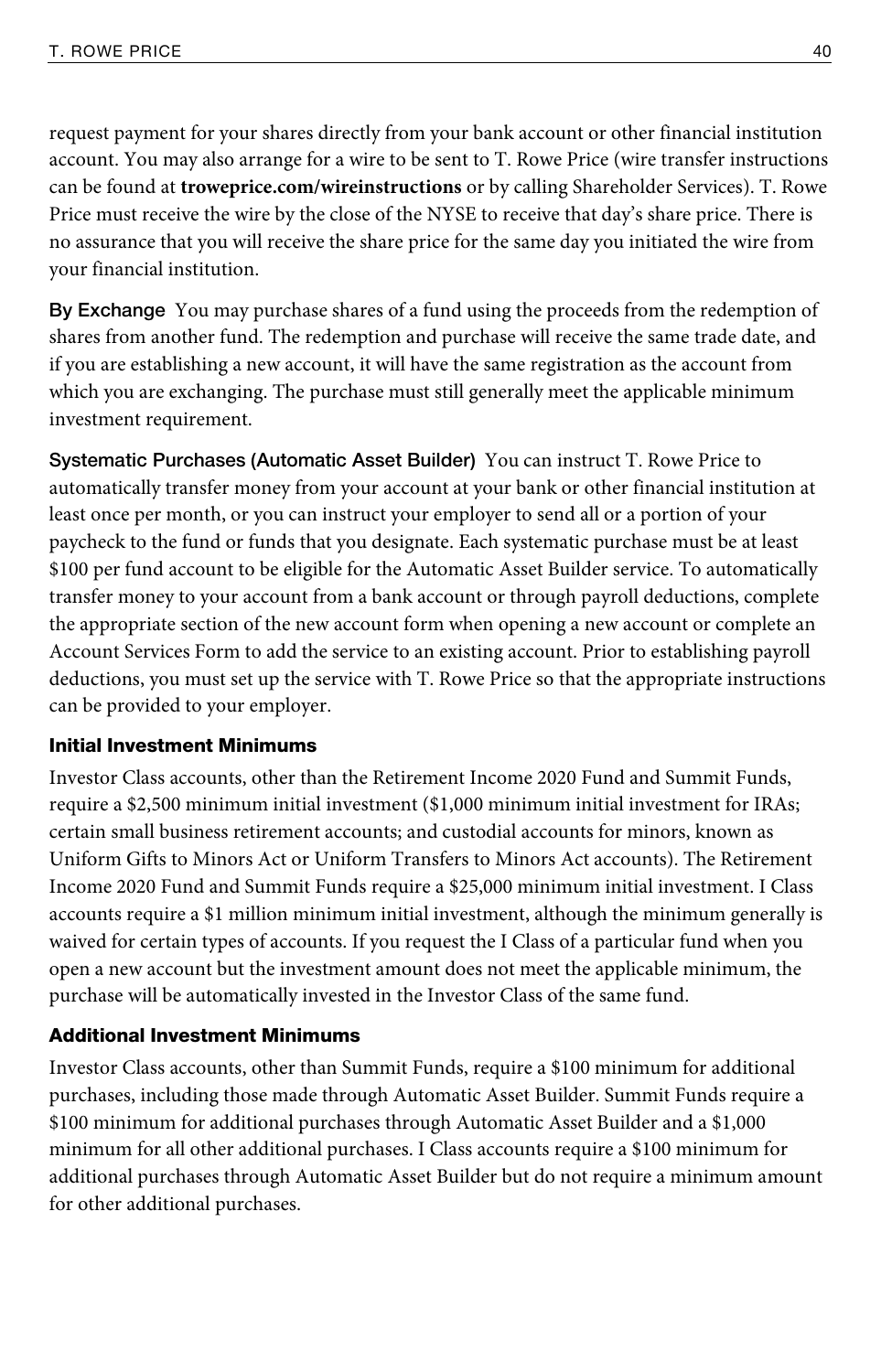### Exchanging and Redeeming Shares

**Exchanges** You can move money from one account to an existing, identically registered account or open a new identically registered account. For taxable accounts, an exchange from one fund to another will be reported to the Internal Revenue Service as a sale for tax purposes. (Institutional investors are restricted from exchanging into a fund that operates as a retail money market fund.) You can set up systematic exchanges so that money is automatically moved from one fund account to another on a regular basis.

**Receiving Redemption Proceeds** Redemption proceeds can be mailed to your account address by check or sent electronically to your bank account by Automated Clearing House transfer or bank wire. You can set up systematic redemptions and have the proceeds automatically sent via check or Automated Clearing House on a regular basis. If your request is received in correct form by T. Rowe Price or its agent on a business day prior to the close of the NYSE, proceeds are usually sent on the next business day. However, if you request a redemption from a money market fund on a business day prior to noon ET and request to have proceeds sent via bank wire, proceeds are normally sent later that same day.

Proceeds sent by Automated Clearing House transfer are usually credited to your account the second business day after the sale, and there are typically no fees associated with such payments. Proceeds sent by bank wire are usually credited to your account the next business day after the sale (except for wire redemptions from money market funds received prior to noon ET). A \$5 fee will be charged for an outgoing wire of less than \$5,000, in addition to any fees your financial institution may charge for an incoming wire.

### **If for some reason your request to exchange or redeem shares cannot be processed because it is not received in correct form, we will attempt to contact you as soon as administratively possible.**

If you request to redeem a specific dollar amount and the market value of your account is less than the amount of your request and we are unable to contact you, your redemption will not be processed and you must submit a new redemption request in correct form.

If you change your address on an account, proceeds may not be mailed to the new address for 15 calendar days after the address change, unless we receive a letter of instruction with a Medallion signature guarantee.

Please note that large purchase and redemption requests initiated through the Automated Clearing House may be rejected, and in such instances, the transaction must be placed by calling Shareholder Services.

**Checkwriting** You may write an unlimited number of free checks on any money market fund and certain bond funds, with a minimum of \$500 per check. Keep in mind, however, that a check results in a sale of fund shares; a check written on a bond fund will create a taxable event that must be reported by T. Rowe Price to the Internal Revenue Service as a redemption.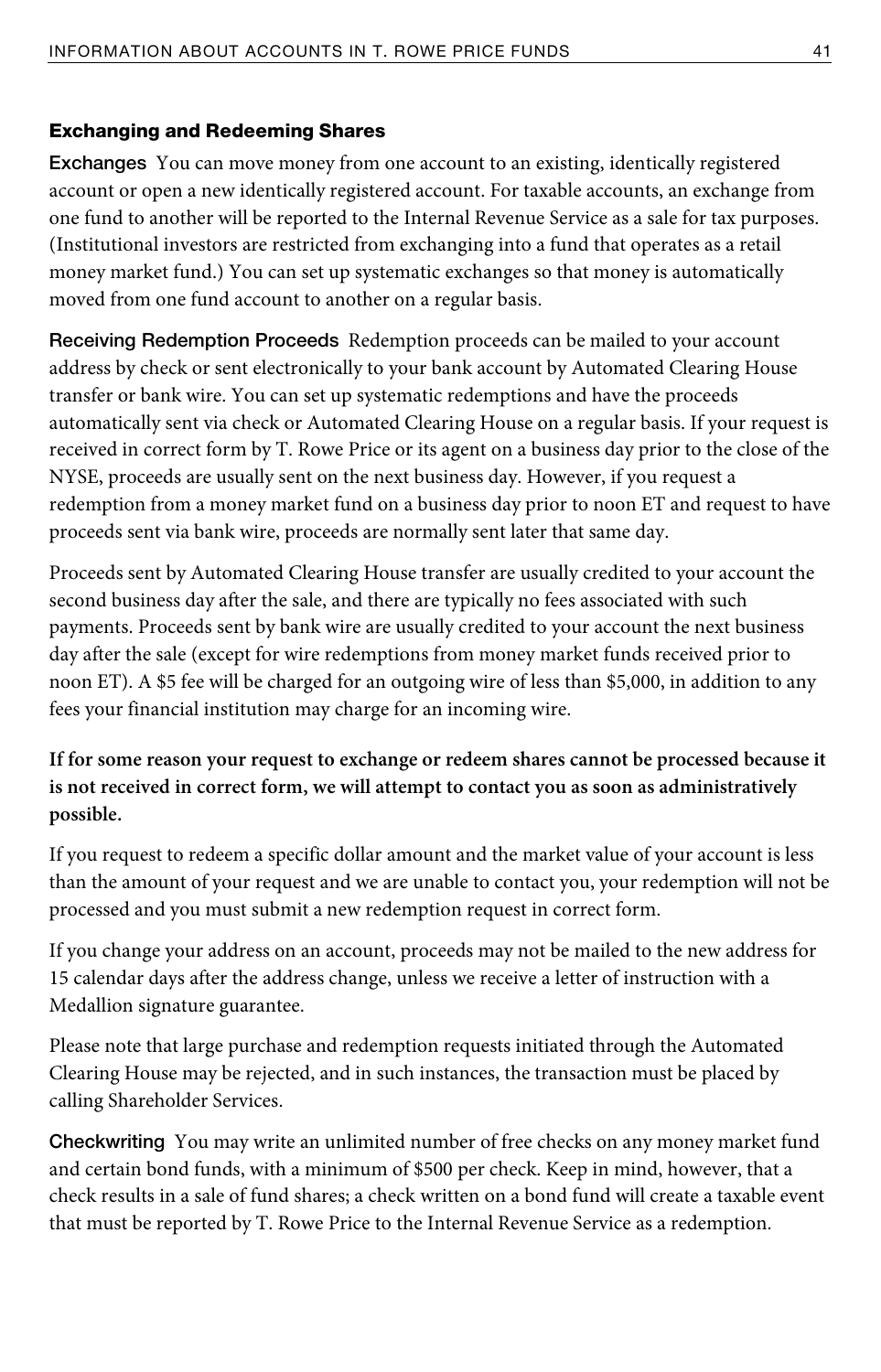#### Converting to Another Share Class

You may convert from one share class of a fund to another share class of the same fund (which may have a higher expense ratio). Although the conversion has no effect on the dollar value of your investment in the fund, the number of shares owned after the conversion may be greater or less than the number of shares owned before the conversion, depending on the net asset values of the two share classes. A conversion between share classes of the same fund is a nontaxable event. The new account will have the same registration as the account from which you are converting.

T. Rowe Price may conduct periodic reviews of account balances. If your account balance in a fund exceeds the minimum amount required for the I Class, T. Rowe Price may, but is not required to, automatically convert your Investor Class shares to I Class shares with advance notice. However, if T. Rowe Price has investment discretion, T. Rowe Price may convert your shares without advance notice.

#### Maintaining Your Account Balance

**Investor Class** Due to the relatively high cost to a fund of maintaining small accounts, we ask that you maintain an account balance of at least \$1,000 (\$10,000 for Summit Funds). If, for any reason, your balance is below this amount for three months or longer, we have the right to redeem your account at the then-current net asset value after giving you 60 days to increase your balance.

**I Class** To keep operating expenses lower, we ask that you maintain an account balance of at least \$1 million. If your investment falls below \$1 million (even if due to market depreciation), we have the right to redeem your account at the then-current net asset value after giving you 60 days to increase your balance or convert your account to a different share class in the same fund (if available) with a higher expense ratio with advance notice. However, if T. Rowe Price has investment discretion, T. Rowe Price may convert your shares without advance notice.

The redemption of your account could result in a taxable gain or loss.

Investors holding the fund through the T. Rowe Price® ActivePlus Portfolios program will be subject to the minimum account balance requirements of the program, which may differ from the minimum account balance requirements listed above.

### INVESTING THROUGH A FINANCIAL INTERMEDIARY

The following policies apply to accounts that are held through a financial intermediary.

Accounts in Investor Class and I Class shares are not required to be held through a financial intermediary, but accounts in Advisor Class and R Class shares must be held through an eligible financial intermediary (except for certain retirement plans held directly with T. Rowe Price). It is important that you contact your retirement plan or financial intermediary to determine the policies, procedures, and transaction deadlines that apply to your account. The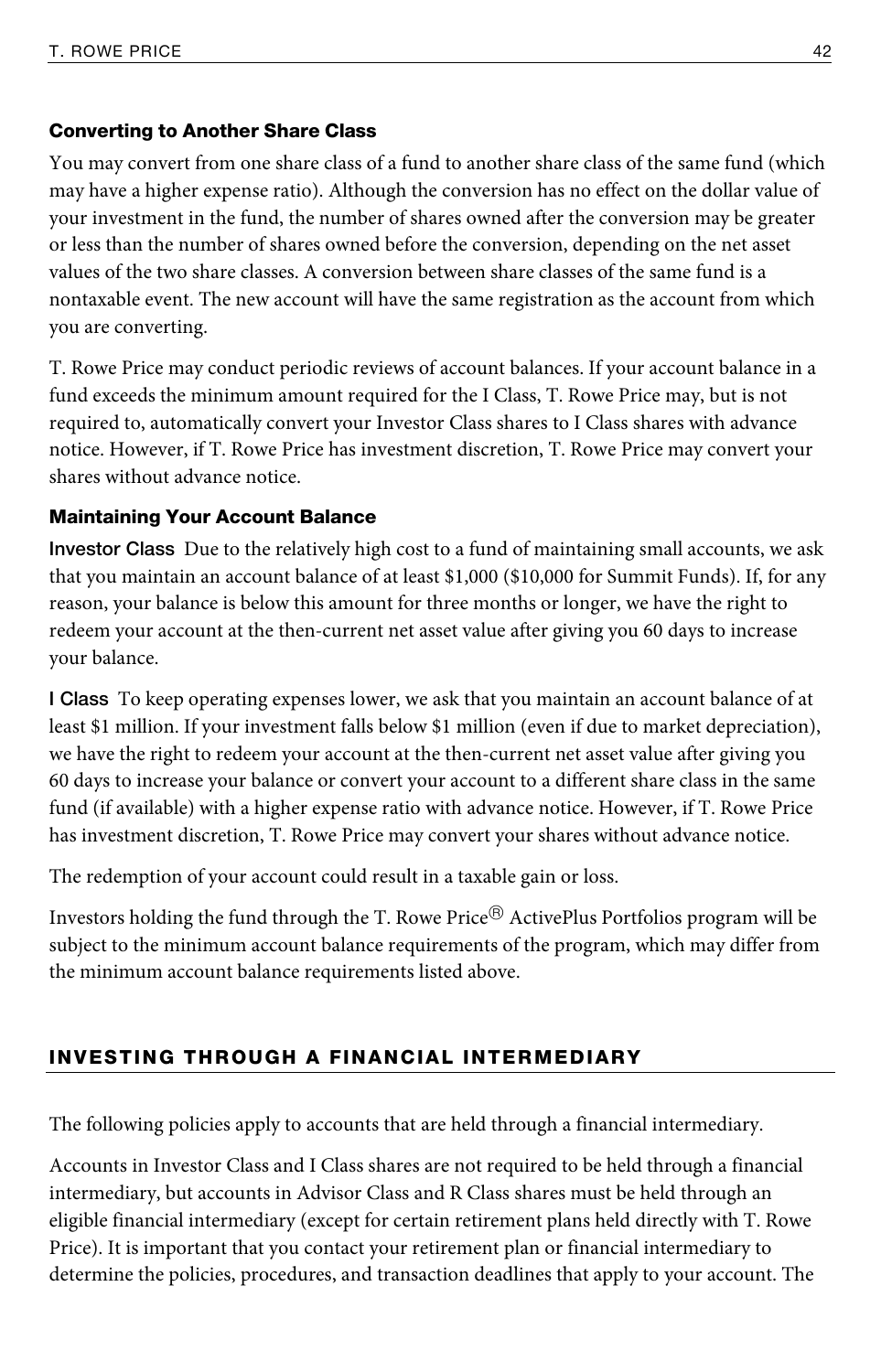financial intermediary may charge a fee, such as transaction fees or brokerage commissions, for its services.

### Opening an Account

The financial intermediary must provide T. Rowe Price with its certified taxpayer identification number. Financial intermediaries should call Financial Institution Services for an account number and wire transfer instructions. In order to obtain an account number, the financial intermediary must supply the name, taxpayer identification number, and business street address for the account. (Please refer to "Contacting T. Rowe Price" later in this section for the appropriate telephone number and mailing address.) Financial intermediaries must also enter into a separate agreement with the fund or its agent.

#### How the Trade Date Is Determined

If you invest through a financial intermediary and your transaction request is received by T. Rowe Price or its agent in correct form by the close of the NYSE, your transaction will be priced at that business day's net asset value. If your request is received by T. Rowe Price or its agent in correct form after the close of the NYSE, your transaction will be priced at the next business day's net asset value unless the fund has an agreement with your financial intermediary for orders to be priced at the net asset value next computed after receipt by the financial intermediary.

The funds have authorized certain financial intermediaries or their designees to accept orders to buy or sell fund shares on their behalf. When authorized financial intermediaries receive an order in correct form, the order is considered as being placed with the fund and shares will be bought or sold at the net asset value next calculated after the order is received by the authorized financial intermediary. The financial intermediary must transmit the order to T. Rowe Price and pay for such shares in accordance with the agreement with T. Rowe Price or the order may be canceled and the financial intermediary could be held liable for the losses. If the fund does not have such an agreement in place with your financial intermediary, T. Rowe Price or its agent must receive the request in correct form from your financial intermediary by the close of the NYSE in order for your transaction to be priced at that business day's net asset value.

Note: The time at which transactions and shares are priced and the time until which orders are accepted by the fund or a financial intermediary may be changed in case of an emergency or if the NYSE closes at a time other than 4 p.m. ET. The funds reserve the right to not treat an unscheduled intraday disruption or closure in NYSE trading as a closure of the NYSE and still accept transactions and calculate their net asset value as of 4 p.m. ET. Should this occur, your order must still be placed and received in correct form by T. Rowe Price (or by the financial intermediary in accordance with its agreement with T. Rowe Price) prior to the time the NYSE closes to be priced at that business day's net asset value.

### Purchasing Shares

All initial and subsequent investments by financial intermediaries should be made by bank wire or electronic payment. There is no assurance that the share price for the purchase will be the same day the wire was initiated. Purchases by financial intermediaries are typically initiated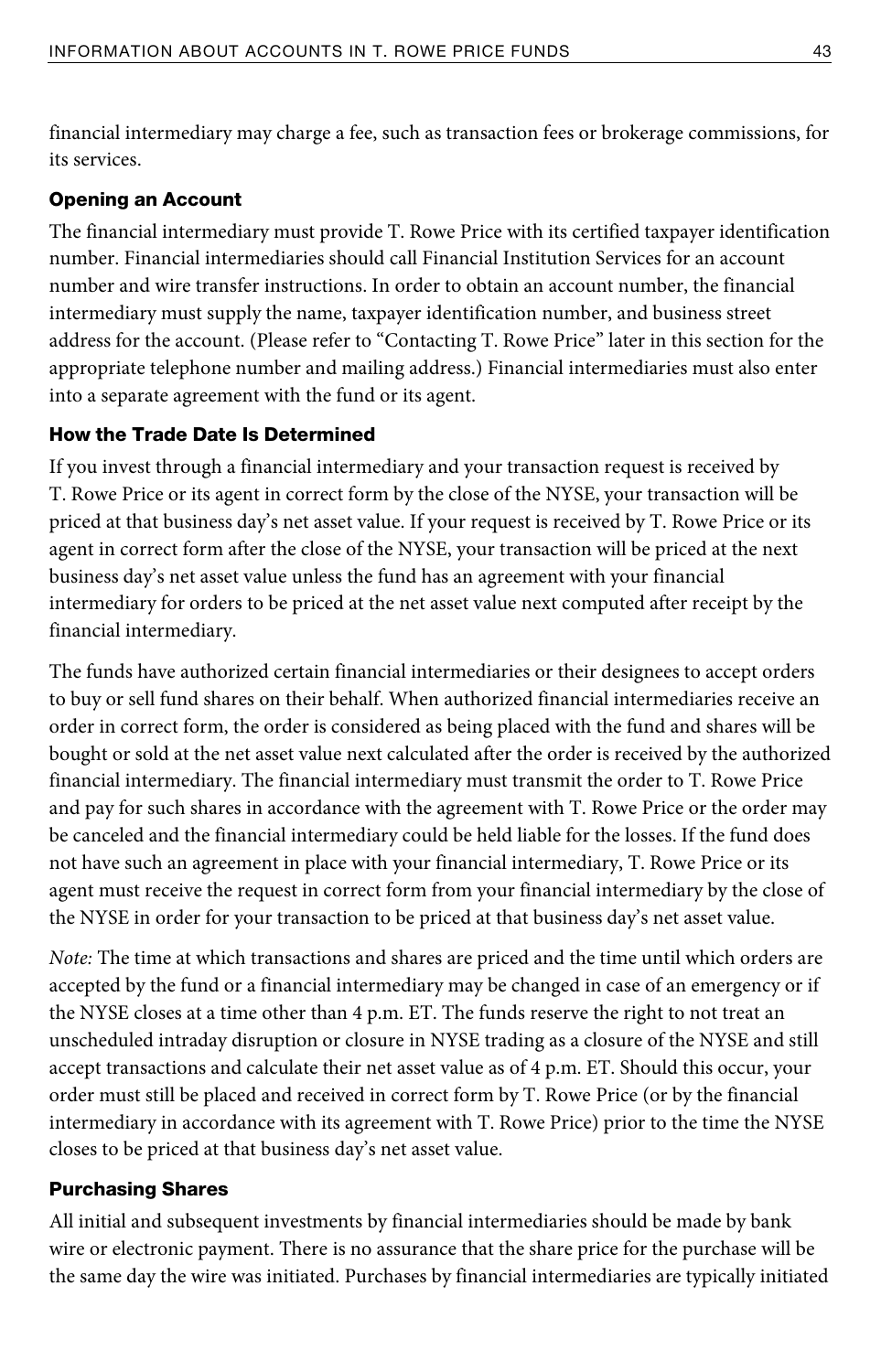through the National Securities Clearing Corporation or by calling Financial Institution Services.

### Investment Minimums

You should check with your financial intermediary to determine what minimum applies to your initial and additional investments.

The Retirement Income 2020 Fund and Summit Funds require a \$25,000 minimum initial investment, and other funds generally require a \$2,500 minimum initial investment, although the minimum is generally waived or modified for any retirement plans and financial intermediaries establishing accounts in the Investor Class, Advisor Class, or R Class. I Class accounts require a \$1 million minimum initial investment, although the minimum generally is waived for certain types of accounts.

Investments through a financial intermediary generally do not require a minimum amount for additional purchases.

### Redeeming Shares

Unless otherwise indicated, redemption proceeds will be sent via bank wire to the financial intermediary's designated bank. Redemptions by financial intermediaries are typically initiated through the National Securities Clearing Corporation or by calling Financial Institution Services. Normally, the fund transmits proceeds to financial intermediaries for redemption orders received in correct form on either the next business day or second business day after receipt of the order, depending on the arrangement with the financial intermediary. Proceeds for redemption orders received prior to 12:00 p.m. ET for a money market fund may be sent via wire the same business day. You must contact your financial intermediary about procedures for receiving your redemption proceeds.

Please note that certain purchase and redemption requests initiated through the National Securities Clearing Corporation may be rejected, and in such instances, the transaction must be placed by contacting Financial Institution Services.

### GENERAL POLICIES RELATING TO TRANSACTIONS

### **The following policies and requirements apply generally to accounts in the T. Rowe Price Funds, regardless of whether the account is held directly or indirectly with T. Rowe Price.**

The funds generally do not accept orders that request a particular day or price for a transaction or any other special conditions. However, when authorized by the fund, certain institutions, financial intermediaries, or retirement plans purchasing fund shares directly with T. Rowe Price may place a purchase order unaccompanied by payment. Payment for these shares must be received by the time designated by the fund (not to exceed the period established for settlement under applicable regulations). If payment is not received by this time, the order may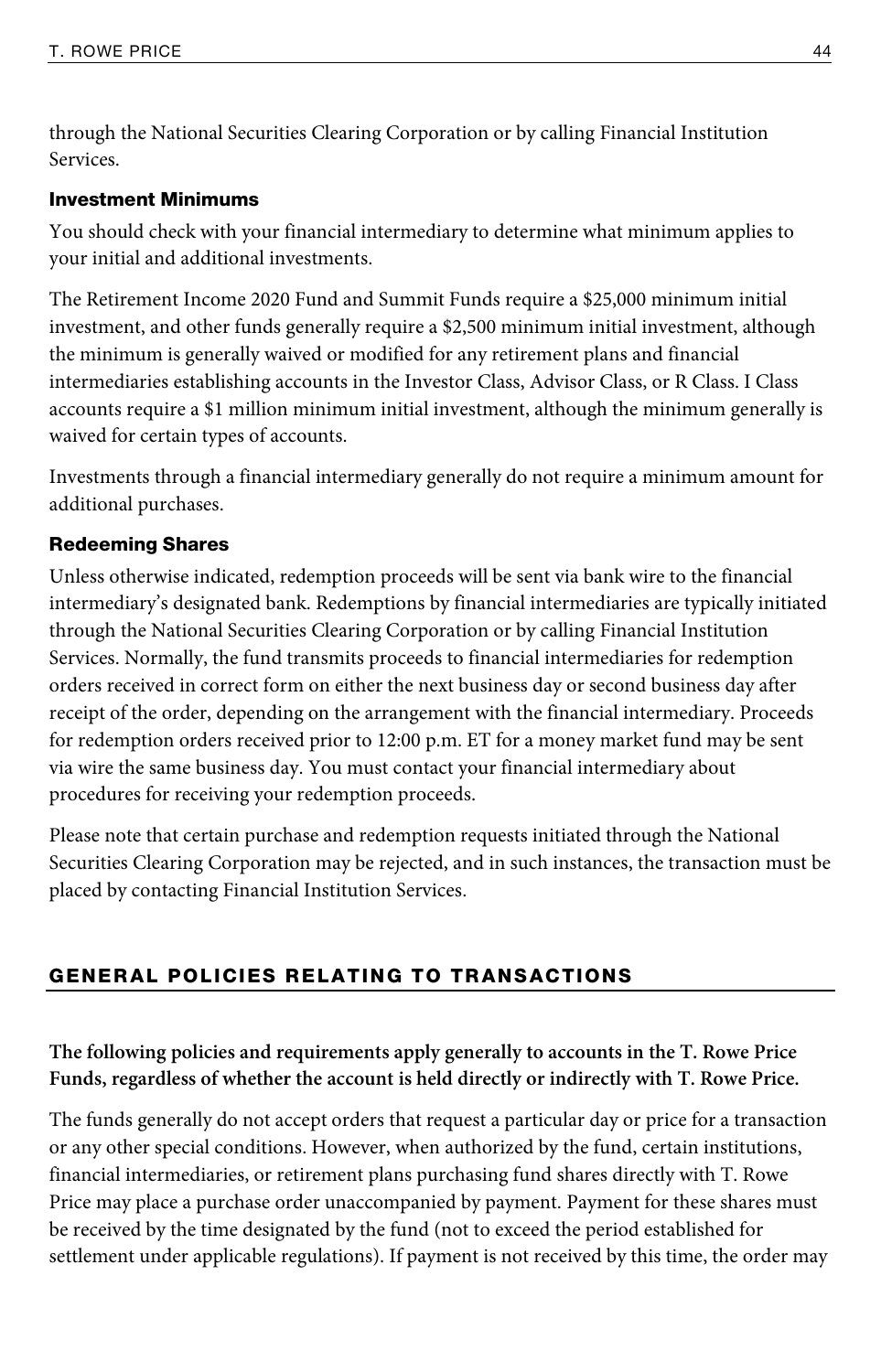be canceled. The institution, financial intermediary, or retirement plan is responsible for any costs or losses incurred by the fund or T. Rowe Price if payment is delayed or not received.

**U.S. Dollars** All purchases must be paid for in U.S. dollars; checks must be drawn on U.S. banks. In addition, we request that you give us at least three business days' notice for any purchase of \$5 million or more.

**Nonpayment** If a check or Automated Clearing House transfer does not clear or payment for an order is not received in a timely manner, your purchase may be canceled. You (or the financial intermediary) may be responsible for any losses or expenses incurred by the fund or its transfer agent, and the fund can redeem shares in your account or another identically registered T. Rowe Price account as reimbursement. The funds and their agents have the right to reject or cancel any purchase, exchange, or redemption due to nonpayment.

**Retail Money Market Funds** The retail money market funds have implemented policies and procedures designed to limit purchases to accounts beneficially owned by a natural person. Purchases of a retail money market fund may be rejected from an investor who has not demonstrated sufficient eligibility to purchase shares of the fund or from a financial intermediary that has not demonstrated adequate procedures to limit investments to natural persons. In addition, purchases may be prohibited or subject to certain conditions during periods where a liquidity fee or redemption gate is in effect.

### Liquidity Fees and Redemption Gates—Retail Money Market Funds

A money market fund that operates as a retail money market fund pursuant to Rule 2a-7 under the Investment Company Act of 1940 has the ability to impose liquidity fees of up to 2% of the value of the shares redeemed if the fund's weekly liquid assets fall below certain thresholds, as specified in Rule 2a-7. A retail money market fund also has the ability to impose a redemption gate, which enables the fund to temporarily suspend redemptions for up to 10 days within a 90-day period if the fund's weekly liquid assets fall below a certain threshold, as specified in Rule 2a-7. A money market fund's Board has ultimate discretion to determine whether or not a liquidity fee or redemption gate would be in the best interests of the fund's shareholders and should be imposed.

A money market fund that operates as a government money market fund pursuant to Rule 2a-7 is not required to impose a liquidity fee or redemption gate upon the sale of your shares. The Boards of the T. Rowe Price money market funds that operate as government money market funds have determined that the funds do not currently intend to impose liquidity fees and redemption gates. However, the Board of a T. Rowe Price government money market fund reserves the right to impose liquidity fees and redemption gates in the future, at which point shareholders would be provided with at least 60 days' notice prior to such a change.

If a liquidity fee is in place, all exchanges out of the fund will be subject to the liquidity fee, and if a redemption gate is in place, all exchanges out of the fund will be suspended. When a liquidity fee or redemption gate is in place, the fund may elect to not permit the purchase of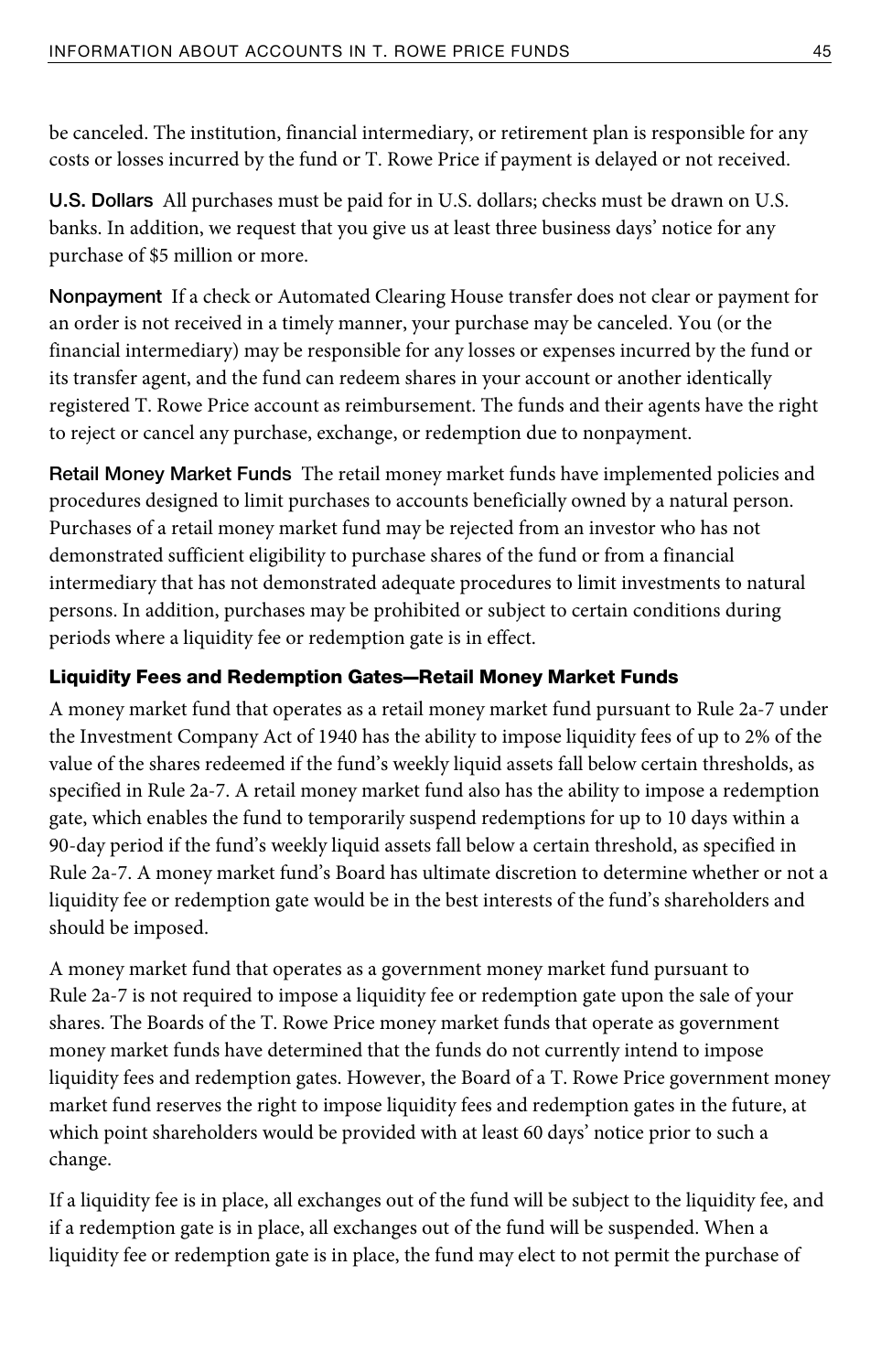shares or to subject the purchase of shares to certain conditions, which may include affirmation of the purchaser's knowledge that a liquidity fee or a redemption gate is in effect.

**Omnibus Accounts** If your shares are held through a financial intermediary, T. Rowe Price may rely on the financial intermediary to assess any applicable liquidity fees or impose redemption gates on underlying shareholder accounts. In certain situations, T. Rowe Price enters into agreements with financial intermediaries maintaining omnibus accounts that require the financial intermediary to assess liquidity fees or redemption gates. There are no assurances that T. Rowe Price will be successful in ensuring that all financial intermediaries will properly assess the fees.

Please refer to Sections 1 and 2 of the retail money market fund prospectuses for more information regarding liquidity fees and redemption gates.

### Large Redemptions

Large redemptions (for example, \$250,000 or more) can adversely affect a portfolio manager's ability to implement a fund's investment strategy by causing the premature sale of securities that would otherwise be held longer. Therefore, the fund reserves the right (without prior notice) to redeem in-kind. In general, any redemptions in-kind will represent a pro-rata distribution of a fund's securities, subject to certain limited exceptions. The redeeming shareholder will be responsible for disposing of the securities, and the shareholder will be subject to the risks that the value of the securities could decline prior to their sale, the securities could be difficult to sell, and brokerage fees could be incurred. If you continue to hold the securities, you may be subject to any ownership restrictions imposed by the issuers. For example, real estate investment trusts (REITs) often impose ownership restrictions on their equity securities. In addition, we request that you give us at least three business days' notice for any redemption of \$5 million or more.

### Delays in Sending Redemption Proceeds

The T. Rowe Price Funds typically expect that redemption requests will be paid out to redeeming shareholders by the business day following the receipt of a redemption request that is in correct form, regardless of the method the fund uses to make such payment (for example, check, wire, or Automated Clearing House transfer). Checks are typically mailed on the business day after the redemption, proceeds sent by wire are typically credited to your financial institution the business day after the redemption, and proceeds sent by Automated Clearing House are typically credited to your financial institution on the second business day after the redemption. However, under certain circumstances, and when deemed to be in a fund's best interests, proceeds may not be sent for up to seven calendar days after receipt of a valid redemption order (for example, during periods of deteriorating or stressed market conditions or during extraordinary or emergency circumstances).

In addition, if shares are sold that were just purchased and paid for by check or Automated Clearing House transfer, the fund will process your redemption but will generally delay sending the proceeds for up to seven calendar days to allow the check or Automated Clearing House transfer to clear. If, during the clearing period, we receive a check drawn against your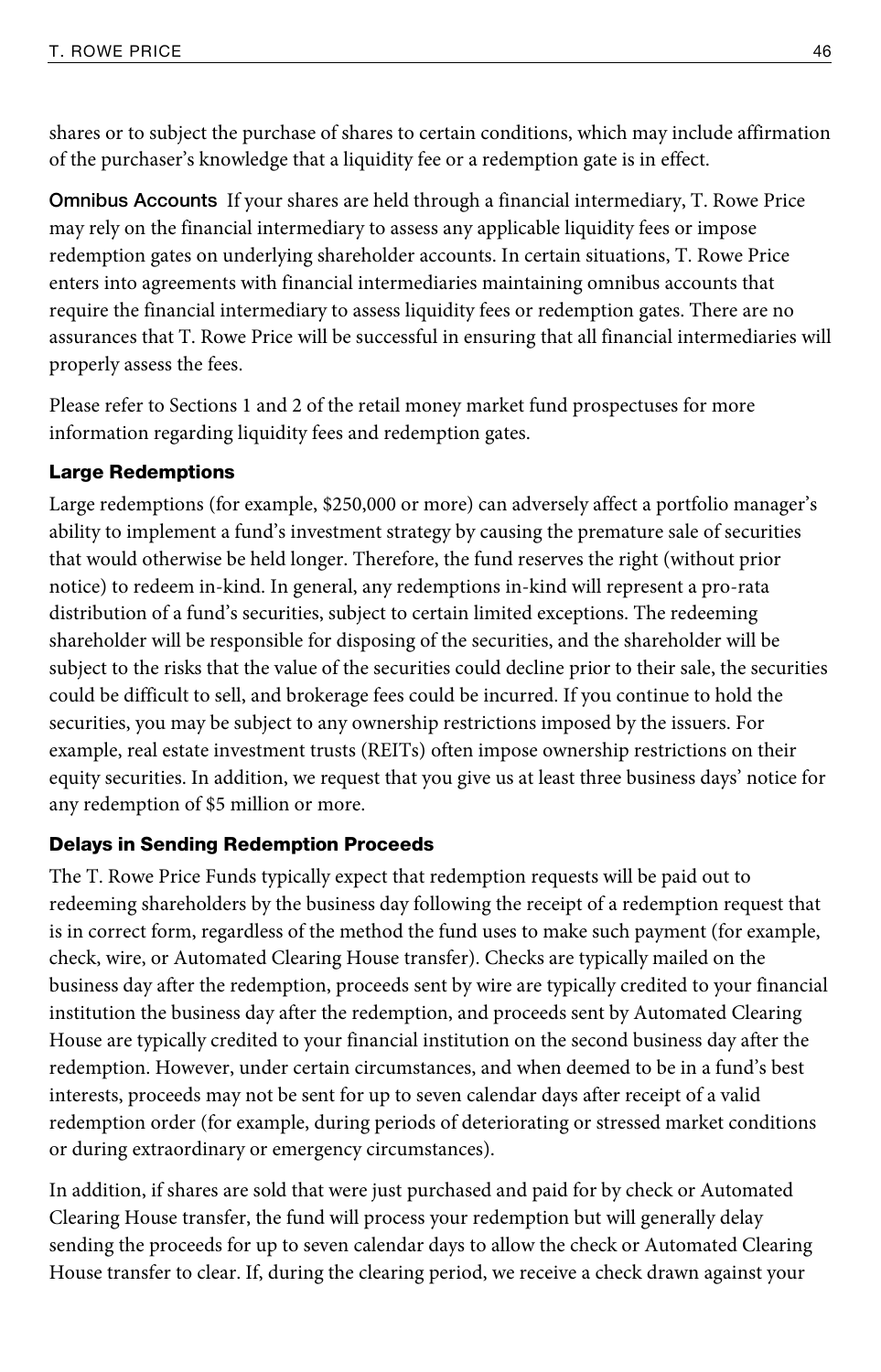newly purchased shares, it will be returned and marked "uncollected." (The seven-day hold does not apply to purchases paid for by bank wire or automatic purchases through payroll deduction.)

The Board of a retail money market fund may temporarily suspend redemptions from the fund for up to 10 business days during any 90-day period (i.e., a "redemption gate") and elect to temporarily suspend redemptions for up to 10 business days in a 90-day period if the fund's weekly liquid assets fall below 30% of its total assets and the fund's Board determines that imposing a redemption gate is in the fund's best interests. In addition, under certain limited circumstances, the Board of a money market fund may elect to permanently suspend redemptions in order to facilitate an orderly liquidation of the fund (subject to any additional liquidation requirements).

### Involuntary Redemptions and Share Class Conversions

Since nongovernment money market funds that operate as retail money market funds are required to limit their beneficial owners to natural persons, shares held directly by an investor or through a financial intermediary in these funds that are not eligible to invest in a retail money market fund are subject to involuntary redemption at any time without prior notice.

Shares held by any investors or financial intermediaries that are no longer eligible to invest in the I Class or who fail to meet or maintain their account(s) at the investment minimum are subject to involuntary redemption or conversion to the Investor Class of the same fund (which may have a higher expense ratio). Investments in Advisor Class shares that are no longer held through an eligible financial intermediary may be automatically converted by T. Rowe Price to the Investor Class of the same fund following notice to the financial intermediary or shareholder. Investments in R Class shares that are no longer held on behalf of an employersponsored defined contribution retirement plan or other eligible R Class account or that are not held through an eligible financial intermediary may be automatically converted by T. Rowe Price to the Investor Class or Advisor Class of the same fund following notice to the financial intermediary or shareholder.

### Excessive and Short-Term Trading Policy

Excessive transactions and short-term trading can be harmful to fund shareholders in various ways, such as disrupting a fund's portfolio management strategies, increasing a fund's trading and other costs, and negatively affecting its performance. Short-term traders in funds that invest in foreign securities may seek to take advantage of developments overseas that could lead to an anticipated difference between the price of the funds' shares and price movements in foreign markets. While there is no assurance that T. Rowe Price can prevent all excessive and short-term trading, the Boards of the T. Rowe Price Funds have adopted the following trading limits that are designed to deter such activity and protect the funds' shareholders. The funds may revise their trading limits and procedures at any time as the Boards deem necessary or appropriate to better detect short-term trading that may adversely affect the funds, to comply with applicable regulatory requirements, or to impose additional or alternative restrictions.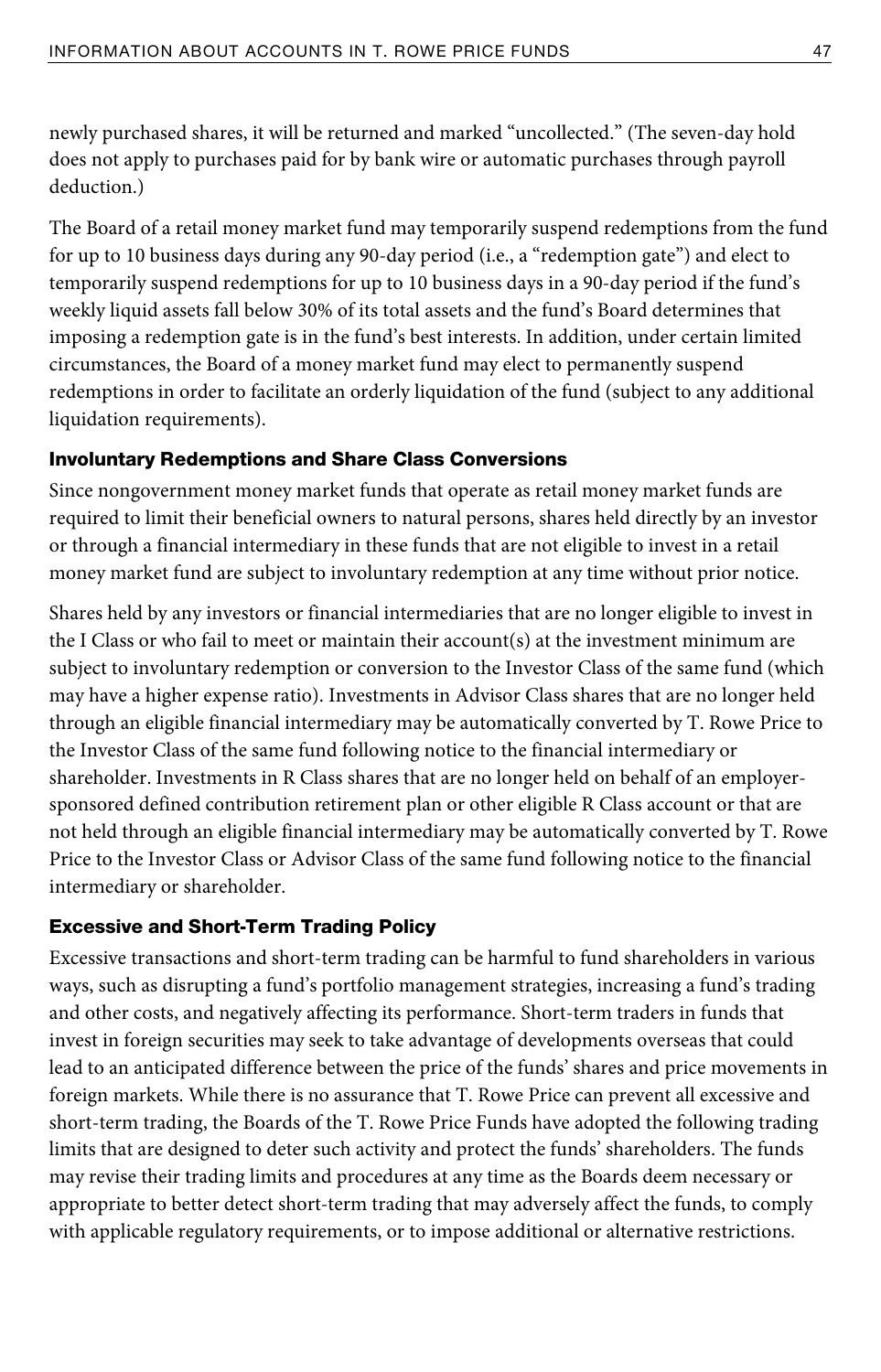Subject to certain exceptions, each T. Rowe Price Fund restricts a shareholder's purchases (including through exchanges) into a fund account for a period of 30 calendar days after the shareholder has redeemed or exchanged out of that same fund account (the "30-Day Purchase Block"). The calendar day after the date of redemption is considered Day 1 for purposes of computing the period before another purchase may be made.

**General Exceptions** As of the date of this prospectus, the following types of transactions generally are not subject to the funds' excessive and short-term trading policy:

- Shares purchased or redeemed in money market funds and ultra short-term bond funds;
- Shares purchased or redeemed through a systematic purchase or withdrawal plan;
- Checkwriting redemptions from bond funds and money market funds;
- Shares purchased through the reinvestment of dividends or capital gain distributions;
- Shares redeemed automatically by a fund to pay fund fees or shareholder account fees;
- Transfers and changes of account registration within the same fund;
- Shares purchased by asset transfer or direct rollover;
- Shares purchased or redeemed through IRA conversions and recharacterizations;
- Shares redeemed to return an excess contribution from a retirement account;
- Transactions in Section 529 college savings plans;
- Certain transactions in defined benefit and nonqualified plans, subject to prior approval by T. Rowe Price;
- Shares converted from one share class to another share class in the same fund;
- Shares of T. Rowe Price Funds that are purchased by another T. Rowe Price Fund, including shares purchased by T. Rowe Price fund-of-funds products, and shares purchased by discretionary accounts managed by T. Rowe Price or one of its affiliates (please note that shareholders of the investing T. Rowe Price Fund are still subject to the policy);
- Transactions initiated by the trustee or adviser to a donor-advised charitable gift fund as approved by T. Rowe Price; and
- Transactions having a value of \$5,000 or less (retirement plans, including those for which T. Rowe Price serves as recordkeeper, and other financial intermediaries may apply the excessive and short-term trading policy to transactions of any amount).

Transactions in certain rebalancing, asset allocation, wrap, and other advisory programs, as well as non-T. Rowe Price fund-of-funds products, may also be exempt from the 30-Day Purchase Block, subject to prior written approval by T. Rowe Price.

In addition to restricting transactions in accordance with the 30-Day Purchase Block, T. Rowe Price may, in its discretion, reject (or instruct a financial intermediary to reject) any purchase or exchange into a fund from a person (which includes individuals and entities) whose trading activity could disrupt the management of the fund or dilute the value of the fund's shares, including trading by persons acting collectively (for example, following the advice of a newsletter). Such persons may be barred, without prior notice, from further purchases of T. Rowe Price Funds for a period longer than 30 calendar days, or permanently.

**Financial Intermediary and Retirement Plan Accounts** If you invest in T. Rowe Price Funds through a financial intermediary, including a retirement plan, you should review the financial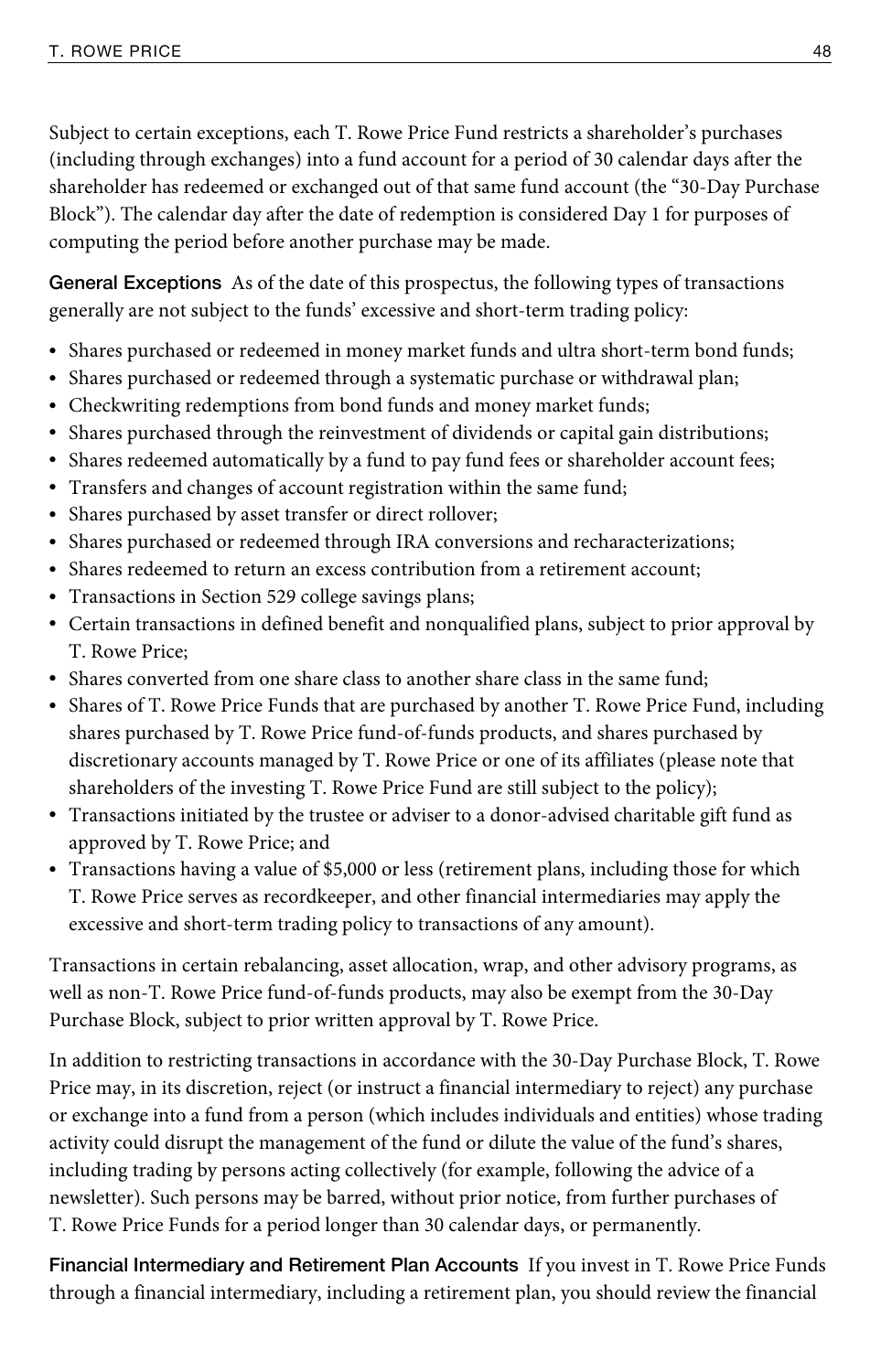intermediary's or retirement plan's materials carefully or consult with the financial intermediary or plan sponsor directly to determine the trading policy that will apply to your trades in the T. Rowe Price Funds as well as any other rules or conditions on transactions that may apply. If T. Rowe Price is unable to identify a transaction placed through a financial intermediary as exempt from the excessive trading policy, the 30-Day Purchase Block may apply.

Financial intermediaries, including retirement plans, may maintain their underlying accounts directly with the fund, although they often establish an omnibus account (one account with the fund that represents multiple underlying shareholder accounts) on behalf of their customers. When financial intermediaries establish omnibus accounts in the T. Rowe Price Funds, T. Rowe Price is not able to monitor the trading activity of the underlying shareholders. However, T. Rowe Price monitors aggregate trading activity at the financial intermediary (omnibus account) level in an attempt to identify activity that indicates potential excessive or short-term trading. If it detects such trading activity, T. Rowe Price may contact the financial intermediary to request personal identifying information and transaction histories for some or all underlying shareholders (including plan participants, if applicable) pursuant to a written agreement that T. Rowe Price has entered into with each financial intermediary. Any nonpublic personal information provided to the fund (for example, a shareholder's taxpayer identification number or transaction records) is subject to the fund's privacy policy. If T. Rowe Price believes that excessive or short-term trading has occurred and there is no exception for such trades under the funds' Excessive and Short-Term Trading Policy as previously described, it will instruct the financial intermediary to impose restrictions to discourage such practices and take appropriate action with respect to the underlying shareholder, including restricting purchases for 30 calendar days or longer. Each financial intermediary has agreed to execute such instructions pursuant to a written agreement. There is no assurance that T. Rowe Price will be able to properly enforce its Excessive and Short-Term Trading Policy for omnibus accounts. Because T. Rowe Price generally relies on financial intermediaries to provide information and impose restrictions for omnibus accounts, its ability to monitor and deter excessive trading will be dependent upon the financial intermediaries' timely performance of their responsibilities.

For shares that are held in a retirement plan, generally the 30-Day Purchase Block applies only to shares redeemed by a participant-directed exchange to another fund. However, the 30-Day Purchase Block may apply to transactions other than exchanges depending on how shares of the plan are held at T. Rowe Price or the excessive trading policy applied by your plan's recordkeeper.

T. Rowe Price may allow a financial intermediary, including a retirement plan, to maintain restrictions on trading in the T. Rowe Price Funds that differ from the 30-Day Purchase Block. An alternative excessive trading policy would be acceptable to T. Rowe Price if it believes that the policy would provide sufficient protection to the T. Rowe Price Funds and their shareholders that is consistent with the excessive trading policy adopted by the funds' Boards.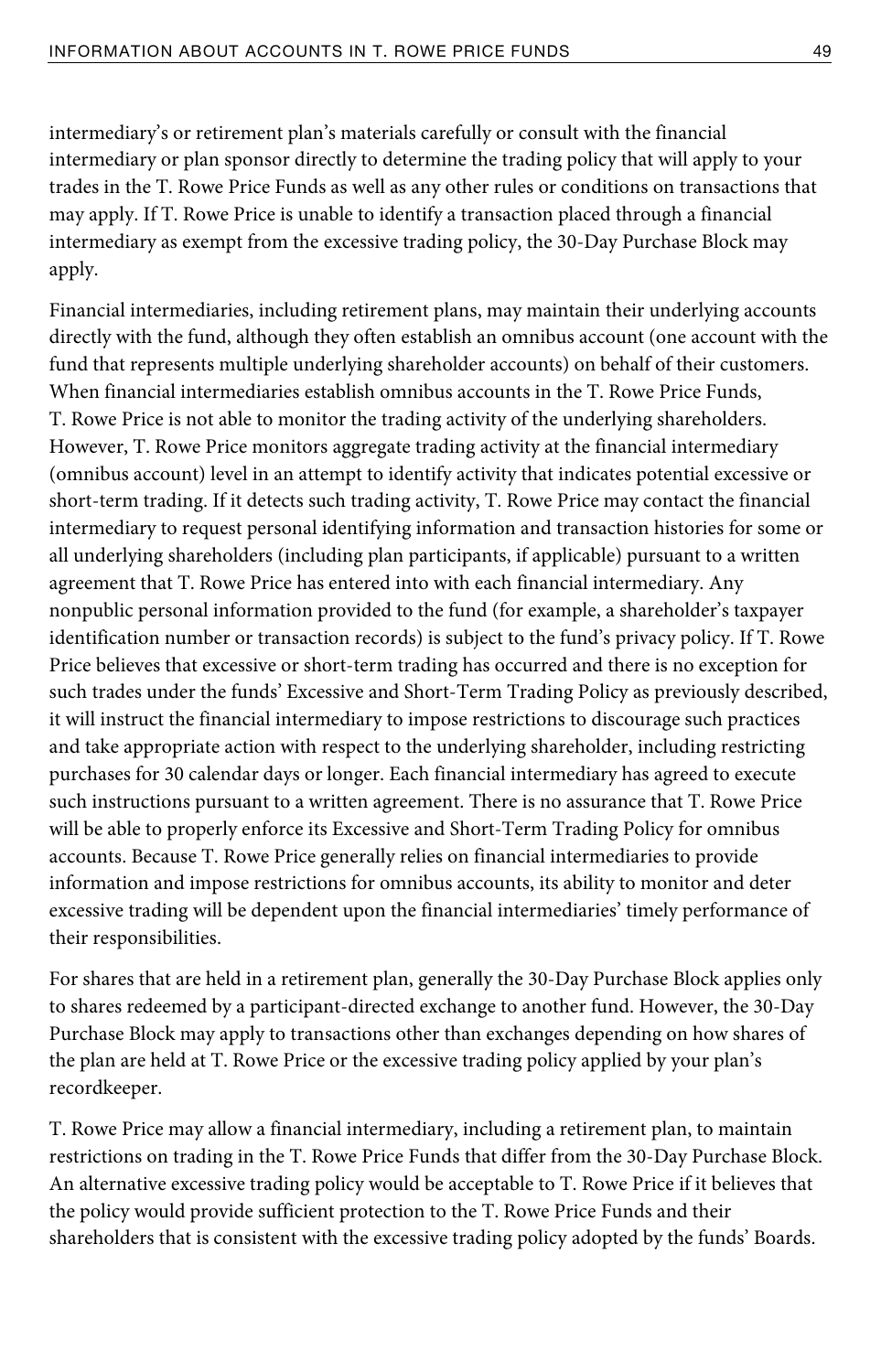**There is no guarantee that T. Rowe Price will be able to identify or prevent all excessive or short-term trades or trading practices.** 

### Unclaimed Accounts and Uncashed Checks

If your account has no activity for a certain period of time and/or mail sent to you from T. Rowe Price is deemed undeliverable, T. Rowe Price may be required to transfer (i.e., escheat) your account assets, including any assets related to uncashed checks to the appropriate state under its abandoned property laws. For IRAs accounts escheated to a state under these abandoned property laws, the escheatment will be treated as a taxable distribution to you and federal and any applicable state income tax will be withheld. This may also apply to your Roth IRA as well (see the T. Rowe Price Traditional and Roth IRA Disclosure and Custodial Agreement and/or the T. Rowe Price SIMPLE IRA Disclosure Statement and Custodial Agreement for more information). To avoid such action, it is important to keep your account address up to date and periodically communicate with T. Rowe Price by contacting us or logging in to your account at least once every two years.

### Delivery of Shareholder Documents

If two or more accounts own the same fund, share the same address, and T. Rowe Price reasonably believes that the two accounts are part of the same household or institution, we may economize on fund expenses by mailing only one shareholder report and summary prospectus or prospectus, as applicable, for the fund. If you need additional copies or do not want your mailings to be "householded," please call Shareholder Services.

T. Rowe Price can deliver account statements, transaction confirmations, prospectuses, tax forms, and shareholder reports electronically. If you are a registered user of **troweprice.com**, you can consent to the electronic delivery of these documents by logging in and changing your mailing preferences. You can revoke your consent at any time through **troweprice.com**, and we will begin to send paper copies of these documents within a reasonable time after receiving your revocation.

### Signature Guarantees

### **A Medallion signature guarantee is designed to protect you and the T. Rowe Price Funds from fraud by verifying your signature.**

A shareholder or financial intermediary may need to obtain a Medallion signature guarantee in certain situations, such as:

- Requests to wire redemption proceeds when bank account information is not already authorized and on file for an account;
- Remitting redemption proceeds to any person, address, or bank account not on file;
- Establishing certain services after an account is opened; or
- Changing the account registration or broker-dealer of record for an account.

Financial intermediaries should contact T. Rowe Price Financial Institution Services for specific requirements.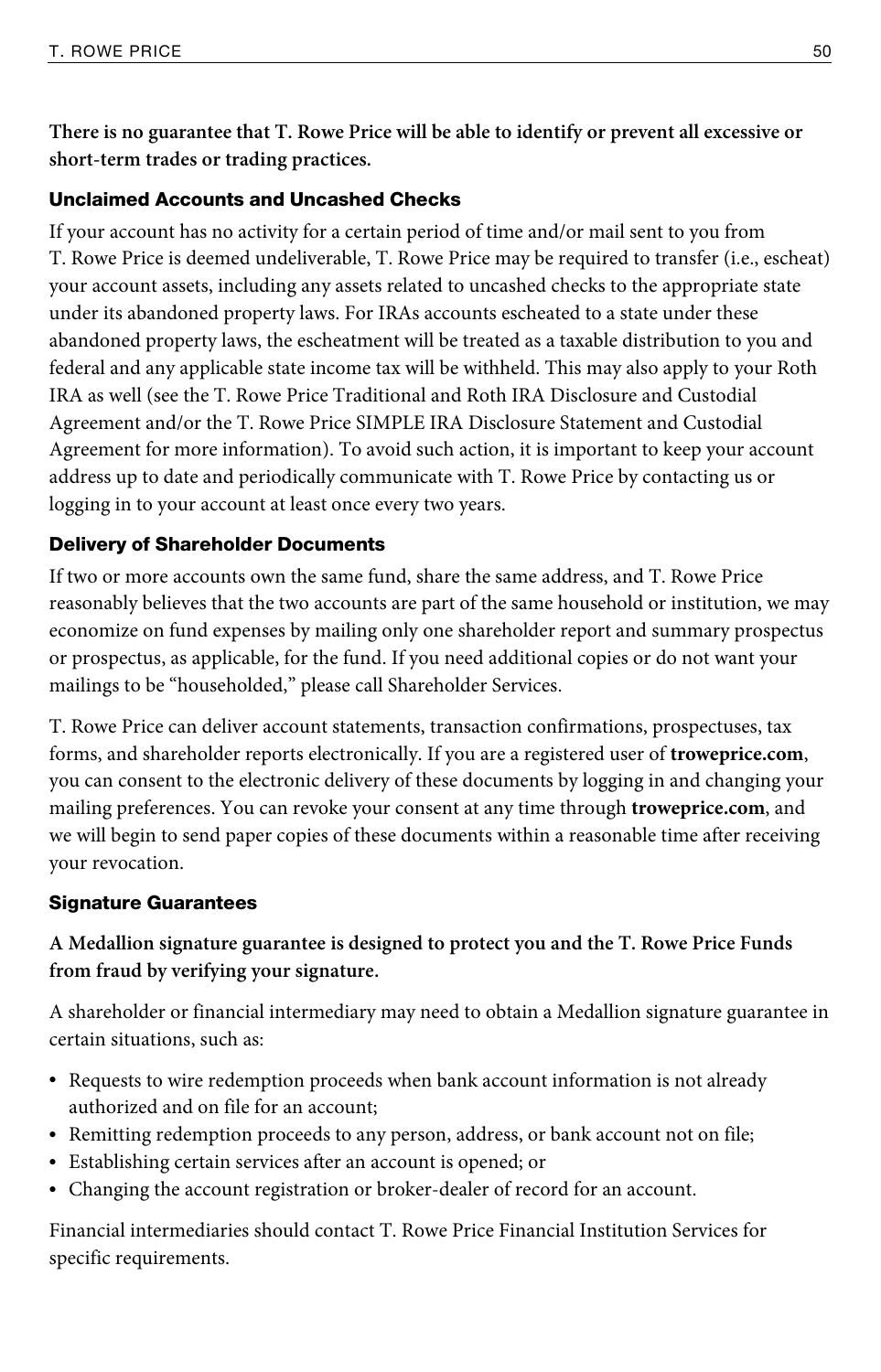The signature guarantee must be obtained from a financial institution that is a participant in a Medallion signature guarantee program. You can obtain a Medallion signature guarantee from certain banks, savings institutions, broker-dealers, and other guarantors acceptable to T. Rowe Price. When obtaining a Medallion signature guarantee, please discuss with the guarantor the dollar amount of your proposed transaction. It is important that the level of coverage provided by the guarantor's stamp covers the dollar amount of the transaction or it may be rejected. We cannot accept guarantees from notaries public or organizations that do not provide reimbursement in the case of fraud.

#### Fund Operations and Shareholder Services

T. Rowe Price and The Bank of New York Mellon, subject to the oversight of T. Rowe Price, each provide certain accounting services to the T. Rowe Price Funds. T. Rowe Price Services, Inc., acts as the transfer agent and dividend disbursing agent and provides shareholder and administrative services to the funds. T. Rowe Price Retirement Plan Services, Inc., provides recordkeeping, sub-transfer agency, and administrative services for certain types of retirement plans investing in the funds. These companies receive compensation from the funds for their services. The funds may also pay financial intermediaries for performing shareholder and administrative services for underlying shareholders in omnibus accounts. In addition, certain funds serve as an underlying fund in which some fund-of-funds products, the T. Rowe Price Spectrum and Retirement Funds, invest. Subject to approval by each applicable fund's Board, each underlying fund bears its proportionate share of the direct operating expenses of the T. Rowe Price Spectrum and Retirement Funds. All of the fees previously discussed are included in a fund's financial statements and, except for funds that have an all-inclusive management fee, are also reflected in the "Other expenses" line that appears in the table titled "Fees and Expenses of the Fund" in Section 1.

### CONTACTING T. ROWE PRICE

If you hold shares of a fund through a financial intermediary, you must contact your financial intermediary to determine the requirements for opening a new account and placing transactions. Otherwise, please contact T. Rowe Price as follows:

| Web                                            |                                                                                                               |
|------------------------------------------------|---------------------------------------------------------------------------------------------------------------|
| troweprice.com                                 | For the most complete source of T. Rowe Price news<br>To open an account<br>For most account transactions     |
| troweprice.com/paperless                       | To sign up for e-delivery of your statements, confirmations,<br>prospectuses, reports, or proxies             |
| <b>Phone</b>                                   |                                                                                                               |
| <b>Shareholder Services:</b><br>1-800-225-5132 | To make a transaction, or for fund, account, and service<br>information (for IRAs and nonretirement accounts) |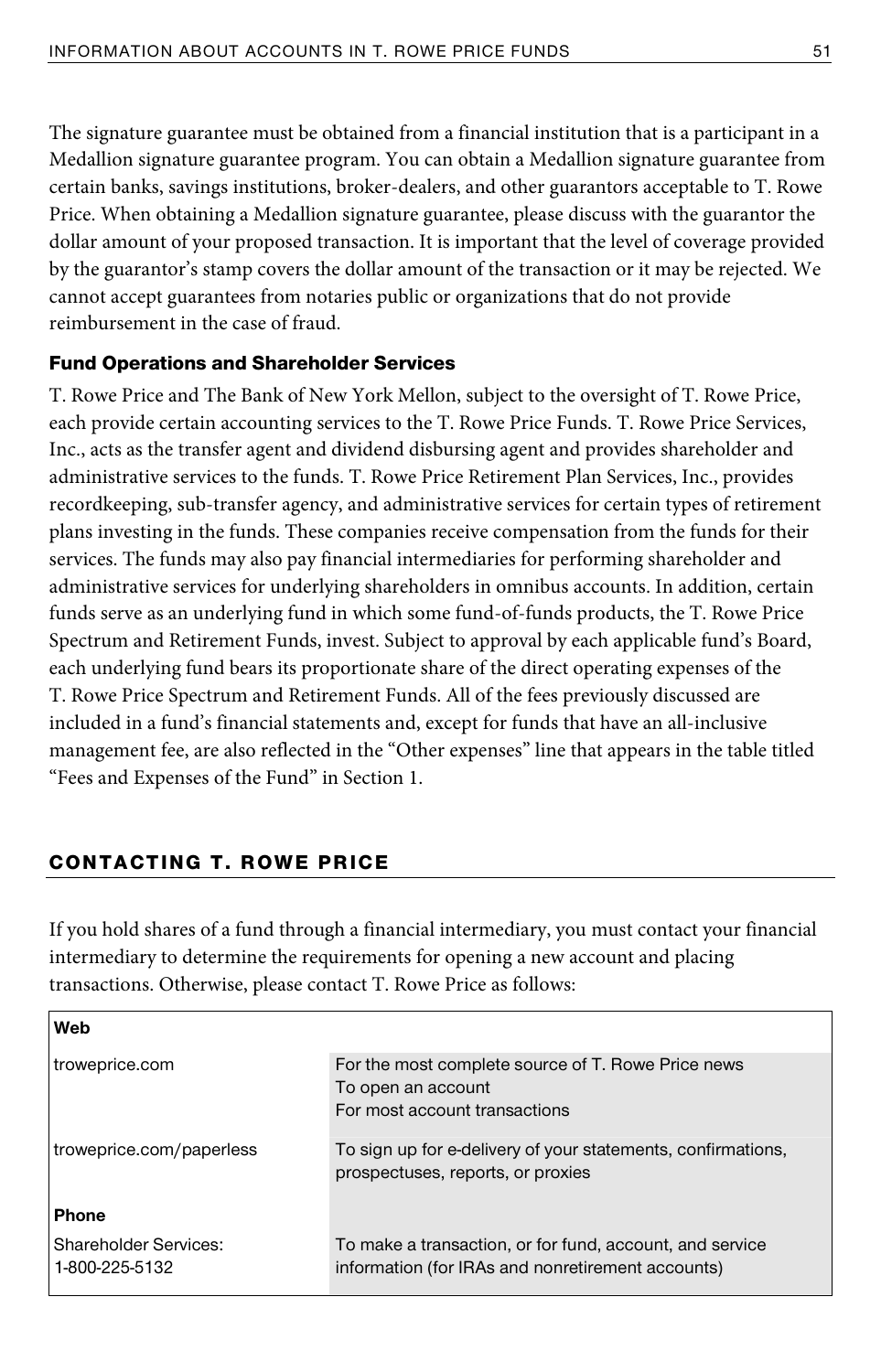| Investor Services: 1-800-638-5660                    | To open an account (for IRAs and nonretirement accounts)                                                                                                                                                  |
|------------------------------------------------------|-----------------------------------------------------------------------------------------------------------------------------------------------------------------------------------------------------------|
| Financial Institution Services:<br>1-800-638-8790    | For information and services for large institutional investors and<br>financial intermediaries                                                                                                            |
| <b>Retirement Client Services:</b><br>1-800-492-7670 | For information and services for small business retirement plans<br>(or consult your plan administrator)                                                                                                  |
| <b>Select Client Services:</b><br>1-800-332-6161     | Complimentary services and resources designed to help<br>investors make informed investment decisions<br>Tiered client benefits based on asset level                                                      |
| Brokerage: 1-800-225-7720                            | If you hold your shares through a T. Rowe Price Brokerage<br>account                                                                                                                                      |
| Tele*Access <sup>®</sup> : 1-800-638-2587            | To access information on fund performance, prices, account<br>balances, and your latest transactions 24 hours a day<br>Please note that transactions cannot be placed through<br>Tele*Access <sup>®</sup> |
| Hearing Impaired                                     | Call the applicable number with a relay operator; inquiries may<br>also be directed to info@troweprice.com                                                                                                |

### T. Rowe Price Addresses

Please be sure to use the correct address to avoid a delay in opening your account or processing your transaction. These addresses are subject to change at any time, so please check **troweprice.com/contactus** or call the appropriate telephone number to ensure that you use the correct mailing address.

Investors (IRAs and nonretirement accounts) opening a new account or making additional purchases by check should use the following addresses:

**via U.S. mail**  T. Rowe Price Account Services P.O. Box 17300 Baltimore, MD 21297-1300

#### **via private carriers/overnight services**

T. Rowe Price Account Services Mail Code 17300 4515 Painters Mill Road Owings Mills, MD 21117-4903

Investors (IRAs and nonretirement accounts) requesting an exchange or redemption should use the following addresses:

**via U.S. mail**  T. Rowe Price Account Services P.O. Box 17468 Baltimore, MD 21298-8275

#### **via private carriers/overnight services**

T. Rowe Price Account Services Mail Code 17468 4515 Painters Mill Road Owings Mills, MD 21117-4903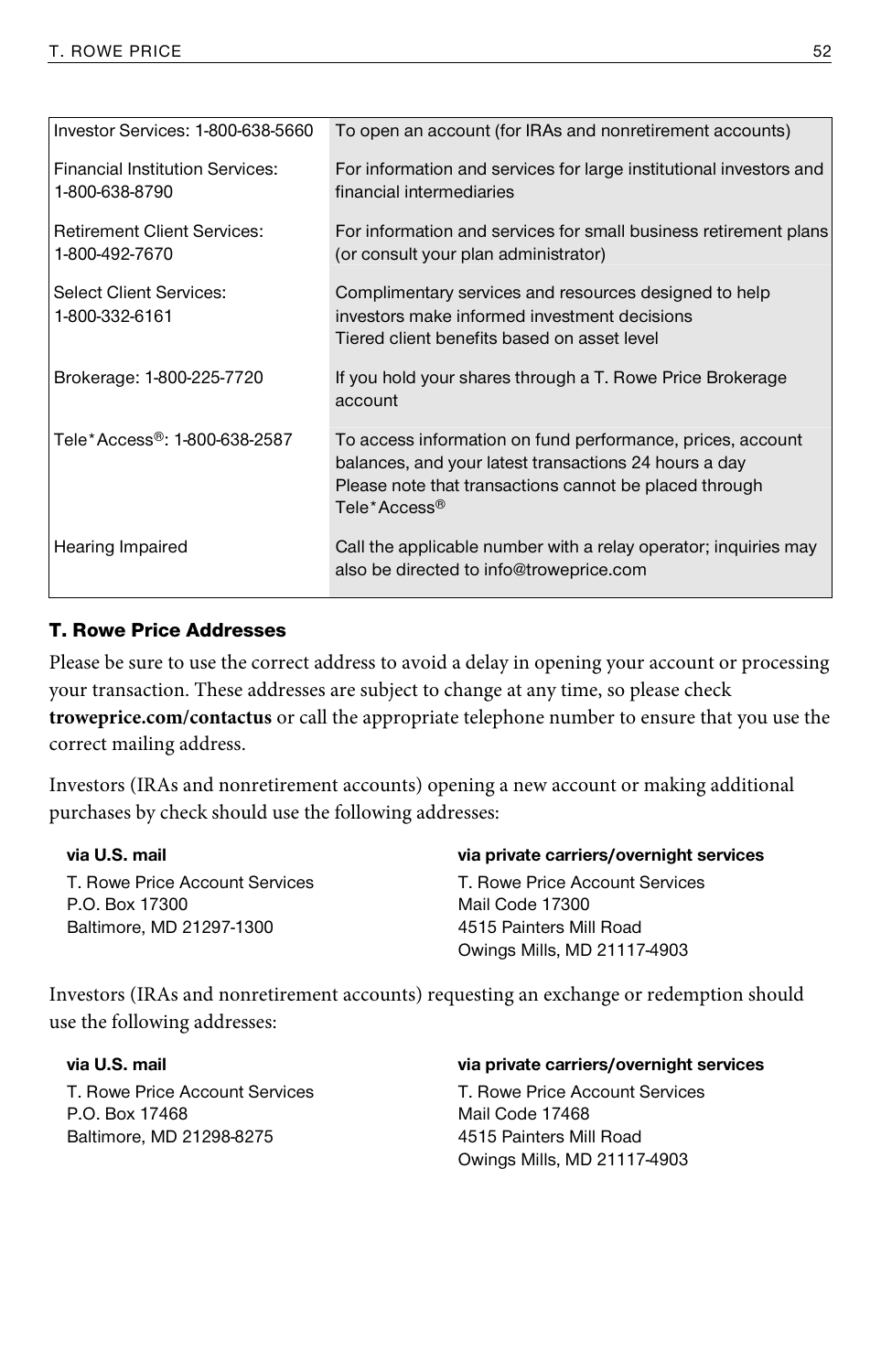Investors in a small business retirement plan opening a new account, making a purchase by check, or placing an exchange or redemption should use the following addresses:

| via U.S. mail                                                                                              | via private carriers/overnight services |
|------------------------------------------------------------------------------------------------------------|-----------------------------------------|
| T. Rowe Price Retirement Client Services                                                                   | T. Rowe Price                           |
| P.O. Box 17350                                                                                             | Attn.: Retirement Operations            |
| Baltimore, MD 21297-1350                                                                                   | 4515 Painters Mill Road                 |
|                                                                                                            | Owings Mills, MD 21117-4903             |
| والمشاويس المستموم والمتماس والمشتبوس لامتسوناه ويستولسا التوسوسة مستاه بالوسا السماوييسا المسوناتيناناهما |                                         |

Institutional investors (including financial intermediaries) opening a new account, making a purchase by check, or placing an exchange or redemption should use the following addresses:

| via U.S. mail                                | via private carriers/overnight services      |
|----------------------------------------------|----------------------------------------------|
| T. Rowe Price Financial Institution Services | T. Rowe Price Financial Institution Services |
| P.O. Box 17300                               | Mail Code: OM-4232                           |
| Baltimore, MD 21297-1603                     | 4515 Painters Mill Road                      |
|                                              | Owings Mills, MD 21117-4842                  |

Note: Your transaction will receive the share price for the business day that the request is received by T. Rowe Price or its agent prior to the close of the NYSE (normally 4 p.m. ET), which could differ from the day that the request is received at the post office box.

### INFORMATION ON DISTRIBUTIONS AND TAXES

Each fund intends to qualify to be treated each year as a regulated investment company under Subchapter M of the Internal Revenue Code of 1986, as amended. In order to qualify, a fund must satisfy certain income, diversification, and distribution requirements. A regulated investment company is not subject to U.S. federal income tax at the portfolio level on income and gains from investments that are distributed to shareholders. However, if a fund were to fail to qualify as a regulated investment company and was ineligible to or otherwise did not cure such failure, the result would be fund-level taxation and, consequently, a reduction in income available for distribution to the fund's shareholders.

**To the extent possible, all net investment income and realized capital gains are distributed to shareholders.** 

### Dividends and Other Distributions

Except for the Retirement Income 2020 Fund, dividend and capital gain distributions are reinvested in additional fund shares in your account unless you select another option. For the Retirement Income 2020 Fund, subject to certain exceptions, regularly scheduled monthly dividends may generally not be reinvested. Reinvesting distributions results in compounding, which allows you to receive dividends and capital gain distributions on an increasing number of shares.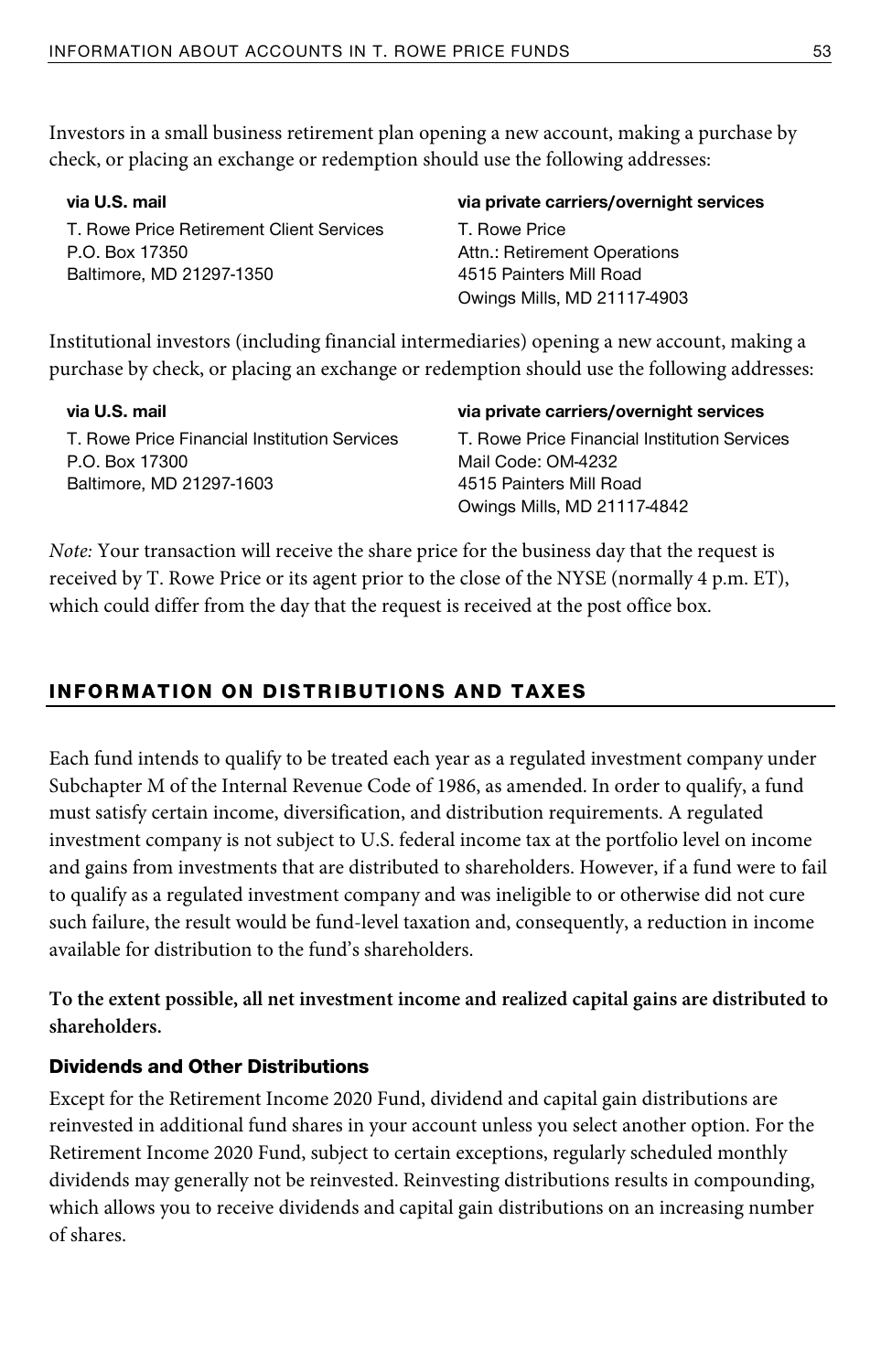Distributions not reinvested may be paid by check or transmitted to your bank account via Automated Clearing House or may be automatically invested into another fund account. For the Retirement Income 2020 Fund, regularly scheduled monthly dividends are generally not paid by check. If the U.S. Postal Service cannot deliver your check or if your check remains uncashed for six months, the fund reserves the right to reinvest your distribution check in your account at the net asset value on the day of the reinvestment and to reinvest all subsequent distributions in additional shares of the fund. Interest will not accrue on amounts represented by uncashed distributions or redemption checks.

| <b>Dividend Payment Schedule</b>                                                                                                                                                                                     |                                                                                                                                                                                                                                                                                                                                                                                                 |  |  |
|----------------------------------------------------------------------------------------------------------------------------------------------------------------------------------------------------------------------|-------------------------------------------------------------------------------------------------------------------------------------------------------------------------------------------------------------------------------------------------------------------------------------------------------------------------------------------------------------------------------------------------|--|--|
| <b>Fund</b>                                                                                                                                                                                                          | <b>Dividends</b>                                                                                                                                                                                                                                                                                                                                                                                |  |  |
| <b>Money market funds</b>                                                                                                                                                                                            | • Shares purchased via wire that are received by T. Rowe Price<br>by noon ET begin to earn dividends on that day. Shares<br>purchased via a wire received after noon ET and through<br>other methods normally begin to earn dividends on the<br>business day after payment is received by T. Rowe Price.<br>• Dividends are declared daily and paid on the first business<br>day of each month. |  |  |
| <b>Bond funds, including Retirement</b>                                                                                                                                                                              | • Shares normally begin to earn dividends on the business day<br>after payment is received by T. Rowe Price.                                                                                                                                                                                                                                                                                    |  |  |
| Balanced, Retirement I Balanced-I<br><b>Class, and Spectrum Income</b>                                                                                                                                               | • Dividends are declared daily and paid on the first business<br>day of each month.                                                                                                                                                                                                                                                                                                             |  |  |
| These stock funds only:<br>• Balanced<br>• Dividend Growth<br>• Equity Income<br>• Equity Index 500<br>• Global Real Estate<br>• Spectrum Conservative Allocation<br>• Spectrum Moderate Allocation<br>• Real Estate | • Dividends, if any, are declared and paid quarterly, in March,<br>June, September, and December.<br>• Must be a shareholder on the dividend record date.                                                                                                                                                                                                                                       |  |  |
| <b>Retirement Income 2020</b>                                                                                                                                                                                        | • Dividends are declared and normally paid in the middle of<br>each month.                                                                                                                                                                                                                                                                                                                      |  |  |
| All other funds                                                                                                                                                                                                      | • Dividends, if any, are declared and paid annually, generally in<br>December.<br>• Must be a shareholder on the dividend record date.                                                                                                                                                                                                                                                          |  |  |
| All funds                                                                                                                                                                                                            | • If necessary, a fund may make additional distributions in short<br>notice to minimize any fund level tax liabilities                                                                                                                                                                                                                                                                          |  |  |

The following table provides details on dividend payments:

For funds that declare dividends daily, shares earn dividends through the date of a redemption (for redemptions from money market funds where the request is received prior to noon ET and proceeds are sent via wire, shares only earn dividends through the calendar day prior to the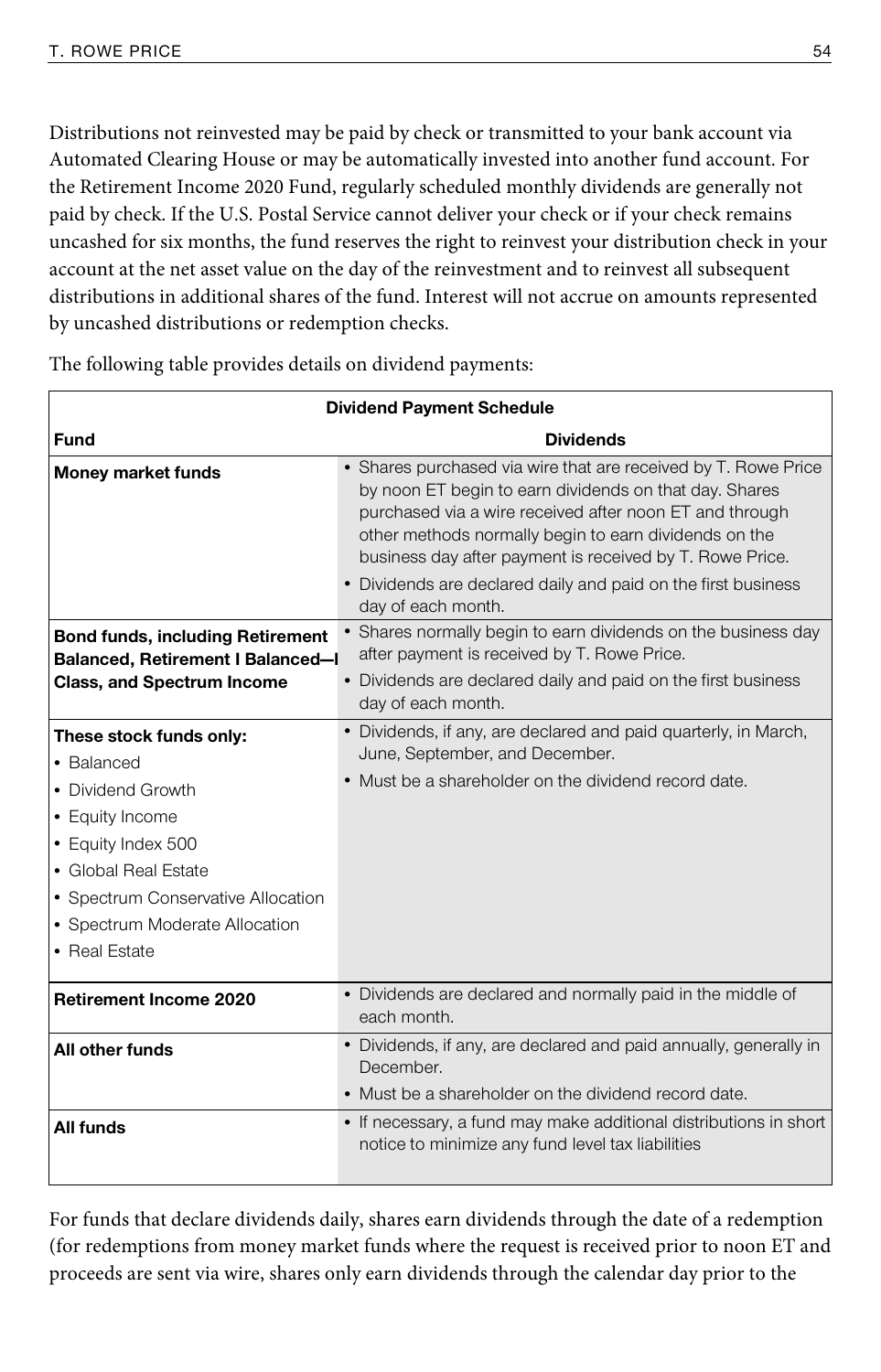date of redemption). Shares redeemed on a Friday or prior to a holiday will continue to earn dividends until the next business day. Generally, if you redeem all of your shares at any time during the month, you will also receive all dividends earned through the date of redemption in the same check. When you redeem only a portion of your shares, all dividends accrued on those shares will be reinvested, or paid in cash, on the next dividend payment date. The funds do not pay dividends in fractional cents. Any dividend amount earned for a particular day on all shares held that is one-half of one cent or greater (for example, \$0.016) will be rounded up to the next whole cent (\$0.02), and any amount that is less than one-half of one cent (for example, \$0.014) will be rounded down to the nearest whole cent (\$0.01). Please note that if the dividend payable on all shares held is less than one-half of one cent for a particular day, no dividend will be earned for that day.

If you purchase and redeem your shares through a financial intermediary, consult your financial intermediary to determine when your shares begin and stop accruing dividends as the information previously described may vary.

### Capital Gain Payments

A capital gain or loss is the difference between the purchase and sale price of a security. If a fund has net capital gains for the year (after subtracting any capital losses), they are usually declared and paid in December to shareholders of record on a specified date that month. If a second distribution is necessary, it is generally paid the following year. A fund may have to make additional capital gain distributions, if necessary, to comply with the applicable tax law. Capital gains are not expected from government or retail money market funds since they are managed to maintain a stable share price. However, if a money market fund unexpectedly has net capital gains for the year (after subtracting any capital losses), the capital gain may be declared and paid in December to shareholders of record.

### Tax Information

In most cases, you will be provided information for your tax filing needs no later than mid-February.

If you invest in the fund through a tax-deferred account, such as an IRA or employersponsored retirement plan, you will not be subject to tax on dividends and distributions from the fund or the sale of fund shares if those amounts remain in the tax-deferred account. You may receive a Form 1099-R or other Internal Revenue Service forms, as applicable, if any portion of the account is distributed to you.

If you invest in the fund through a taxable account, you generally will be subject to tax when:

- You sell fund shares, including an exchange from one fund to another.
- The fund makes dividend or capital gain distributions.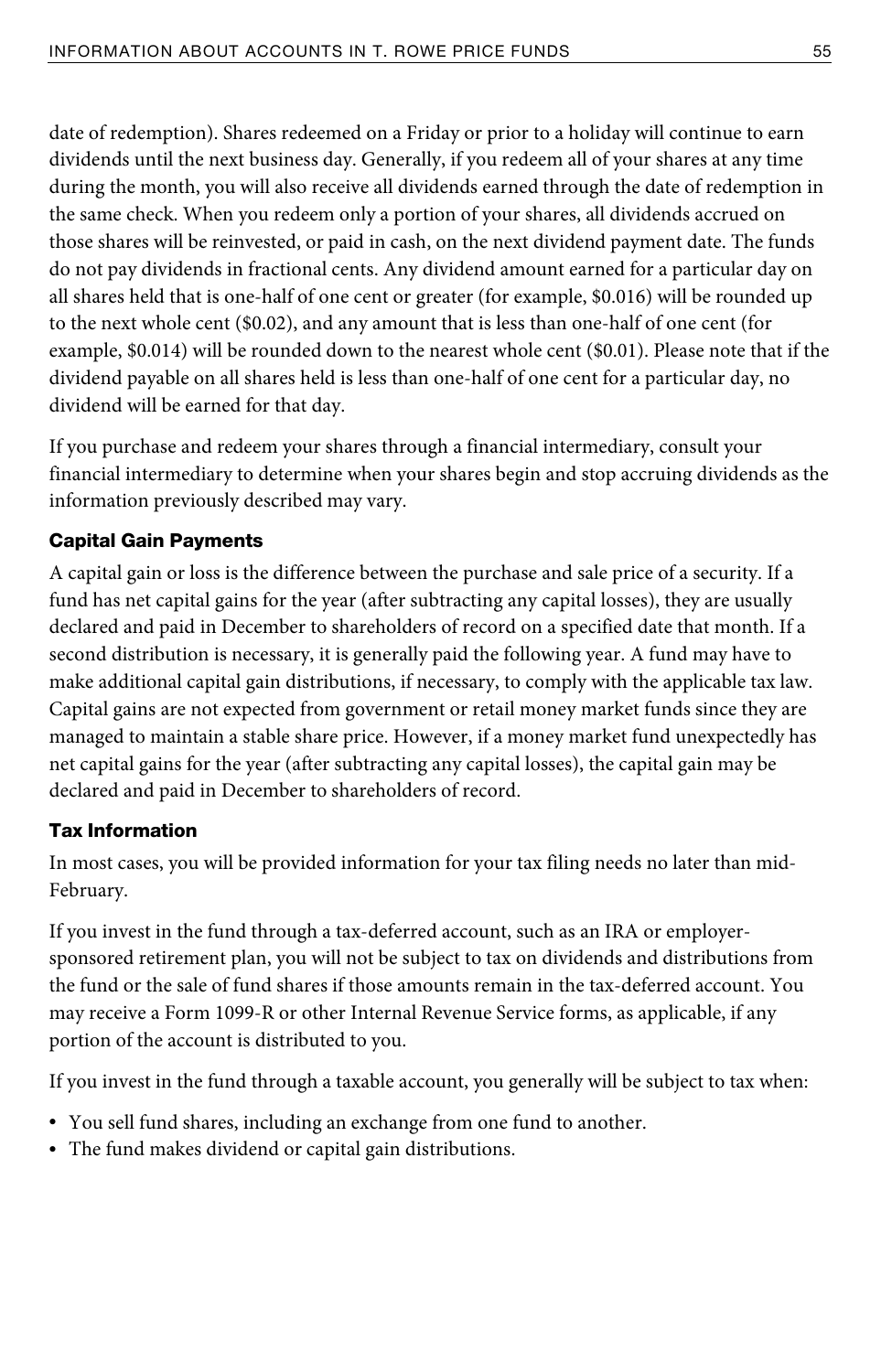Additional information about the taxation of dividends for certain T. Rowe Price Funds is listed below:

#### **Tax-Free and Municipal Funds**

- Regular monthly dividends (including those from the state-specific tax-free funds) are expected to be exempt from federal income taxes.
- Exemption is not guaranteed since the fund has the right under certain conditions to invest in nonexempt securities.
- Tax-exempt dividends paid to Social Security recipients may increase the portion of benefits that is subject to tax.
- For state-specific funds, the monthly dividends you receive are generally expected to be exempt from state and local income tax of that particular state. For other funds, a small portion of your income dividend may be exempt from state and local income taxes.
- If a fund invests in certain "private activity" bonds that are not exempt from the alternative minimum tax, shareholders who are subject to the alternative minimum tax must include income generated by those bonds in their alternative minimum tax calculation. The portion of a fund's income dividend that should be included in your alternative minimum tax calculation, if any, will be reported to you by mid-February on Form 1099-DIV.

For individual shareholders, a portion of ordinary dividends representing "qualified dividend income" received by the fund may be subject to tax at the lower rates applicable to long-term capital gains rather than ordinary income. You may report it as "qualified dividend income" in computing your taxes, provided you have held the fund shares on which the dividend was paid for more than 60 days during the 121-day period beginning 60 days before the ex-dividend date. Ordinary dividends that do not qualify for this lower rate are generally taxable at the investor's marginal income tax rate. This includes the portion of ordinary dividends derived from interest, short-term capital gains, income and gains from derivatives, distributions from nonqualified foreign corporations, distributions from real estate investment trusts, and dividends received by the fund from stocks that were on loan. For taxable years ending after December 31, 2017 and before January 1, 2026, you are generally allowed a deduction up to 20% on your qualified REIT dividends. You may not take this deduction for a dividend on shares of a fund that have been held for less than 46 days during the 91-day period beginning on the date 45 days before the ex-dividend date. Little, if any, of the ordinary dividends paid by the bond funds or money market funds is expected to qualify for treatment as qualified dividend income or qualified REIT dividends.

For corporate shareholders, a portion of ordinary dividends may be eligible for the deduction for dividends received by corporations to the extent the fund's income consists of dividends paid by U.S. corporations. Little, if any, of the ordinary dividends paid by the international stock funds, bond funds, or money market funds is expected to qualify for this deduction.

A 3.8% net investment income tax is imposed on net investment income, including interest, dividends, and capital gains of U.S. individuals with income exceeding \$200,000 (or \$250,000 if married filing jointly) and of estates and trusts.

If you hold your fund through a financial intermediary, the financial intermediary is responsible for providing you with any necessary tax forms. You should contact your financial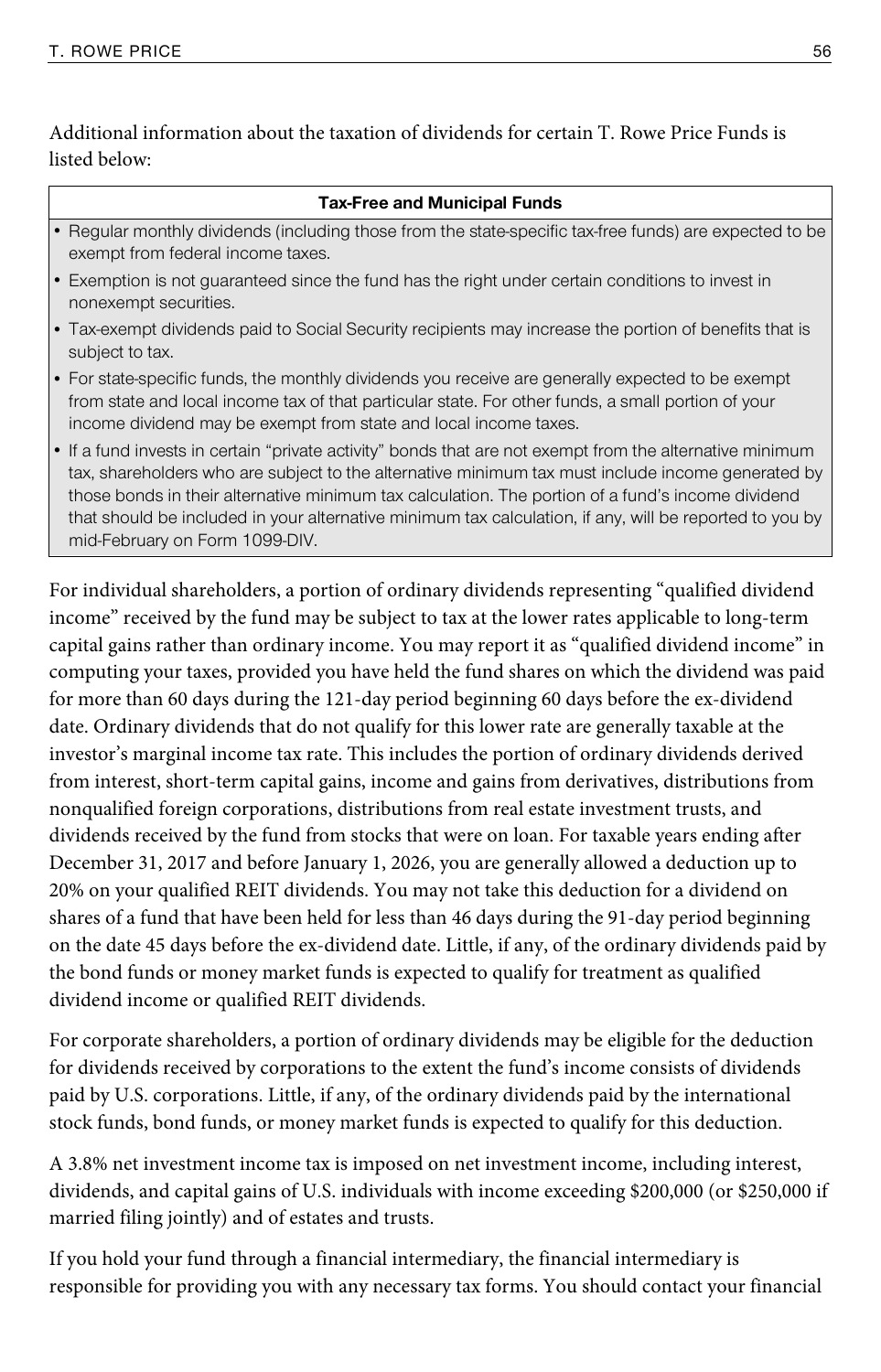intermediary for the tax information that will be sent to you and reported to the Internal Revenue Service.

#### Taxes on Fund Redemptions

When you sell shares in any fund, you may realize a gain or loss. An exchange from one fund to another fund in a taxable account is also a sale for tax purposes. As long as a money market fund maintains a stable share price of \$1.00, a redemption or exchange to another fund will not result in a gain or loss for tax purposes. However, an exchange from one fund into a money market fund may result in a gain or loss on the fund from which shares were redeemed.

All or a portion of the loss realized from a sale or exchange of your fund shares may be disallowed under the "wash sale" rule if you purchase substantially identical shares within a 61-day period beginning 30 days before and ending 30 days after the date on which the shares are sold or exchanged. Shares of the same fund you acquire through dividend reinvestment are shares purchased for the purpose of the wash sale rule and may trigger a disallowance of the loss for shares sold or exchanged within the 61-day period of the dividend reinvestment. Any loss disallowed under the wash sale rule is added to the cost basis of the purchased shares.

T. Rowe Price (or your financial intermediary) will make available to you Form 1099-B, if applicable, no later than mid-February, providing certain information for each sale you made in the fund during the prior year. Unless otherwise indicated on your Form 1099-B, this information will also be reported to the Internal Revenue Service. For mutual fund shares acquired prior to 2012 in most accounts established or opened by exchange in 1984 or later, our Form 1099-B will provide you with the gain or loss on the shares you sold during the year based on the average cost single category method. This information on average cost and gain or loss from sale is not reported to the Internal Revenue Service. For these mutual fund shares acquired prior to 2012, you may calculate the cost basis using other methods acceptable to the Internal Revenue Service, such as specific identification.

For mutual fund shares acquired after 2011, federal income tax regulations require us to report the cost basis information on Form 1099-B using a cost basis method selected by the shareholder in compliance with such regulations or, in the absence of such selected method, our default method if you acquire your shares directly from T. Rowe Price. Our default method is average cost. For any fund shares acquired through a financial intermediary after 2011, you should check with your financial intermediary regarding the applicable cost basis method. You should note that the cost basis information reported to you may not always be the same as what you should report on your tax return because the rules applicable to the determination of cost basis on Form 1099-B may be different from the rules applicable to the determination of cost basis for reporting on your tax return. Therefore, you should save your transaction records to make sure the information reported on your tax return is accurate. T. Rowe Price and financial intermediaries are not required to issue a Form 1099-B to report sales of money market fund shares.

To help you maintain accurate records, T. Rowe Price will make available to you a confirmation promptly following each transaction you make (except for systematic purchases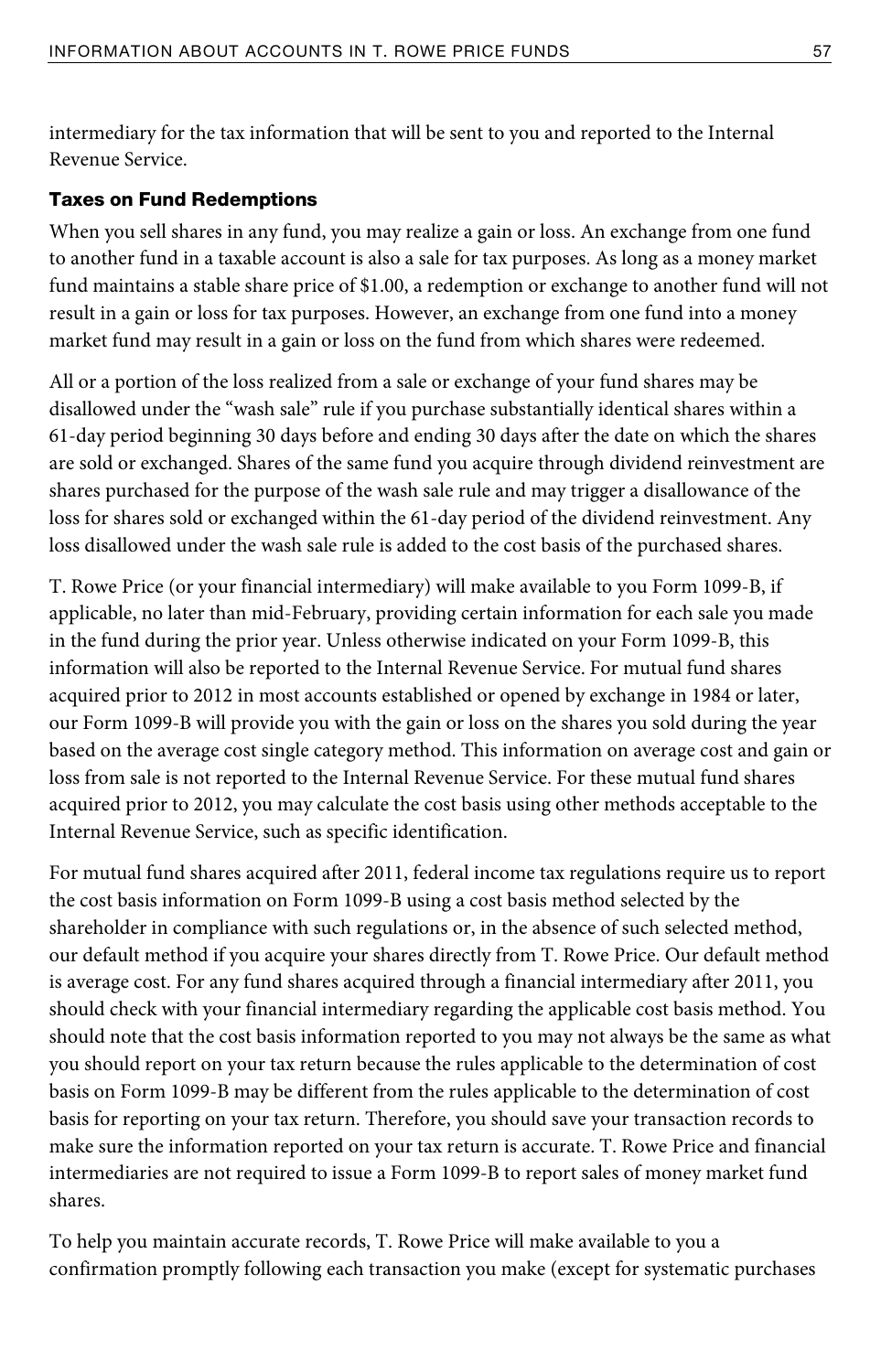and systematic redemptions) and a year-end statement detailing all of your transactions in each fund account during the year. If you hold your fund through a financial intermediary, the financial intermediary is responsible for providing you with transaction confirmations and statements.

#### Taxes on Fund Distributions

T. Rowe Price (or your financial intermediary) will make available to you, as applicable, generally no later than mid-February, a Form 1099-DIV, or other Internal Revenue Service forms, as required, indicating the tax status of any income dividends, dividends exempt from federal income taxes, and capital gain distributions made to you. This information will be reported to the Internal Revenue Service. Taxable distributions are generally taxable to you in the year in which they are paid. A dividend declared in October, November, or December and paid in the following January is generally treated as taxable to you as if you received the distribution in December. Dividends from tax-free funds are generally expected to be taxexempt for federal income tax purposes. Your bond fund and money market fund dividends for each calendar year will include dividends accrued up to the first business day of the next calendar year. Ordinary dividends and capital gain dividends may also be subject to state and local taxes. You will be sent any additional information you need to determine your taxes on fund distributions, such as the portion of your dividends, if any, that may be exempt from state and local income taxes.

### **Taxable distributions are subject to tax whether reinvested in additional shares or received in cash.**

The tax treatment of a capital gain distribution is determined by how long the fund held the portfolio securities, not how long you held the shares in the fund. Short-term (one year or less) capital gain distributions are taxable at the same rate as ordinary income, and gains on securities held for more than one year are taxed at the lower rates applicable to long-term capital gains. If you realized a loss on the sale or exchange of fund shares that you held for six months or less, your short-term capital loss must be reclassified as a long-term capital loss to the extent of any long-term capital gain distributions received during the period you held the shares. For funds investing in foreign instruments, distributions resulting from the sale of certain foreign currencies, currency contracts, and the foreign currency portion of gains on debt instruments are taxed as ordinary income. Net foreign currency losses may cause monthly or quarterly dividends to be reclassified as returns of capital.

A fund's distributions that have exceeded the fund's earnings and profits for the relevant tax year may be treated as a return of capital to its shareholders. A return of capital distribution is generally nontaxable but reduces the shareholder's cost basis in the fund, and any return of capital in excess of the cost basis will result in a capital gain.

The tax status of certain distributions may be recharacterized on year-end tax forms, such as your Form 1099-DIV. Distributions made by a fund may later be recharacterized for federal income tax purposes—for example, from taxable ordinary income dividends to returns of capital. A recharacterization of distributions may occur for a number of reasons, including the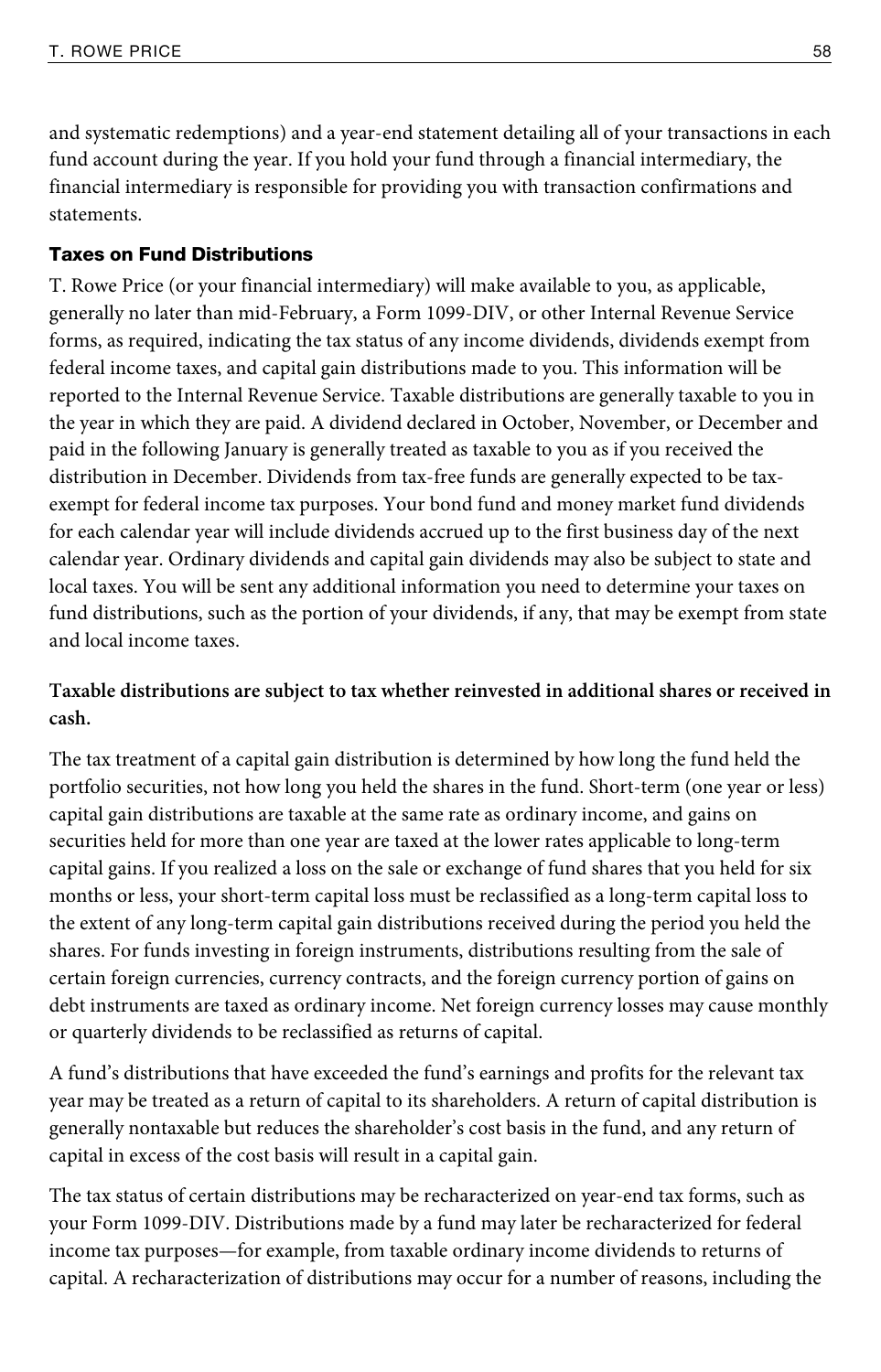recharacterization of income received from underlying investments, such as REITs, and distributions that exceed taxable income due to losses from foreign currency transactions or other investment transactions. Certain funds, including international bond funds and funds that invest significantly in REITs, are more likely to recharacterize a portion of their distributions as a result of their investments. The Retirement Income 2020 Fund is also more likely to have some or all of its distributions recharacterized as returns of capital because of the predetermined monthly distribution amount.

If the fund qualifies and elects to pass through nonrefundable foreign income taxes paid to foreign governments during the year, your portion of such taxes will be reported to you as taxable income. However, you may be able to claim an offsetting credit or deduction on your tax return for those amounts. There can be no assurance that a fund will meet the requirements to pass through foreign income taxes paid.

If you are subject to backup withholding, we will have to withhold a 24% backup withholding tax on distributions and, in some cases, redemption payments. You may be subject to backup withholding if we are notified by the Internal Revenue Service to withhold, you have failed one or more tax certification requirements, or our records indicate that your tax identification number is missing or incorrect. Backup withholding is not an additional tax and is generally available to credit against your federal income tax liability with any excess refunded to you by the Internal Revenue Service.

The following table provides additional details on distributions for certain funds:

#### **Taxes on Fund Distributions**

#### **Tax-Free and Municipal Funds**

- Gains realized on the sale of market discount bonds with maturities beyond one year may be treated as ordinary income and cannot be offset by other capital losses.
- Payments received or gains realized on certain derivative transactions may result in taxable ordinary income or capital gains.
- To the extent the fund makes such investments, the likelihood of a taxable distribution will be increased.

#### **Limited Duration Inflation Focused Bond, U.S. Limited Duration TIPS Index Fund, and Inflation Protected Bond Funds**

- Inflation adjustments on Treasury Inflation Protected Securities that exceed deflation adjustments for the year will be distributed as ordinary income.
- In computing the distribution amount, the funds cannot reduce inflation adjustments by short- or long-term capital losses from the sales of securities.
- Net deflation adjustments for a year may result in all or a portion of dividends paid earlier in the year being treated as a return of capital.

#### **Fund-of-Funds**

• Distributions by the underlying funds and changes in asset allocations may result in taxable distributions of ordinary income or capital gains.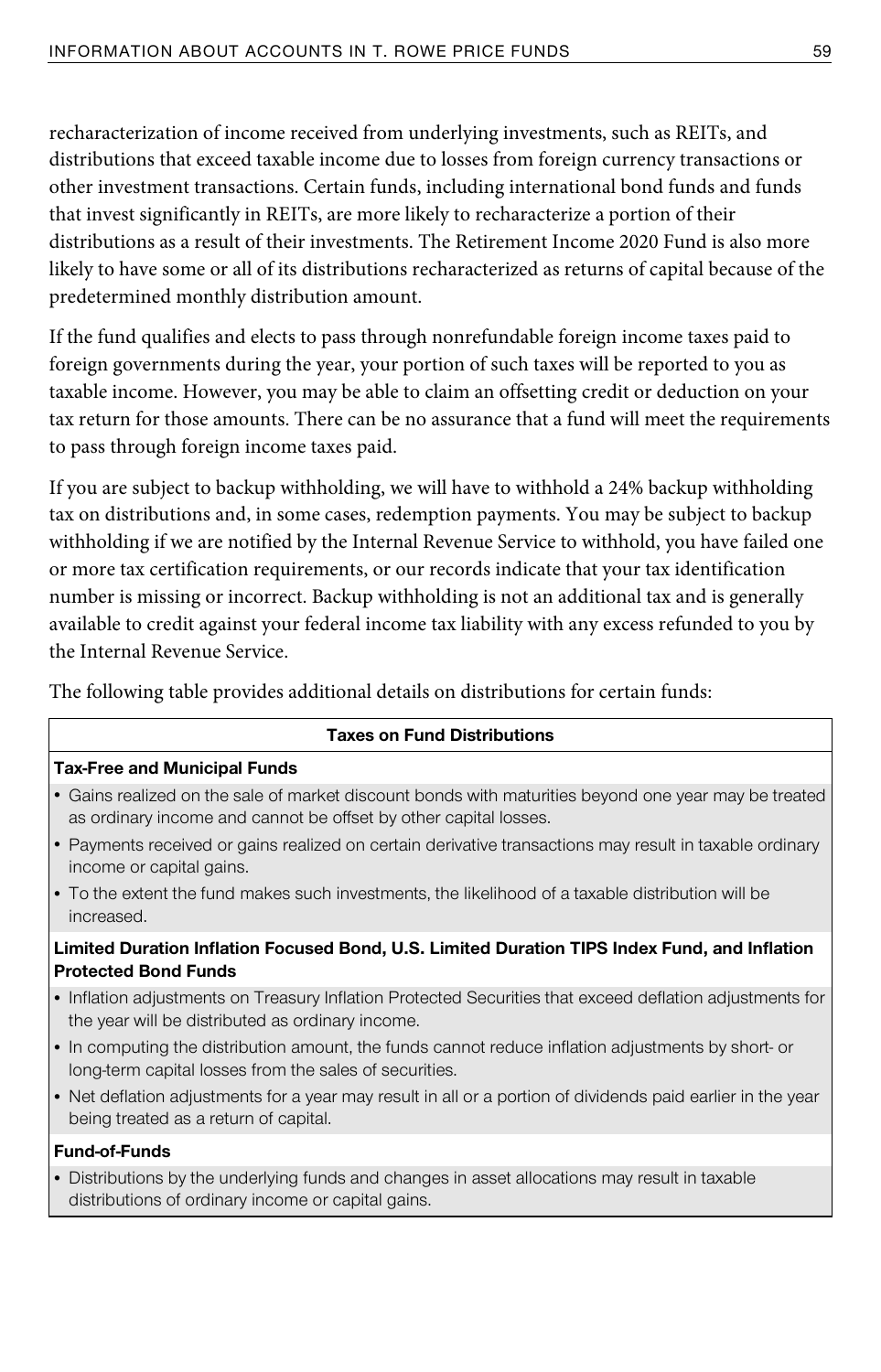### Tax Consequences of Liquidity Fees

It is currently anticipated that shareholders of retail money market funds that impose a liquidity fee may generally treat the liquidity fee as offsetting the shareholder's amount realized on the redemption (thereby decreasing the shareholder's gain, or increasing the shareholder's loss, on the redeemed amount). A fund that imposes a liquidity fee anticipates using 100% of the fee to help repair a market-based net asset value per share that was below \$1.00.

Because the retail money market funds use amortized cost to maintain a stable share price of \$1.00, in the event that a liquidity fee is imposed, a fund may need to distribute to its remaining shareholders sufficient value to prevent the fund from breaking the buck on the upside (i.e., by rounding up to \$1.01 in pricing its shares) if the imposition of a liquidity fee causes the fund's market-based net asset value to reach \$1.0050. To the extent that a fund has sufficient earnings and profits to support the distribution, the additional dividends would be taxable as ordinary income to shareholders and would be eligible for deduction by the fund. Any distribution in excess of the fund's earnings and profits would be treated as a return of capital, which would reduce your cost basis in the fund shares.

### Tax Consequences of Hedging

Entering into certain transactions involving options, futures, swaps, and forward currency exchange contracts may result in the application of the mark-to-market and straddle provisions of the Internal Revenue Code. These provisions could result in a fund being required to distribute gains on such transactions even though it did not close the contracts during the year or receive cash to pay such distributions. The fund may not be able to reduce its distributions for losses on such transactions to the extent of unrealized gains in offsetting positions.

### Tax Effect of Buying Shares Before an Income Dividend or Capital Gain **Distribution**

If you buy shares before or on the record date—the date that establishes you as the person to receive the upcoming distribution—you may receive a portion of the money you invested in the form of a taxable distribution. Therefore, you may wish to find out a fund's record date before investing. In addition, a fund's share price may, at any time, reflect undistributed capital gains or income and unrealized appreciation, which may result in future taxable distributions. Such distributions can occur even in a year when the fund has a negative return. The amount of capital gains realized by the fund is dependent upon the price at which securities are sold compared to the cost basis of those securities. When evaluating investment opportunities and deciding to sell a particular holding, a portfolio manager may consider the fund's cash position relative to the cash needed to meet shareholder redemptions and/or purchase other securities and may identify certain shares with a specific cost basis to be sold in an attempt to minimize capital gains distributions. Additional information is available in the fund's annual and semiannual shareholder reports.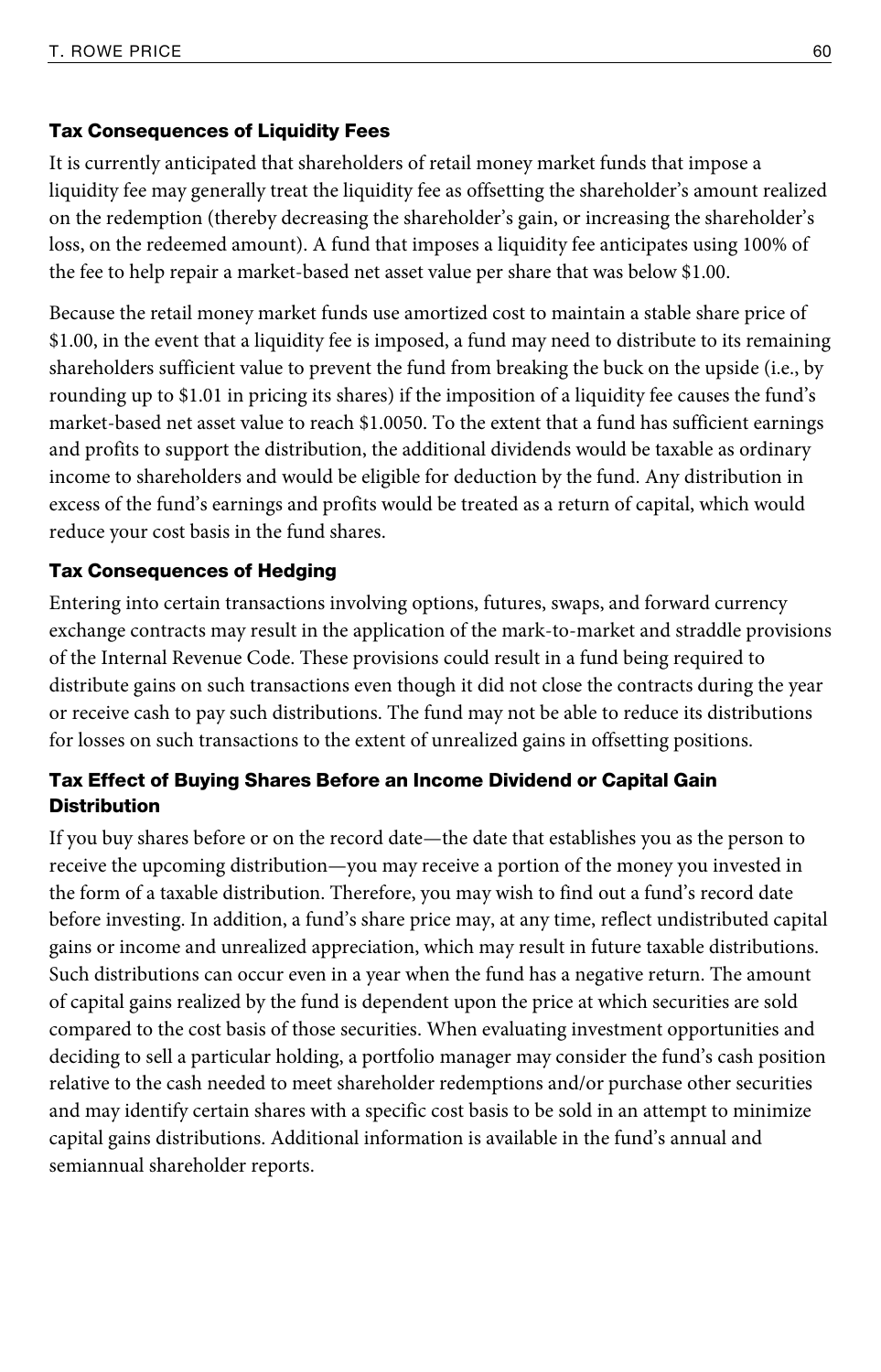#### RIGHTS RESERVED BY THE FUNDS

T. Rowe Price Funds and their agents, in their sole discretion, reserve the following rights: (1) to waive or lower investment minimums; (2) to accept initial purchases by telephone; (3) to refuse any purchase or exchange order; (4) to cancel or rescind any purchase or exchange order placed through a financial intermediary no later than the business day after the order is received by the financial intermediary (including, but not limited to, orders deemed to result in excessive trading, market timing, or 5% ownership); (5) to cease offering fund shares at any time to all or certain groups of investors; (6) to freeze any account and suspend account services when notice has been received of a dispute regarding the ownership of the account, or a legal claim against an account, upon initial notification to T. Rowe Price of a shareholder's death until T. Rowe Price receives required documentation in correct form, or if there is reason to believe a fraudulent transaction may occur; (7) to otherwise modify the conditions of purchase and modify or terminate any services at any time; (8) to waive any wire, small account, maintenance, or fiduciary fees charged to a group of shareholders; (9) to act on instructions reasonably believed to be genuine; (10) to involuntarily redeem an account at the net asset value calculated the day the account is redeemed when permitted by law, including in cases of threatening conduct, suspected fraudulent or illegal activity, or if the fund or its agent is unable, through its procedures, to verify the identity of the person(s) or entity opening an account; and (11) for money market funds, to suspend redemptions to facilitate an orderly liquidation.